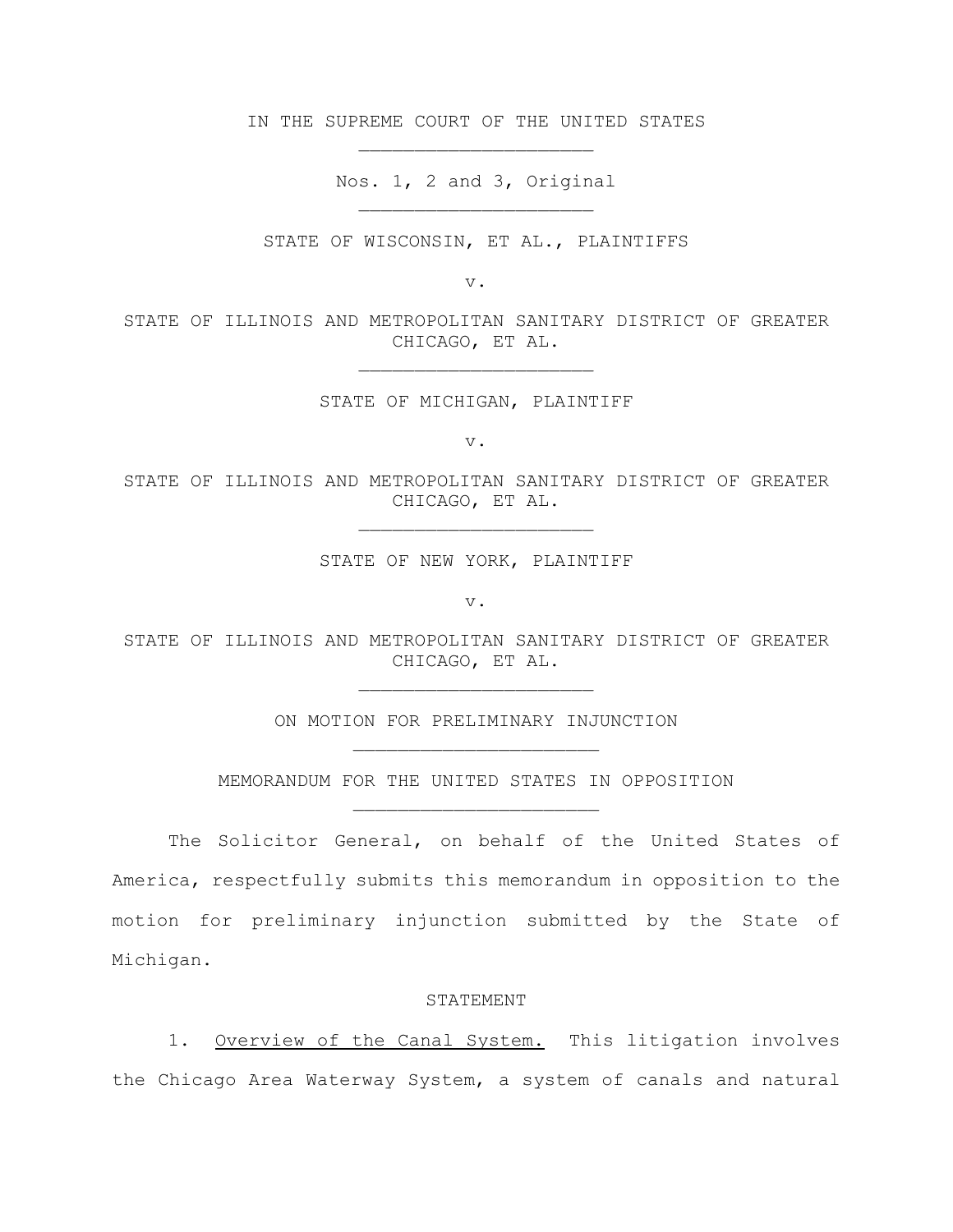waterways that serves as both a navigation link between Lake Michigan and the Mississippi River system and an outlet for the storm water and effluent of the City of Chicago. The canal system extends between Lake Michigan and the Des Plaines River, a tributary of the Illinois River and ultimately of the Mississippi River. The canal system was originally constructed to permit Chicago to dilute and dispose of its wastewater without allowing it to enter Lake Michigan. Using the canal system, Illinois redi rected the Chicago River, which naturally flowed east into Lake Michigan, to flow west, carried by the canal system into the Des Plaines. The Chicago River Controlling Works were constructed at the confluence of the Chicago River and Lake Michigan. The permanent connection between the Lake Michigan and the Mississippi drainage basins was finalized with the completion of the Chicago Sanitary and Ship Canal in 1900. See Missouri v. Illinois, 200 U.S. 496 (1906). Subsequent construction included the dredging and reversal of the Calumet River, the erection of the Thomas J. O'Brien Lock and Dam on that river, and the construction of the Cal-Sag Channel linking the Calumet with the main canal. See Mot. for Prelim. Inj. Attach. 1-2 (maps).

By statute, the U.S. Army Corps of Engineers operates and maintains the Chicago Sanitary and Ship Canal as necessary to sustain navigation from Chicago Harbor on Lake Michigan to Lockport on the Des Plaines River. See, e.g., Energy and Water Development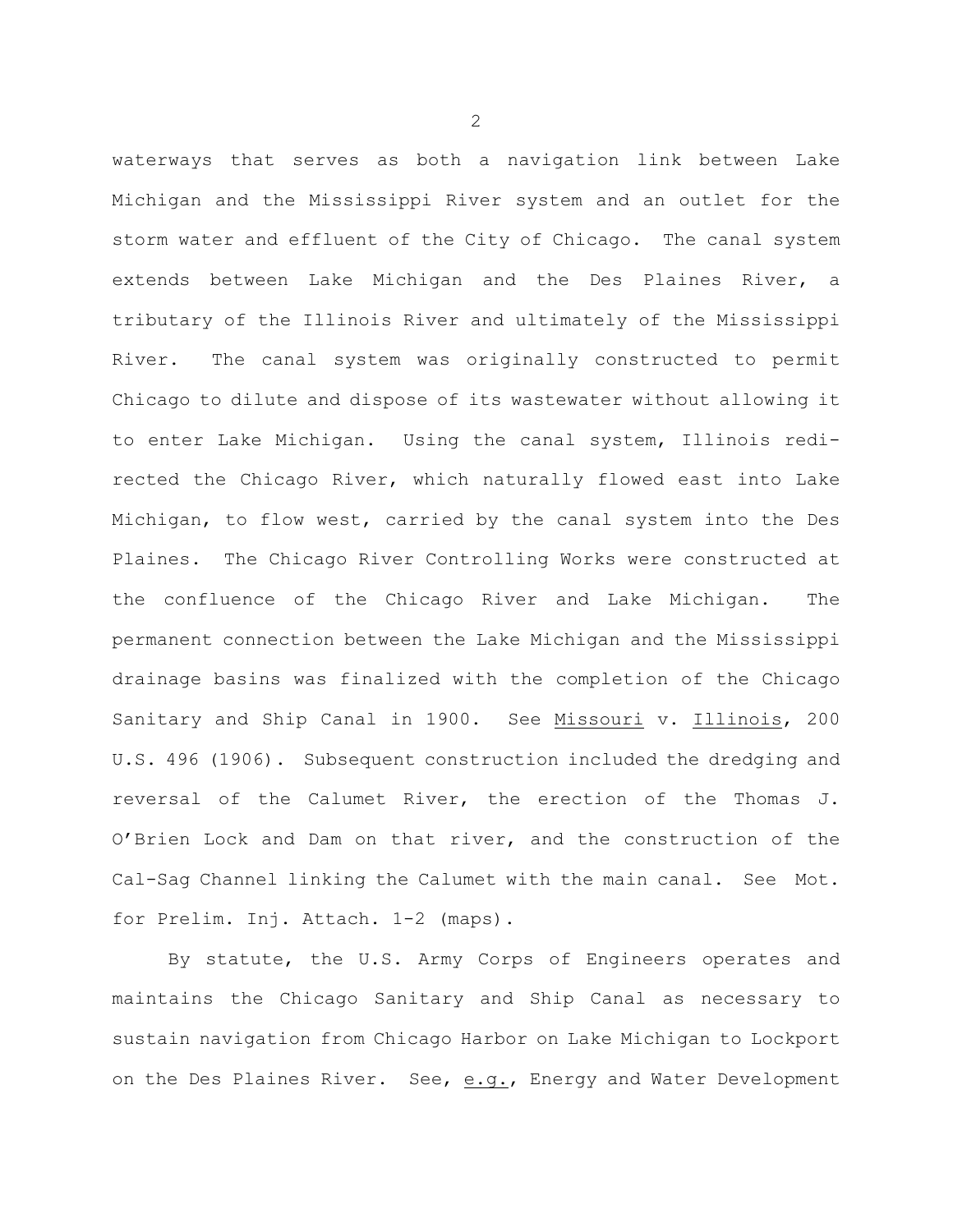Appropriation Act, 1982, Pub. L. No. 97-88, § 107, 95 Stat. 1137 (1981); Supplemental Appropriations Act, 1983, Pub. L. No. 98-63, Tit. I, Ch. IV, 97 Stat. 311. Vessels enter and exit the Chicago end of the canal system through the O'Brien Lock and through lock facilities at the Chicago River Controlling Works (the Chicago Lock). Mich. App. 77a. The Corps owns both locks and operates them in accordance with applicable regulations and memoranda of understanding with the Metropolitan Water Reclamation District of Greater Chicago (Water District). See App. 99a. $^{\rm 1}$ 

Both the Chicago River Controlling Works and the O'Brien Lock are used for flood control purposes, pursuant to agreements between the Corps and the Water District. Both facilities include sluice gates connected to the locks, which are used to combat the risk of flooding during significant rainstorms by drawing water from the canal system into Lake Michigan. App. 92a, 96a-97a, 99a-100a. The Corps owns the sluice gates at the O'Brien Lock and operates them under the direction of the Water District. App. 68a, 92a, 96a. The Water District owns and operates the sluice gates at the Chicago River Controlling Works. App. 68a. The Water District also owns and operates the Wilmette Pumping Station on the North Shore Channel, which includes pumps and a sluice gate; the Corps

<sup>1</sup> "App." refers to the appendix submitted with this memorandum.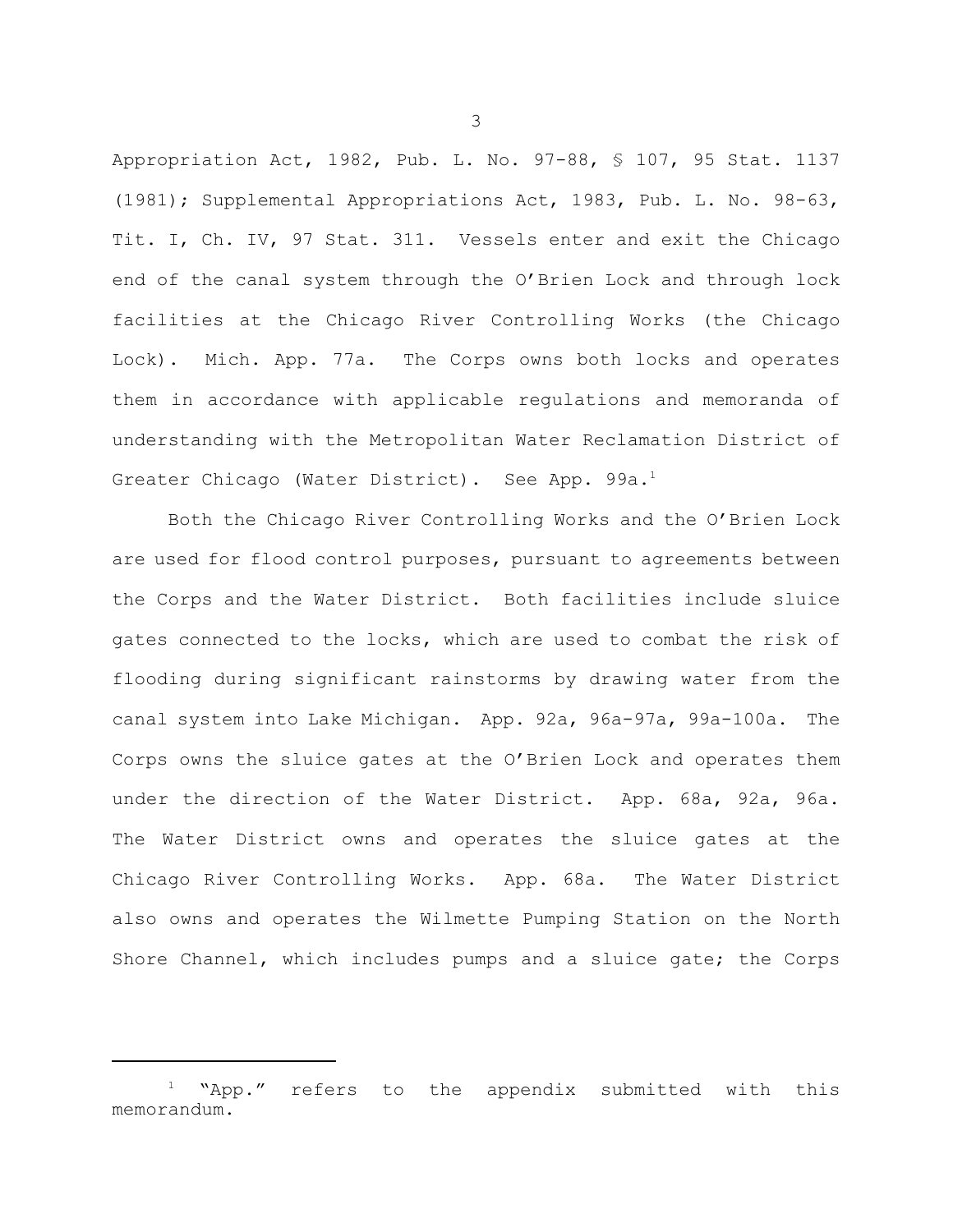has no involvement in the operation of the Wilmette Pumping Station. App. 64a; Mich. App. 89a-90a.

In very severe rainstorms, in addition to opening the sluice gates, the Water District requests that the Corps open the Chicago and O'Brien lock gates as well, to permit additional water to be diverted into Lake Michigan. Both locks were last opened for this flood control purpose in September 2008. App. 93a, 96a, 100a.

Most commercial boat traffic between Lake Michigan and the canal system now passes through the O'Brien Lock, including barge traffic recently rerouted from the Chicago Lock. About 7 million tons of cargo pass through the O'Brien Lock each year, as do more than 18,000 recreational boats, many of which are docked on the Calumet River and reach Lake Michigan through the lock. App. 72a, 91a. Additional cargo, ferry, and pleasure boats use the Chicago Lock. App. 72a-74a. The locks are also used by the Coast Guard stations on the Lake Michigan side of the locks in responding to safety emergencies on the canal and in patrolling critical infrastructure facilities in the river system. App. 146a-147a.

The waterway system also includes the Grand Calumet and Little Calumet Rivers, which cross the Illinois-Indiana border. Each of them provides access to Lake Michigan at points in Indiana. App. 89a; Mich. App. 78a-79a.

2. Federal and State Efforts to Combat the Asian Carp. The Corps, other federal agencies, and their Illinois counterparts have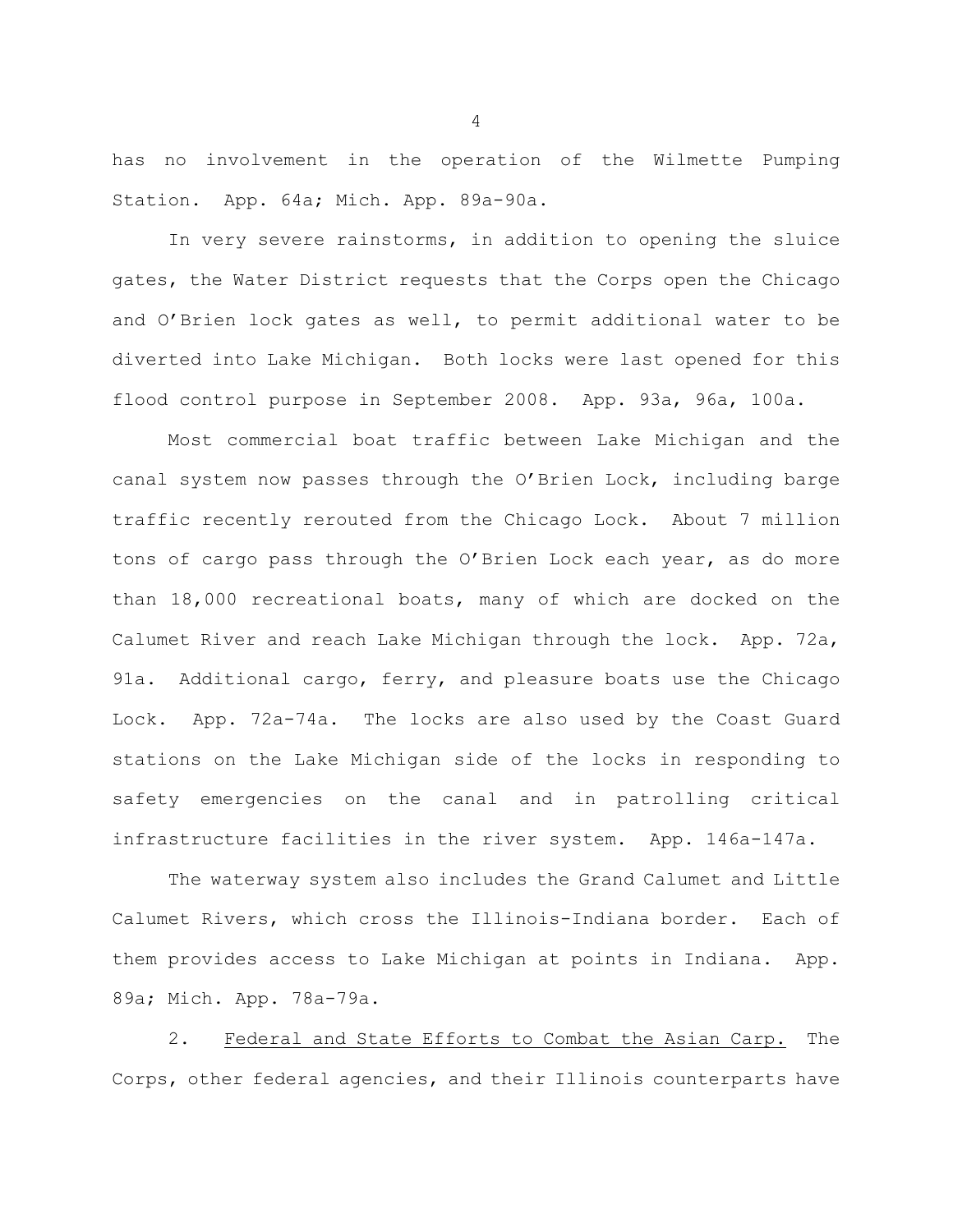been aware for some time of the possibility that bighead and silver carp (Asian carp), see App. 144a-146a, could travel through the Illinois Waterway (the eastern end of which is the Chicago Area Waterway System) into the Great Lakes. App. 7a, 156a. Congress has given federal agencies a number of tools to combat the threat of carp migration into the area. The electric fish barriers keeping fish from entering the Chicago Sanitary and Ship Canal (see pp. 6-9, infra) were constructed and are being upgraded at Congress's specific direction. And significantly, in Section 126 of this year's appropriations legislation, Congress has granted the Secretary of the Army temporary emergency authority to undertake "such modifications or emergency measures as [he] determines to be appropriate, to prevent aquatic nuisance species from bypassing the [dispersal barrier] and to prevent aquatic nuisance species from dispersing into the Great Lakes." Energy and Water Development and Related Agencies Appropriations Act, 2010, Pub. L. No. 111-85, § 126, 123 Stat. 2853 (2009). The Secretary has delegated that authority to the Assistant Secretary of the Army (Civil Works), who has already taken some steps pursuant to that authority and is in the process of considering others. App. 2a-3a; see p. 16, infra.

The Corps, the United States Fish and Wildlife Service, the United States Environmental Protection Agency (EPA), and the United States Coast Guard, together with state and Water District officials and officials from entities such as the International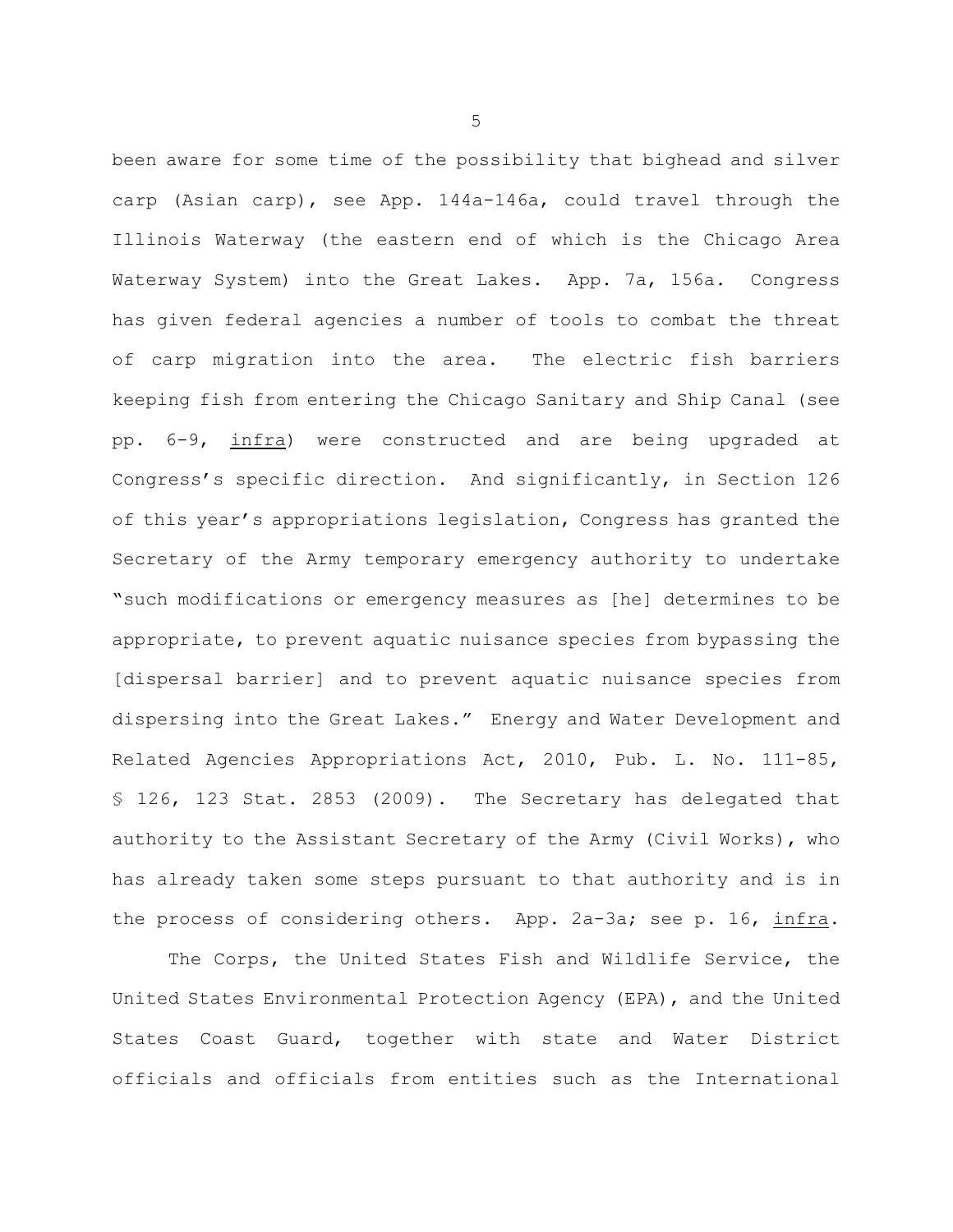Joint Commission and the Great Lakes Commission, have formed an Asian Carp Rapid Response Working Group. App. 23a, 137a-138a, 154a-155a. The group is part of an overall interagency effort to protect the Great Lakes. See Exec. Order No. 13,340, 3 C.F.R. 175 (2005). The group has developed a Rapid Response Plan to address the threat posed by Asian carp expansion toward the Great Lakes, and has established an Executive Committee to help facilitate integration of the efforts of the participating agencies. App. 23a, 155a-156a. The Rapid Response Group and Executive Committee's member agencies have taken and are currently undertaking numerous preventive steps consistent with each member's statutory and regulatory authority.

i. The Three Electric Dispersal Barriers. Congress has recognized the threat posed by invasive aquatic species for many years, leading to its enactment of the Nonindigenous Aquatic Nuisance Prevention and Control Act of 1990 (Aquatic Nuisance Prevention Act), 16 U.S.C. 4701 et seq., and the National Invasive Species Act of 1996, 16 U.S.C. 4713 et seq. Congress gave particular attention to the Chicago Ship and Sanitary Canal as a potential conduit for invasive species. In 1996, it directed the Corps to study preventive measures to keep invasive species out of the canal and authorized construction of the first electric dispersal barrier. 16 U.S.C. 4722(i)(3). Since that time the Corps has constructed an initial demonstration barrier and a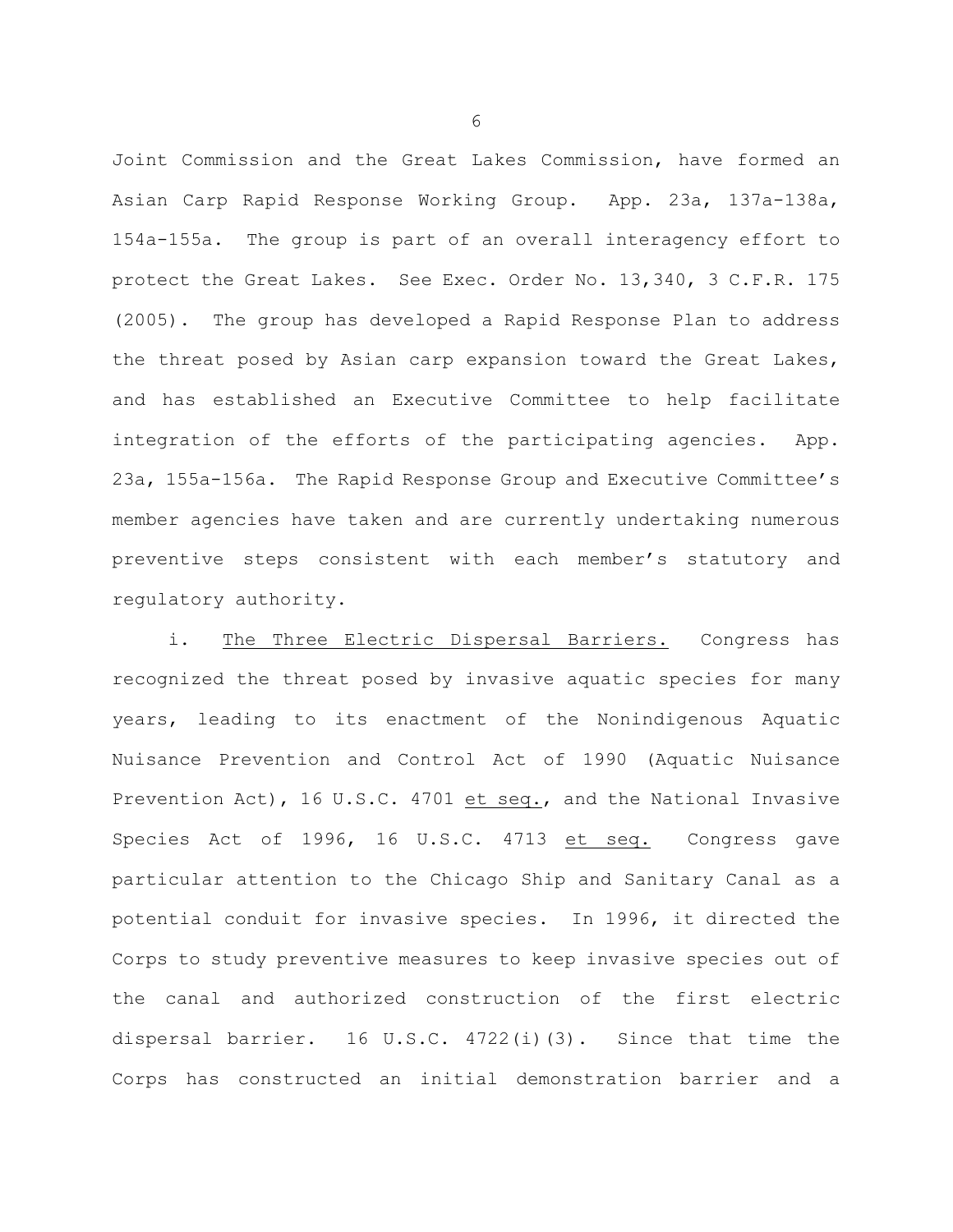second, even more capable barrier, and is constructing a third on an expedited basis. App. 10a-11a, 13a, 47a-48a, 50a. The barriers are located at the southwestern end of the canal, a short distance above the Lockport Lock. See App. 39a (graphic). The Corps operates these dispersal barriers in consultation with the Coast Guard. App. 49a, 56a, 141a, 149a-151a.

An electric dispersal barrier operates by creating an electrical field in the water of the canal, which either stuns fish or creates sufficient discomfort to deter them from attempting to pass through the area. The field is created by running direct electrical current through steel cables secured to the bottom of the canal. App. 48a, 51a, 105a; Mich. App. 30a. The use of electrical current in the canal creates safety concerns including potentially lethal consequences to anyone who falls in the water in the electrified zone. App. 52a-53a, 108a, 141a, 149a 150a. For that reason, changing the parameters at which the dispersal barrier operates has required the Coast Guard to halt all vessel traffic through the canal while it evaluates the necessary safety precautions. App. 141a, 149a-150a.

The first electric dispersal barrier (Barrier I) was autho rized by Congress in 1996 and became operational in 2002. App. 47a-48a; Aquatic Nuisance Prevention Act  $\frac{1202(i)}{3(i)}$  (C), 16 U.S.C. 4722(i)(3)(C). Testing using tagged common carp showed that the barrier was effective in deterring fish from crossing the barrier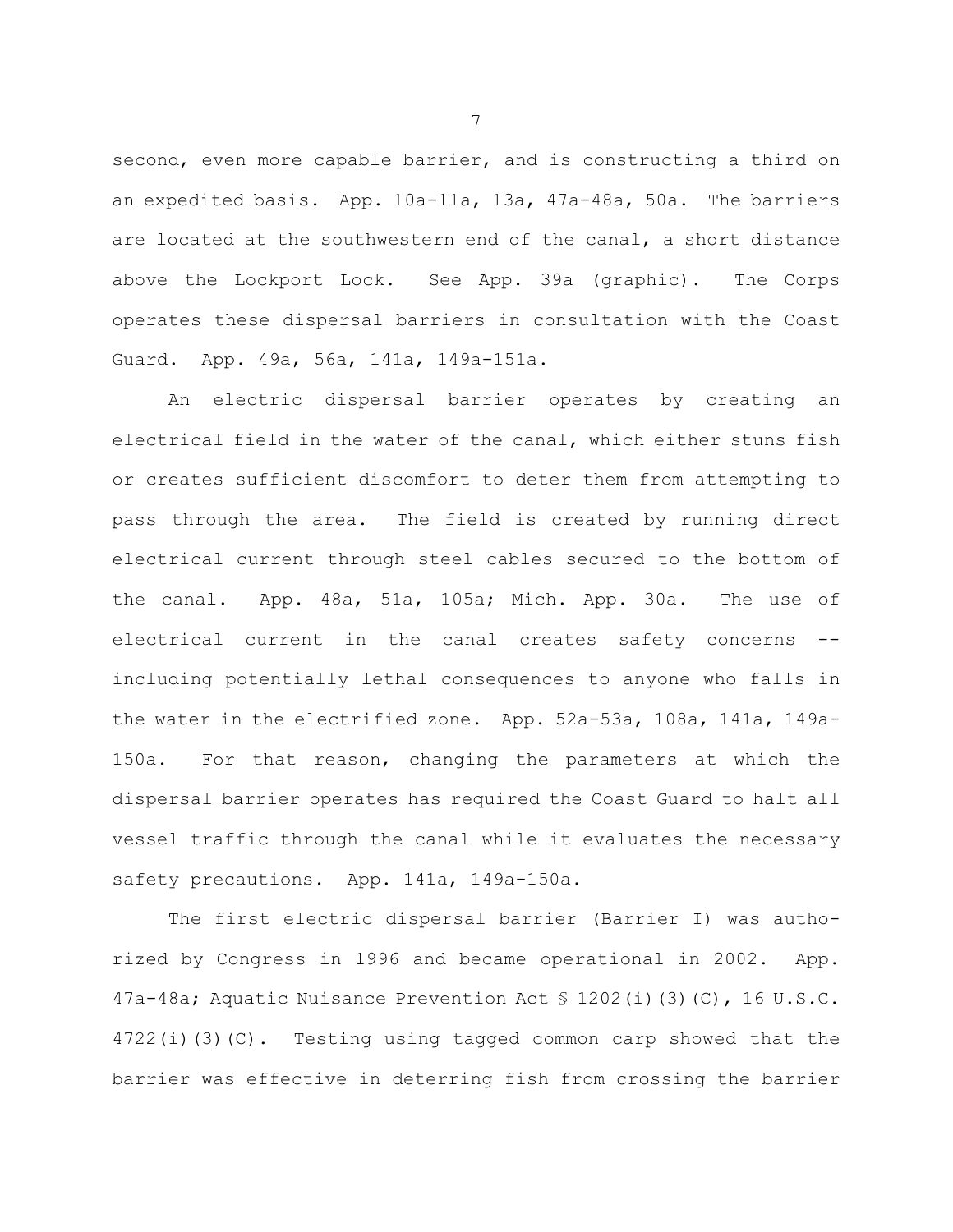in the upstream direction (i.e., toward Lake Michigan). The one tagged common carp that crossed the barrier toward Lake Michigan appears not to have survived the passage through the electrical field. App. 61a.

Deterring some smaller or juvenile fish, however, may require voltages above Barrier I's capability. App. 54a, 106a; see App. 48a. Accordingly, the Corps and Congress authorized a second barrier (Barrier IIA), which has greater capabilities. The Corps initially approved the Barrier IIA project in 2003 under its continuing authorities program, and Congress then specifically authorized the project. App. 50a; District of Columbia Appropria tions Act, 2005 (2005 Act), Pub. L. No. 108-335, § 345, 118 Stat. 1352; see Water Resources Development Act of 1986, Pub. L. No. 99 662, § 1135, 100 Stat. 4251; Mich. App. 30a. Barrier IIA was operational by March 2006, and after trials and extensive safety testing to address potential risks to human life and to vessels in navigation, has been in full-time operation since April 2009. App. 51a-53a. After monitoring showed that Asian carp might have advanced up the waterway toward the barrier farther than previously expected, in August 2009 the Corps increased the voltage and modified the other operating parameters of Barrier IIA. App. 12a, 53a-54a, 107a.

Further evaluation (which is ongoing) has shown the current settings of Barrier IIA to be effective in stunning or deterring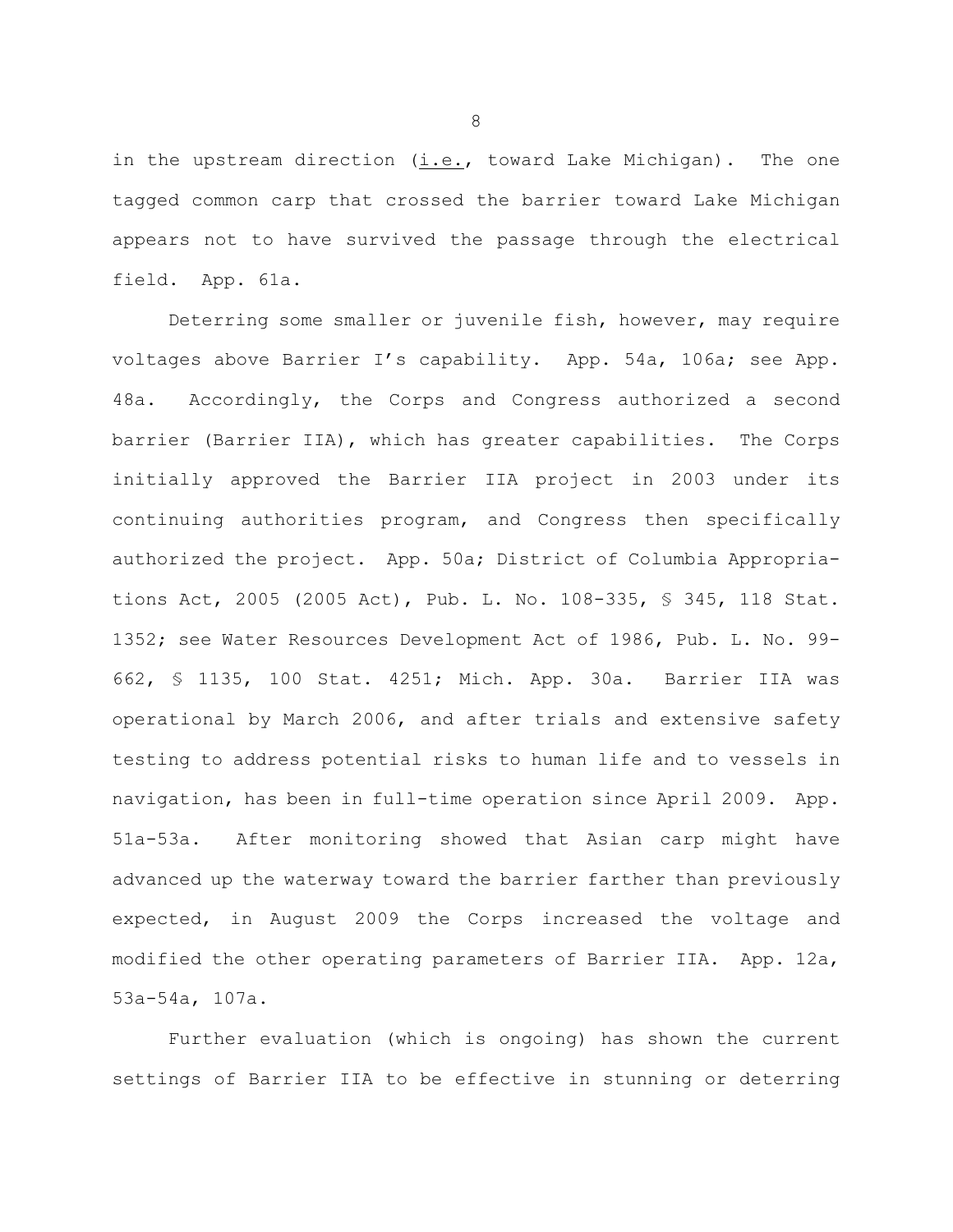silver or bighead carp that approached the electrical field. App. 53a-54a, 107a. Barrier IIA's operating parameters can be varied in three different respects -- voltage, frequency, and pulse rate -and preliminary testing indicates that simply maximizing the voltage is not as effective a use of the barrier as a coordinated calibration of all three settings. App. 12a, 40a, 53a-54a, 105a 108a.

A third barrier (Barrier IIB) is under construction and will be completed later this year, as a further component of the Barrier II project that Congress authorized in 2004. App. 55-56. The Corps sought and received urgent funding to expedite and complete the construction of Barrier IIB. App. 13a, 55a. Barrier IIB is designed to be at least as capable as Barrier IIA. Having both barriers in operation will permit one to continue operating when the other needs to be shut down for periodic maintenance. App. 10a-11a, 56a, 109a. Barrier IIA was shut down for maintenance in December 2009, see pp. 10-11, infra; at present, the Corps anticipates completing Barrier IIB before Barrier IIA will need to be shut down for maintenance again. App. 57a.

After Barrier IIA entered service, Barrier I underwent a major rehabilitation in fall 2009 and returned to service alongside Barrier IIA. App. 49a. Congress has also directed that Barrier I be upgraded and made permanent, so that it can complement the operation of the other two barriers. Water Resources Development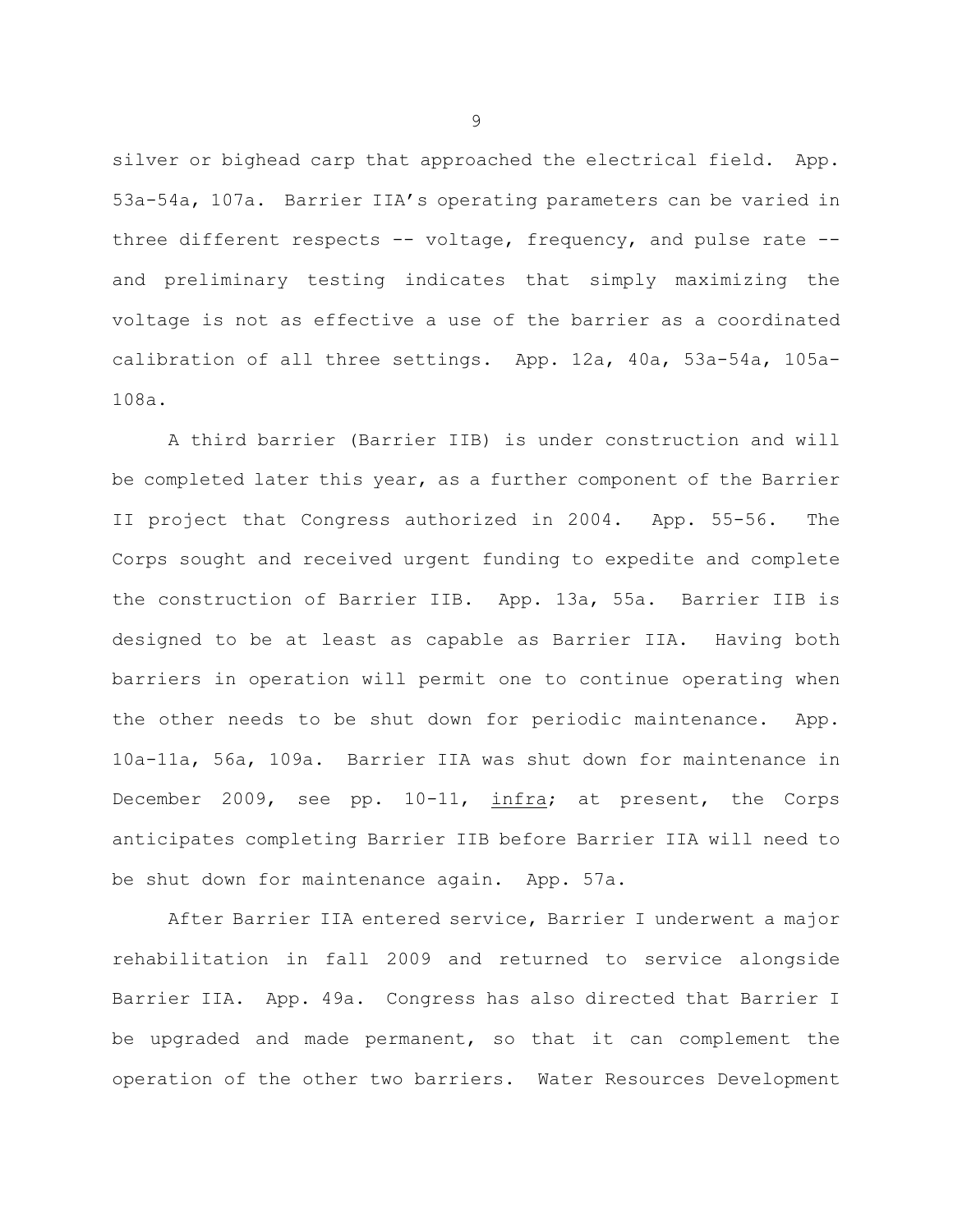Act of 2007 (2007 Act), Pub. L. No. 110-114, § 3061(b)(1)(A), 121 Stat. 1121. That process will occur after Barrier IIB is completed and operational, subject to availability of funds. App. 49a.

ii. Ballast and Bilge Water Restrictions. When vessels take on ballast or bilge water in one location and discharge it in another, they can sometimes transmit invasive species. (Ballast water is intentionally taken on for stability or other navigational purposes; bilge water is water that accumulates in void spaces at the bottom of vessels.) In September 2009, at the Coast Guard's request and to prevent Asian carp from crossing the dispersal barrier in barges' ballast, the barge industry agreed to cease ballasting operations on either side of the barrier. In December 2009, the Coast Guard adopted a regulation (to be published in the Federal Register on January 6, 2010<sup>2</sup>) barring ships from discharging in the canal on one side of the barrier any ballast or bilge water that was taken on in the canal on the other side of the barrier. App. 155a, 157a-158; see also App. 18a.

iii. Rotenone Poisoning. Barrier IIA was taken offline for necessary maintenance in early December 2009, while Barrier I remained in operation. Barrier I then underwent brief maintenance after Barrier IIA resumed operation. App. 57a, 109a-110a. To combat the threat that Asian carp would cross through the barrier

<sup>2</sup>  See Temporary Interim Rule, Docket No. USCG-2009-1080 <http://www.federalregister.gov/OFRUpload/OFRData/2009-31350\_PI.p df>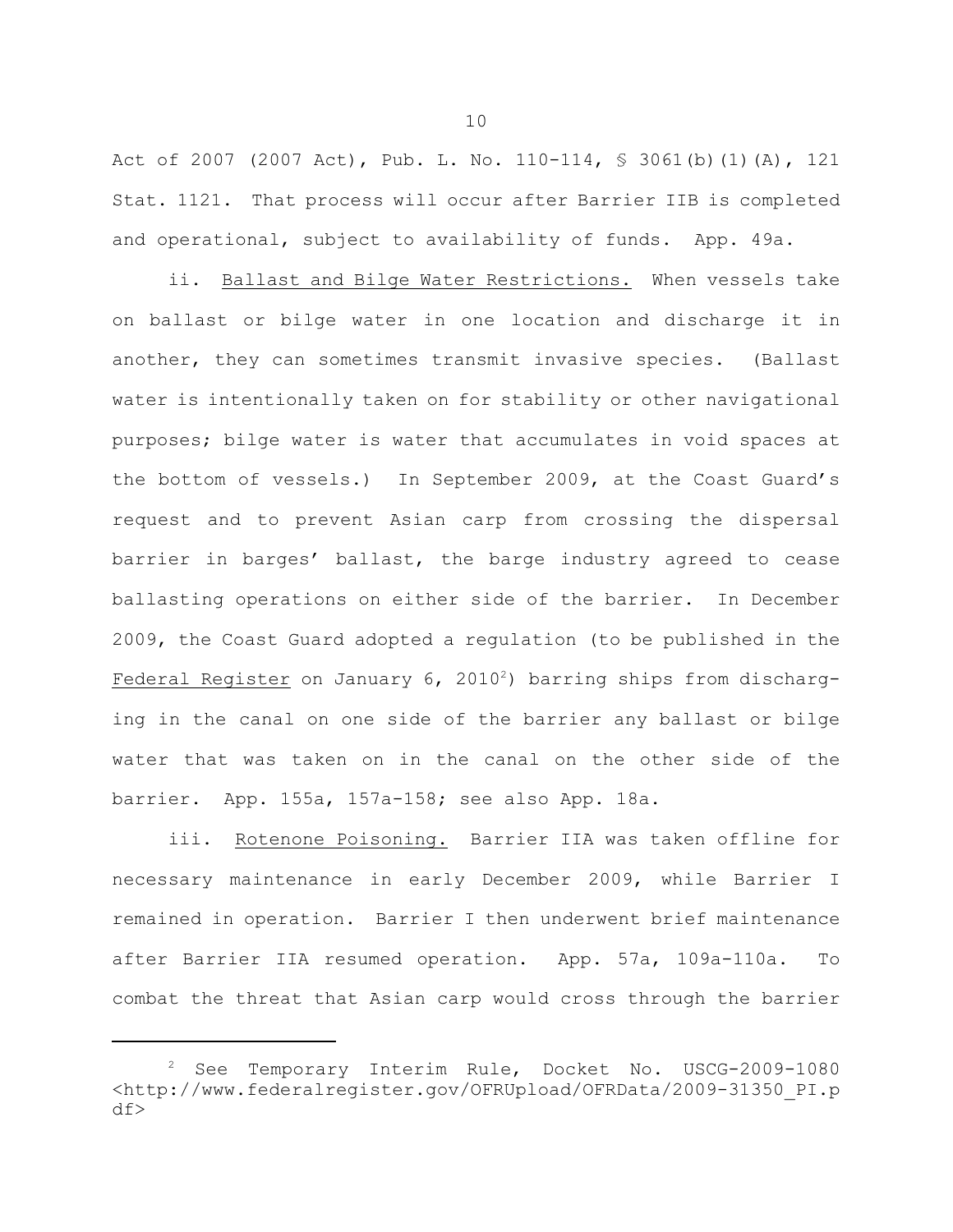location while one of the barriers was offline, the Fish and Wildlife Service and other participating agencies -- including the Michigan Department of Natural Resources -- executed a "Rapid Response" containment operation, applying the fish poison rotenone to a 5.7-mile stretch of the canal downstream of the fish barriers, between the barriers and the Lockport Lock. App. 57a, 140a; Pet. for Supplemental Decree 20. Caged carp were used to verify that the poisoning was effective to kill fish at various depths throughout the treated stretch of the canal. App. 141a. Biolo gists collected between 30,000 and 40,000 dead or surfaced fish during this operation. App. 57a; see also App. 142a. The only Asian carp was a single dead bighead carp found 5 miles downstream of the barriers. App. 57a, 141a; see also App. 142a.

iv. eDNA Testing, Other Monitoring Efforts, and Short-Term Responses. Federal agencies have for some time used telemetry, electrofishing (a technique that uses electrodes to attract and stun fish for easy capture), and commercial netting to monitor the Illinois Waterway for the advancement of Asian carp. App. 58a-59a, 139a. Those technologies are limited in their ability to detect fish present in very small numbers, and the Corps accordingly decided to canvass the scientific community for any additional, more sensitive detection technologies. In August 2009, the Corps entered into a cooperative agreement with Dr. David Lodge of the University of Notre Dame to use an experimental technique known as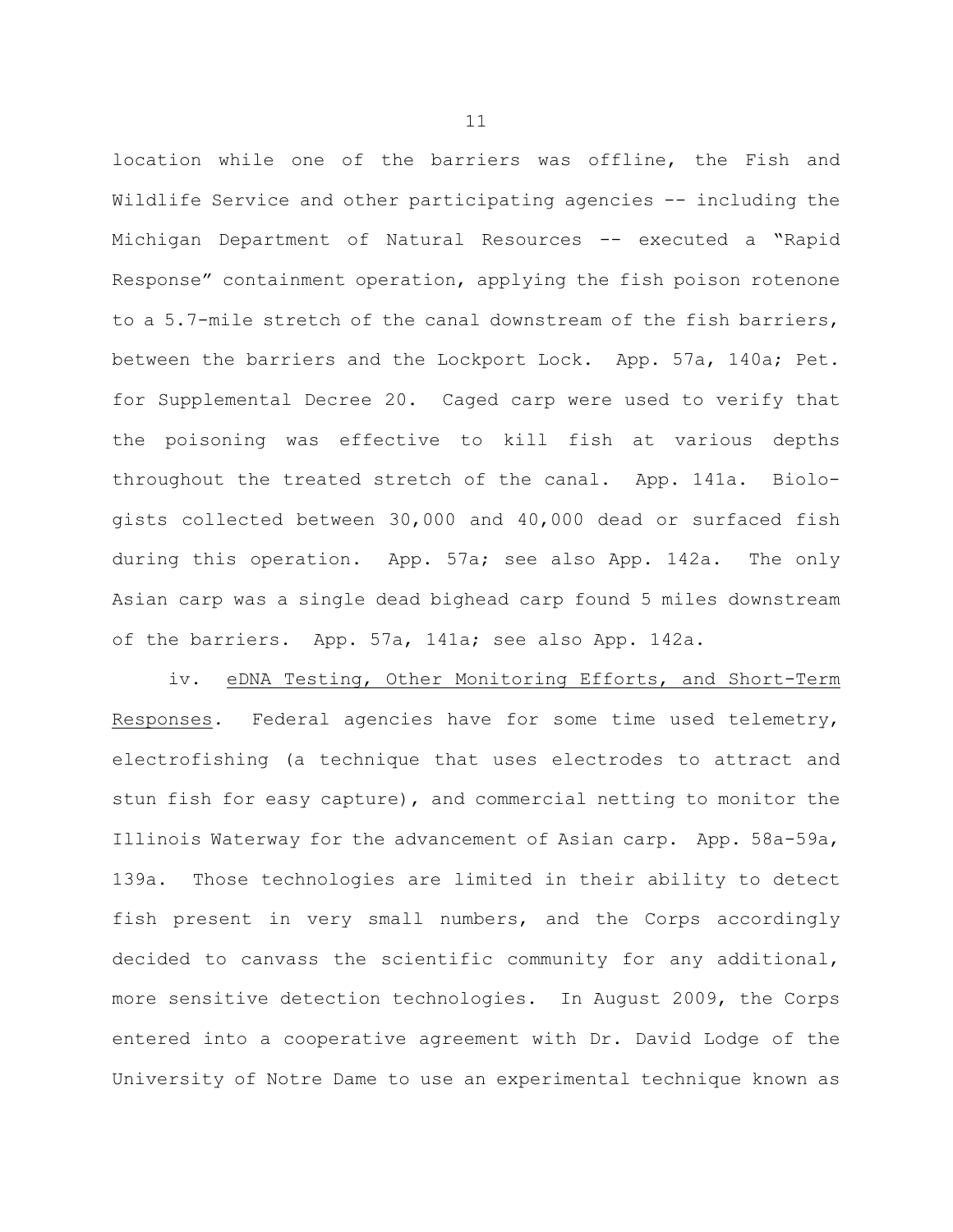environmental DNA (eDNA) testing. App. 14a-15a, 61a-62a. Fish shed DNA into the environment in various microscopic bits of tissue, such as intestinal cells shed during defecation. Dr. Lodge's "novel" technique (App. 113a, 118a) is to collect water samples, filter them for solids, extract all DNA from the solids, and then analyze the DNA for genetic markers unique to the bighead and silver carp species. App. 117a-118a.

Dr. Lodge has conducted several eDNA sampling operations in the Chicago Area Waterway System. App. 121a-124a. He sampled the Lockport Pool where the electric barriers are located. His initial samplings discovered Asian carp eDNA downstream of the barriers, but not upstream, consistent with the barriers' expected effective ness in repelling the fish. App. 124a.

Dr. Lodge then proceeded to take samples farther upstream along the canal system, from the Calumet River, Chicago River, Cal- Sag Channel, and North Shore Channel. Analysis of these samples is still underway. Thus far, most results from upstream of the barriers have been negative. App. 124a-126a. Four samples from the Cal-Sag Channel, however, revealed eDNA from Asian carp (bighead carp alone or in some instances both bighead and silver carp). Some of those samples were from locations where subsequent tests have been negative, although the technology may be less able to detect the presence of fish eDNA as the temperature drops. App. 124a-125a. One of the four spots, near the O'Brien Lock, tested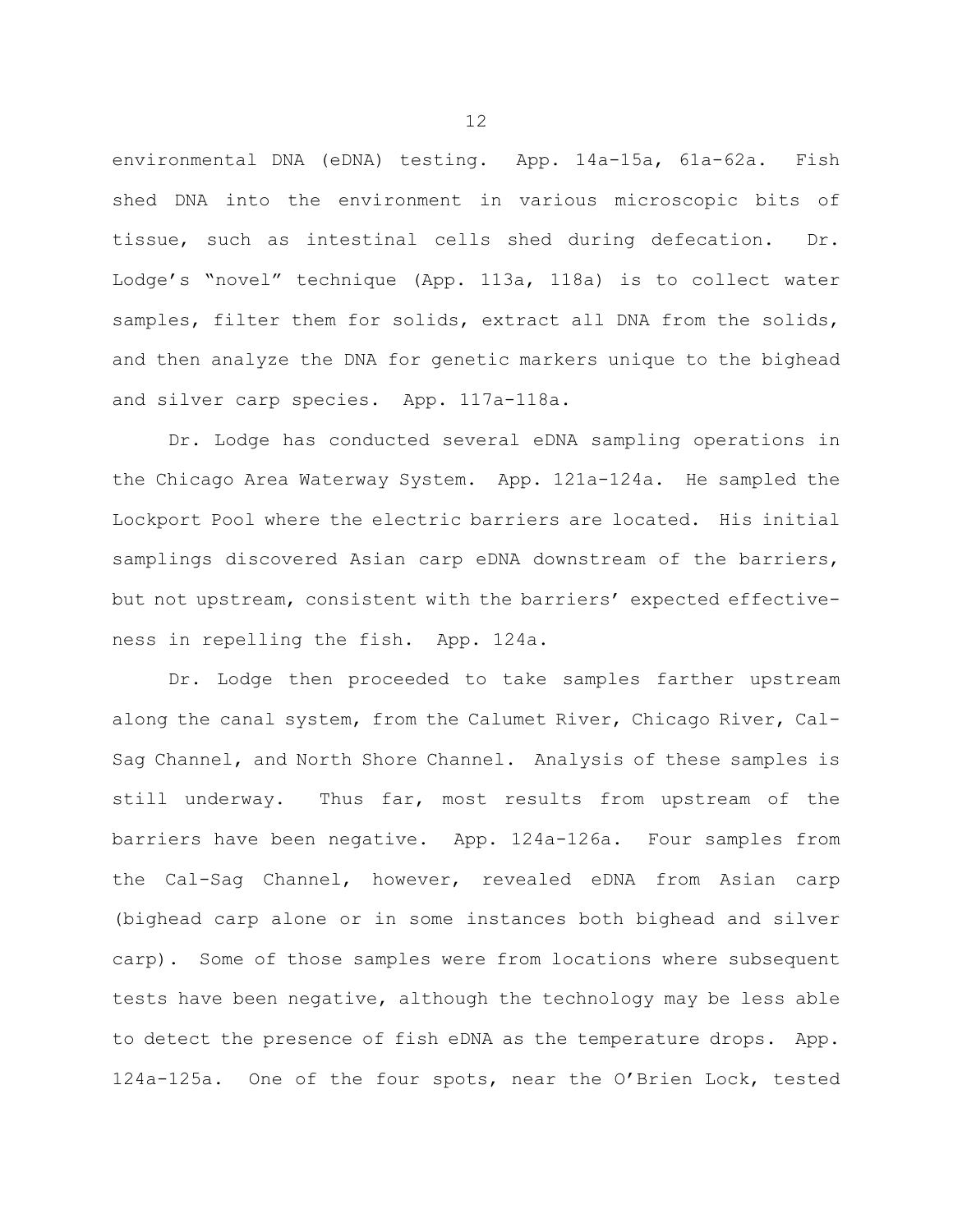positive for silver and bighead carp once, and a second time for bighead only. App. 38a, 125a. The repeated result in that spot has caused Dr. Lodge to conclude that at least one live bighead carp was at that location. App. 127a.

Following Dr. Lodge's preliminary result that was consistent with a bighead carp near the O'Brien Lock, and in response to concerns expressed from several quarters, the Rapid Response Working Group considered recommending that immediate action be taken to poison the canal in that area or to close one or both locks. App. 142a-143a. In light of the novel nature of the science, the possible alternative explanations for the presence of eDNA upstream of the barrier, and the concerns about the efficacy of a poisoning operation under winter conditions, the group decided instead to target the area in the Cal-Sag Channel identified by Dr. Lodge's eDNA results for intensive sampling. Ibid. The Illinois Department of Natural Resources led the effort with input from the Fish and Wildlife Service. The sampling involved trammel netting deployed by commercial fishermen with experience fishing for Asian carp. The Coast Guard stopped ship traffic for part of the sampling period to permit sampling in the main channel as well as in other likely locations. More than a thousand fish were captured; no Asian carp were found. App. 143a.

After extensive consultation with the Executive Committee concerning Dr. Lodge's results and the results of the intensive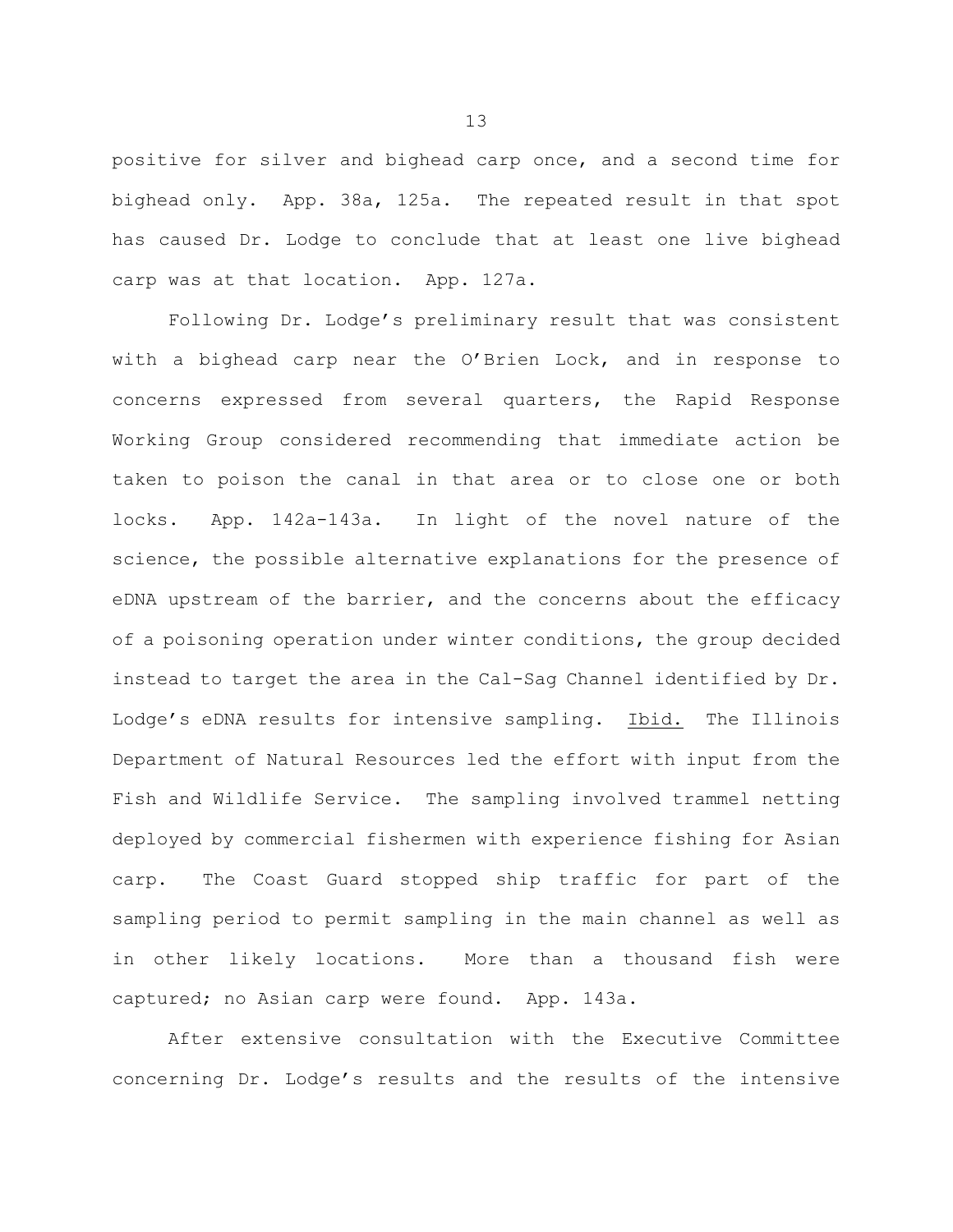sampling, and with the agreement of EPA, Major General John Peabody, who is the Commander and Division Engineer of the Corps' Great Lakes and Ohio River Division, decided not to recommend to the Assistant Secretary that she order an immediate closure of the locks. App. 4a, 29a, 34a-35a, 170a. The Corps shares the view of the various Rapid Response Working Group members that preventing Asian carp from establishing a presence in the Great Lakes is an "urgent and compelling priority." App. 7a-8a. General Peabody noted, however, that eDNA is an emerging technology that has never before been put to this use; that Dr. Lodge's early results were not borne out by subsequent targeted, intensive search operations; and that other explanations for the presence of carp eDNA could not yet be ruled out. App. 18a-22a. As a result, General Peabody concluded that the presence of Asian carp upstream of the barrier had not yet been proved with the requisite reliability. App. 34a 35a. General Peabody also considered potential countervailing impacts of a temporary lock closure on flood control, the future operability of the locks, shipping, navigation, and the local economy and environment. App. 29a-34a; see App. 93a-95a, 101a-103a. All of those considerations led him to conclude that the current eDNA results do not at this time justify recommending to the Assistant Secretary that she use her emergency authority to close the locks immediately. App. 35a-36a.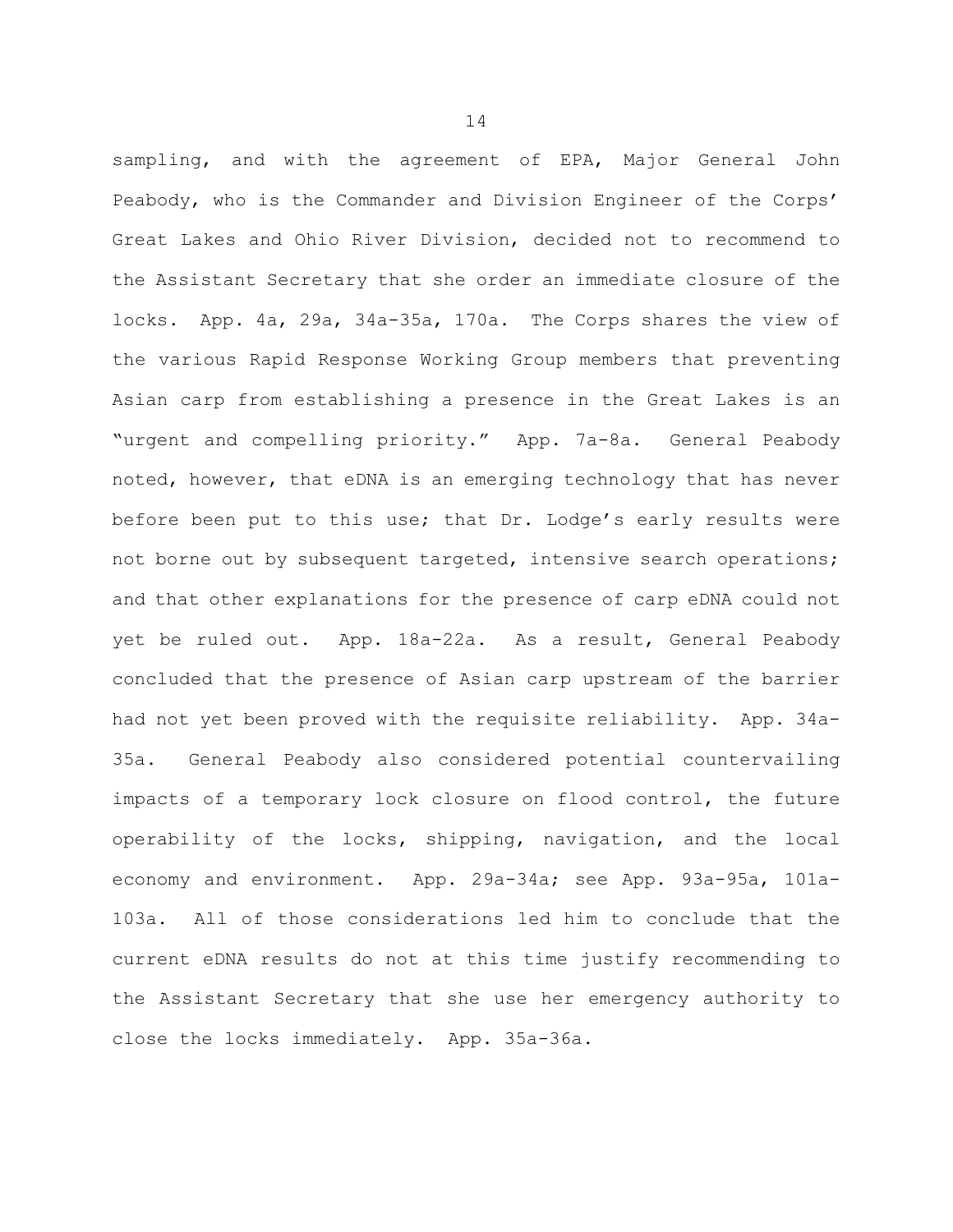The Corps has not reached a final determination concerning the eDNA findings of the presence of Asian carp or the measures to take in response to those findings. App. 4a. Dr. Lodge's eDNA analysis continues -- indeed, Dr. Lodge has not yet processed approximately one-quarter of the water samples he has already taken, App. 121a and the Rapid Response Working Group will be continuously evaluat ing appropriate measures in response to his results. App. 22a, 64a-65a, 170a-172a. The EPA is also dedicating funding to validate the eDNA science from the Great Lakes Restoration Initiative, a \$475 million interagency program to rehabilitate the Lakes' ecosystem. App. 166a, 171a.

In particular, the Corps continues to monitor closely some further tentative findings by Dr. Lodge. On December 31, 2009, the Corps learned that the University of Notre Dame laboratory has initial indications of two positive eDNA results for silver carp in an area near the Wilmette Pumping Station. The laboratory has not yet had time to undertake the additional procedures -- repeated analysis of the samples, equipment controls, and cooler blanks -necessary to reach a final conclusion with respect to the area near the Wilmette Pumping Station. The laboratory expects to provide the results by Thursday, January 7, 2010. Additionally, the laboratory has collected but not yet processed approximately seven samples from locations near where those preliminary positives have occurred. App. 63a-64a.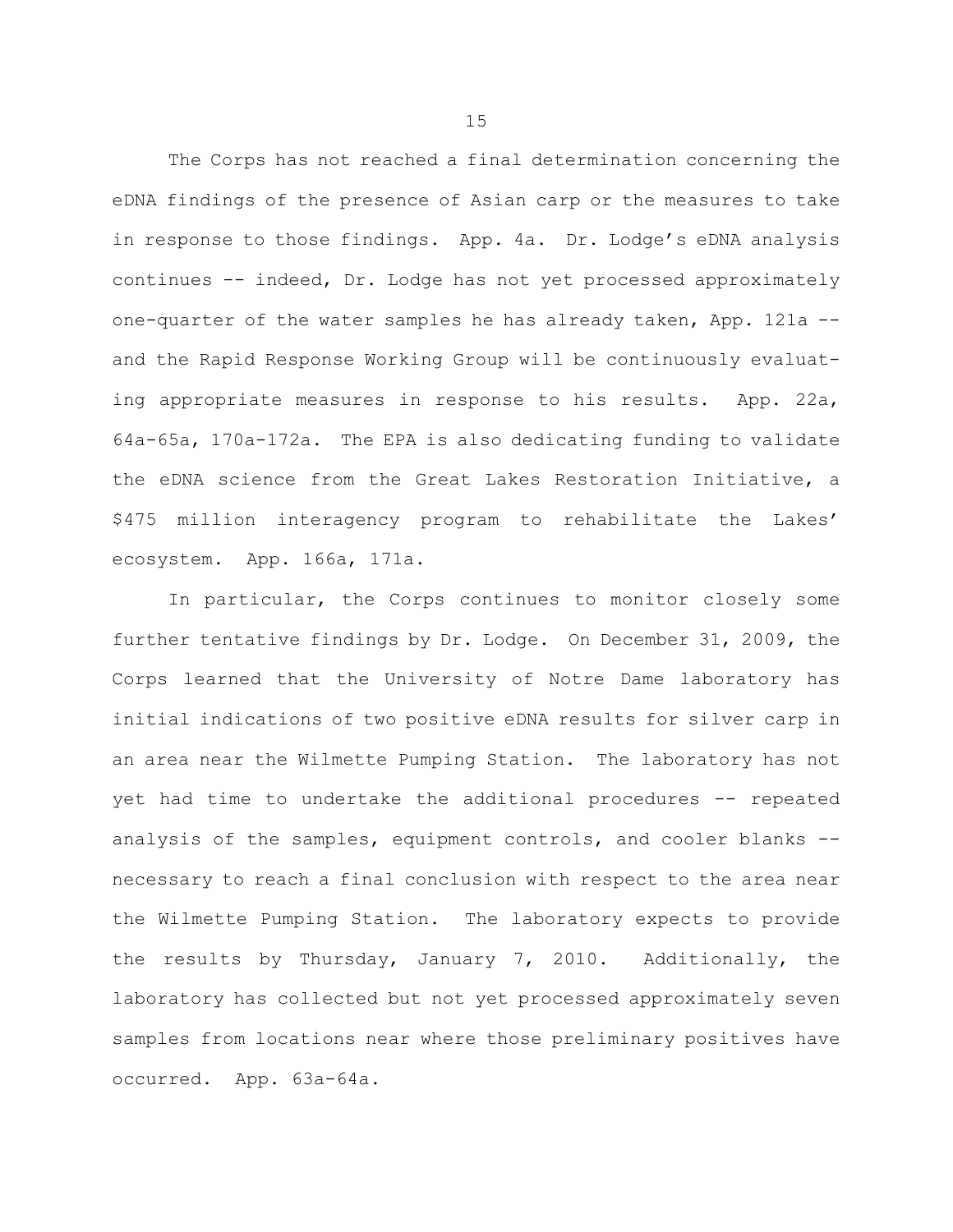v. Studies of Lock Closures and Other Solutions. Since January 2009, the Corps has had underway a set of efficacy studies evaluating the immediate threat that Asian carp may bypass the dispersal barriers and examining additional concrete steps that might be taken. One such measure, barriers to prevent carp from escaping the Des Plaines River and Illinois & Michigan Canal and entering the adjacent portions of the canal system (see App. 41a) during a flood, has been recommended to the Assistant Secretary, and a decision is expected in the imminent future. App. 3a, 25a 26a, 65a-66a. Following approval, construction could be complete by October 2010. App. 66a. The efficacy study has several other components as well. The final report of the overall efficacy study is due by September 2010 and is expected to address potential operational changes, which could include temporarily closing the locks or making other structural changes to the waterway. App. 26a-27a, 66a-67a.

EPA has dedicated more than \$13 million from the Great Lakes Restoration Initiative to assist the Corps with short-term measures for preventing carp migration through the Chicago Sanitary and Ship Canal. The Rapid Response Working Group is also evaluating a number of additional options, including possible implementation of secondary fish deterrent barriers to deter Asian carp downstream of the electric barriers and preparation for additional rotenone eradication efforts. The group's efforts also include a number of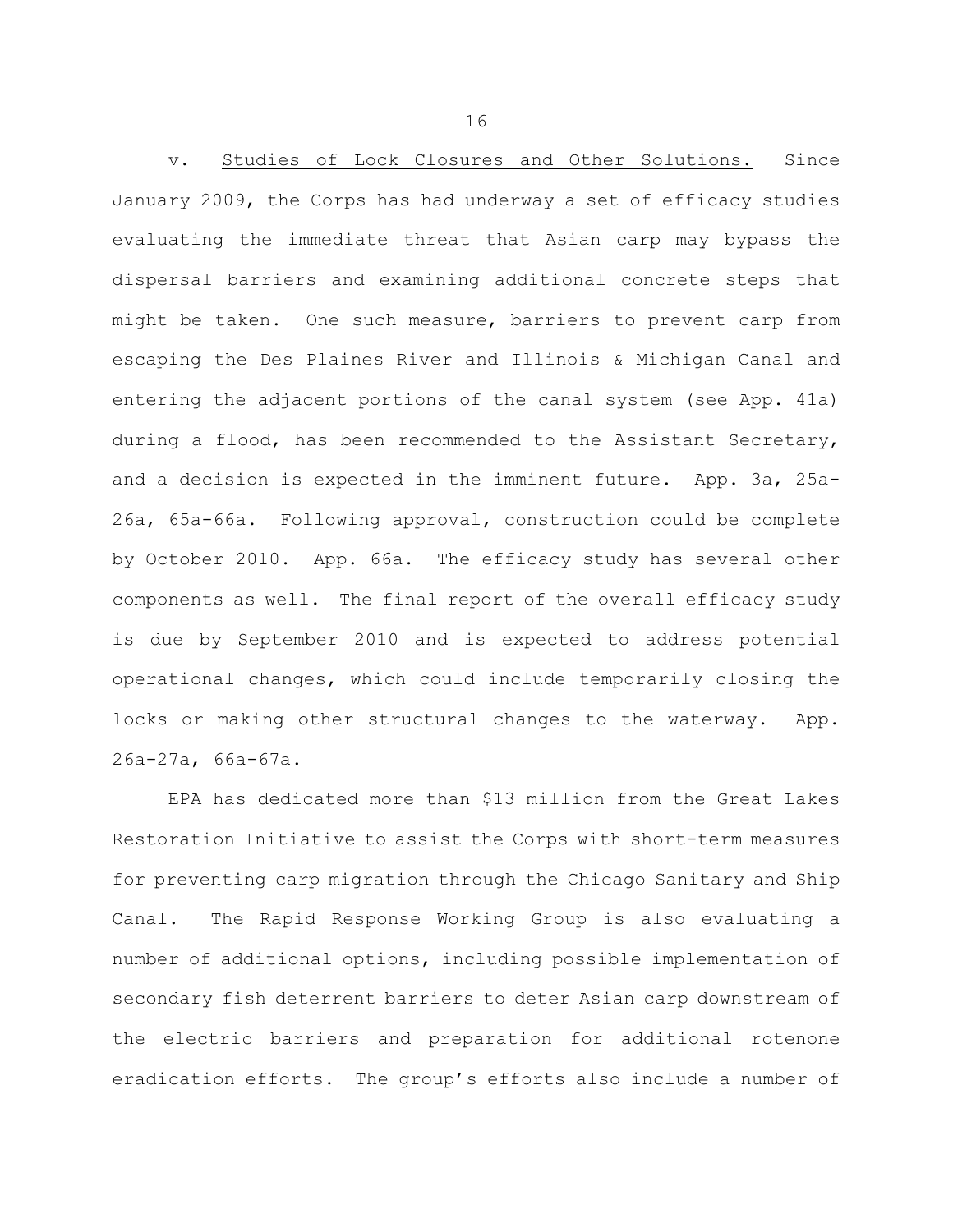steps to evaluate the efficacy of existing measures, such as improved and intensified detection efforts and validation testing using tagged fish. App. 170a-171a. And through the Great Lakes Restoration Initiative, EPA hopes to dedicate additional funding to promote research on additional means to deter or even eradicate the fish. App. 171a; U.S. EPA Great Lakes Restoration Initiative, Request for Proposals 9-11 (Nov. 23, 2009) <http://epa. gov/greatlakes/fund/2010rfp01/2010rfp01.pdf>.

vi. Study of Longer-Term Solutions. The Corps has also embarked on a much larger study of how to prevent transfers of aquatic invasive species between the Mississippi River basin and the Great Lakes basin, in either direction, "through [both] the Chicago Sanitary and Ship Canal and other aquatic pathways." 2007 Act, § 3061(d), 121 Stat. 1121. Although the study has a timeframe of several years, the Corps intends to conduct the study in a way that allows decisions on particular recommended steps to be made as soon as the relevant portion of the study is complete, rather than awaiting completion of the entire project. App. 27a-29a, 67a-68a. The initial focus of this comprehensive effort will be the issue of Asian carp migration in the Chicago Area Waterway System. App. 28a

3. Background on Previous Water-Diversion Litigation in This Court. The Chicago Sanitary and Ship Canal has previously been the subject of protracted litigation in this Court on subjects unrelated to invasive species. On several occasions, this Court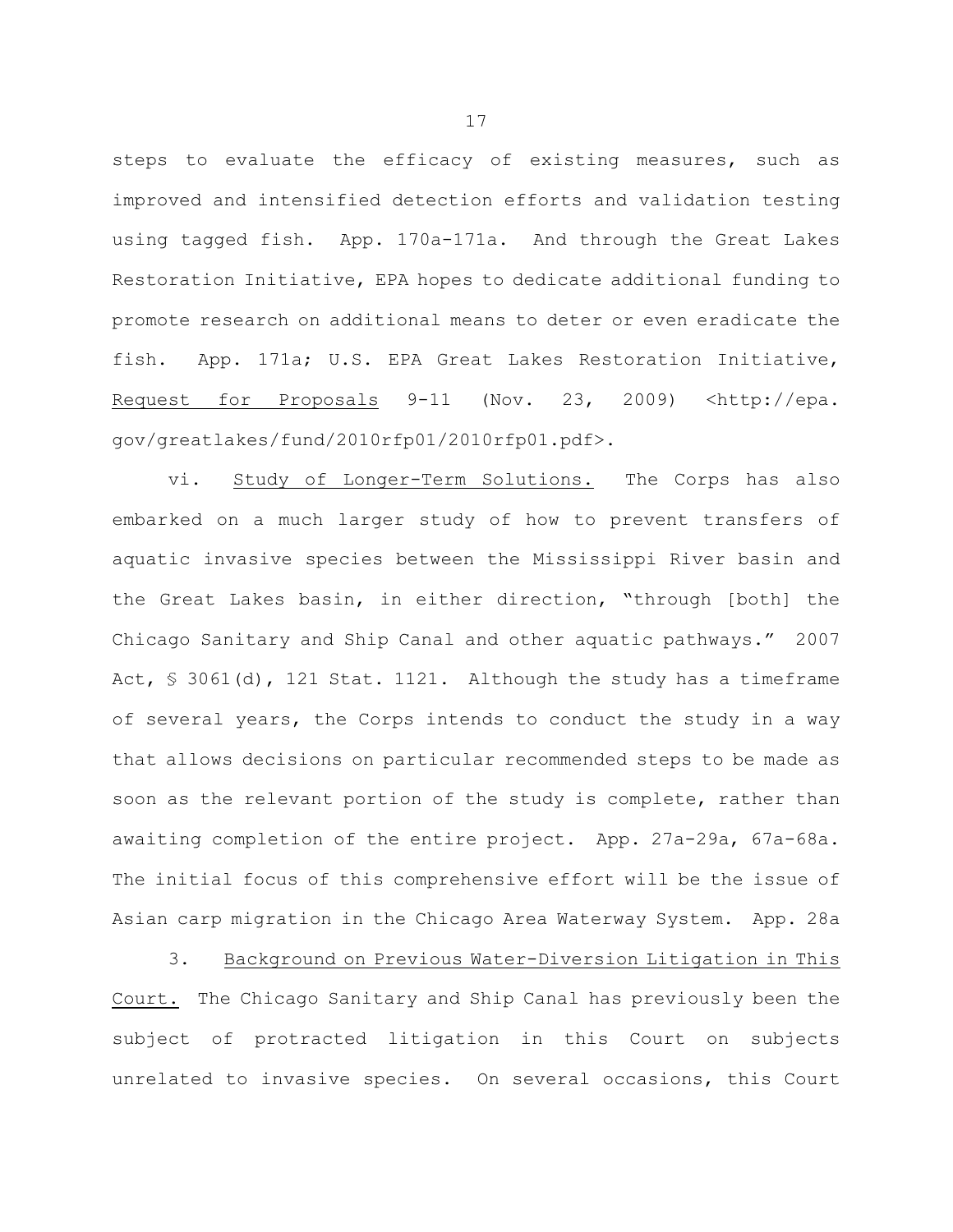has considered how much water from the Lake Michigan watershed may be pumped or diverted into the canal system and thus allowed to flow into the Mississippi River system. The decree that Michigan now seeks to reopen was one chapter in that water-diversion litigation.

Chicago has been allowed to divert water from Lake Michigan into the Chicago River since Chicago first obtained a permit from the Secretary of War in 1925. Wisconsin v. Illinois, 278 U.S. 367, 405-407 (1929).<sup>3</sup> Several Great Lakes States brought suit in this Court against Illinois and the Water District, alleging that the diversion was unlawfully excessive because it was causing the water level of Lake Michigan and the other Great Lakes to decrease. See id. at 409-410. This Court agreed that the diversion was far in excess of what was needed to sustain navigation, and that the excess was unlawful. See id. at 420. The Court concluded that Illinois must take steps to decrease its need for direct diversions of water into the canal, and decrease its diversions to a much smaller amount within a specified time. Wisconsin v. Illinois, 281 U.S. 179, 198 (1930). The Court concluded, however, that Illinois could take additional water from Lake Michigan for its own domestic use, which could then be treated, pumped into the canal, and

<sup>&</sup>lt;sup>3</sup> That permit followed various short-term permits issued by the Corps and suits by the United States, see Sanitary Dist. v. United States, 266 U.S. 405 (1925), to prevent excessive diversions from Lake Michigan. See Wisconsin v. Illinois, 278 U.S. at 399-400, 404-406.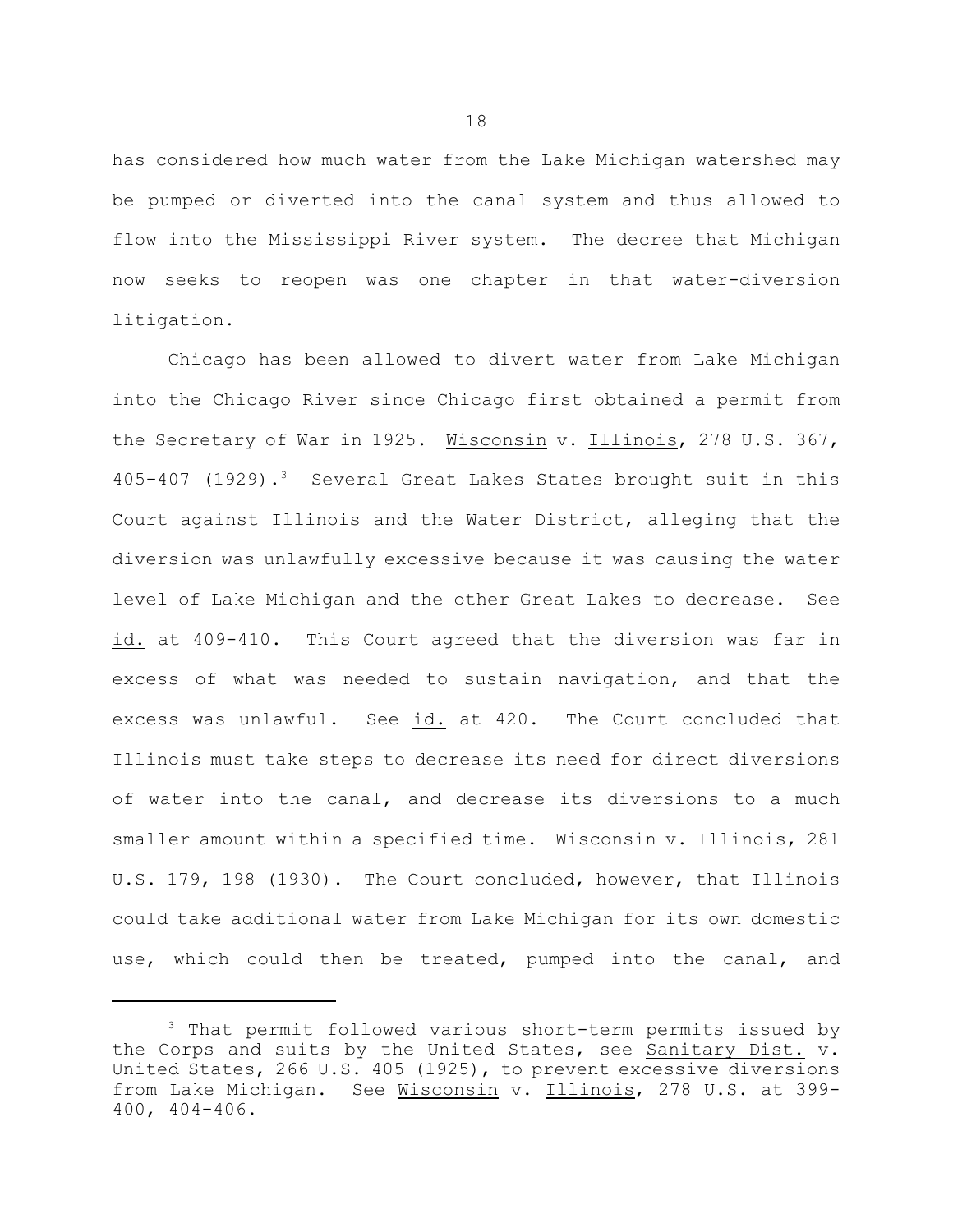allowed to flow west into the Mississippi system. See id. at 199-200. Congress subsequently ratified the decision, providing that the water permitted to be diverted under this Court's decree was authorized to be sent down the canal for navigation to make the channel a "commercially useful waterway." Act of July 3, 1930, ch. 847, 46 Stat. 929.4

Decades later, other Great Lakes States petitioned to reopen the decree, alleging that Illinois was taking too much water from Lake Michigan for its own domestic use (as opposed to use for navigation in the canal) and that Illinois should be compelled either to return all of its domestic pumpage to Lake Michigan or stop diverting water from Lake Michigan altogether. The United States intervened in that litigation. After lengthy evidentiary proceedings, a Special Master recommended amending the decree to cap (at the then-existing level) all of Illinois's direct and indirect diversions from the Lake Michigan watershed into the canal system -- not just direct diversions from the Lake, but also treated effluent and stormwater runoff diverted into the canal that would otherwise have returned to Lake Michigan. Report of the Special Master at 11-13, 434-436, Wisconsin v. Illinois (Nos. 1, 2, 3 and 11, Original). The decree recommended by the Master,

<sup>&</sup>lt;sup>4</sup> At various times Illinois sought and was granted temporary increases in its permitted diversion. Wisconsin v. Illinois, 311 U.S. 107 (1940); Wisconsin v. Illinois, 352 U.S. 945, 352 U.S. 983 (1956).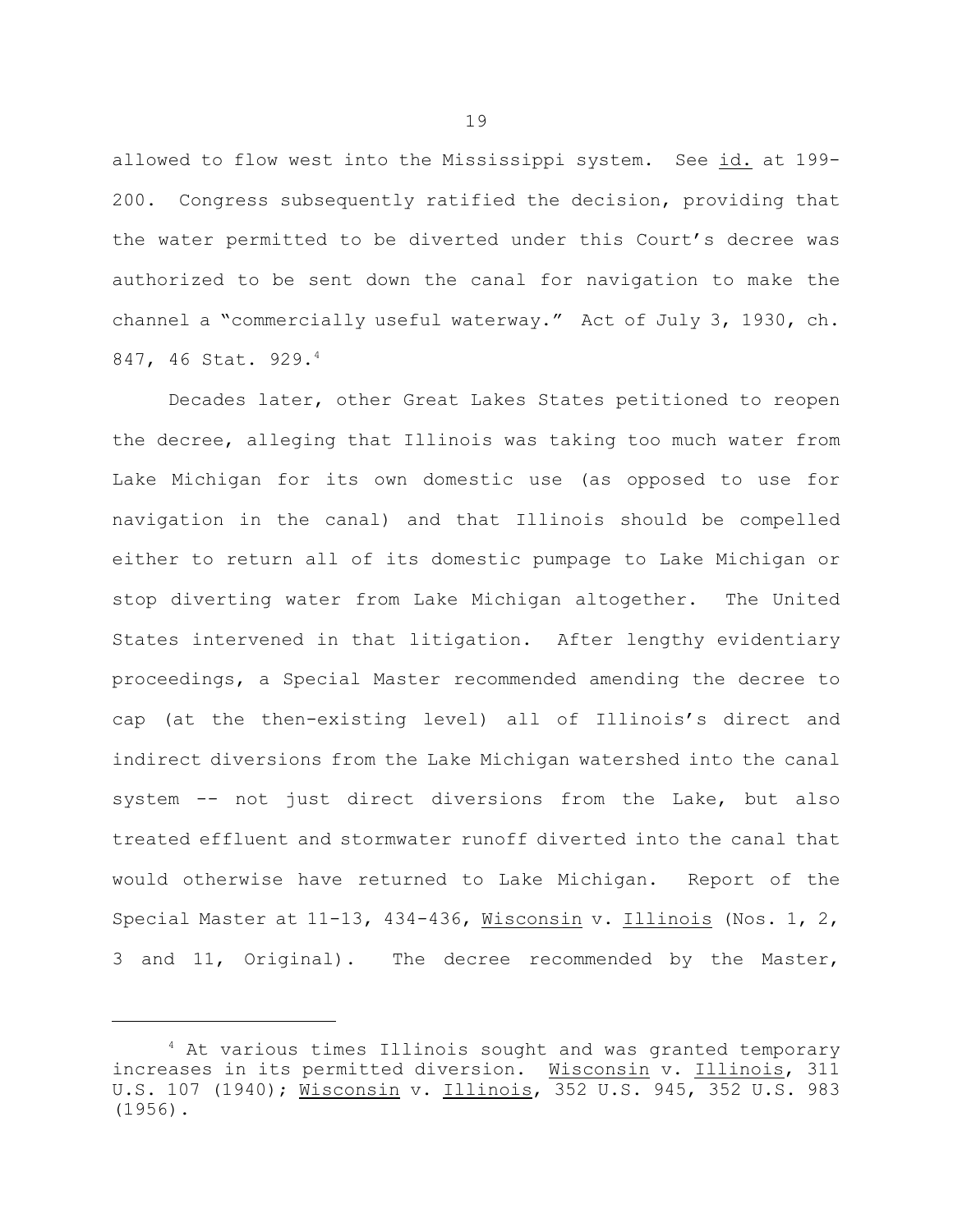stipulated to by the parties, and entered by the Court thus set out a formula for determining how much water Illinois is diverting from the Lake Michigan watershed and how to determine whether Illinois is diverting too much in a given accounting period. Wisconsin v. Illinois, 388 U.S. 426, 427-429 (1967). Precisely how to divert and use its allocated share of lake water was left up to Illinois. See id. at 427-428.

The decree provided that the Court would retain jurisdiction to enter any modification or supplemental decree "which it may deem at any time to be proper in relation to the subject matter in controversy." 388 U.S. at 430. This Court has entered one such modification since 1967: in 1980, on recommendation of the Special Master and by agreement of the parties, the Court modified the procedure for determining whether Illinois is diverting, on average, more than its allotted share of water. See Wisconsin v. Illinois, 449 U.S. 48 (1980). "The goal of [the amendment was] to maintain the long-term average annual diversion of water from Lake Michigan at or below" the level set in the 1967 decree. Id. at 53.

## ARGUMENT

The motion for a preliminary injunction should be denied. The possibility that Asian carp will move into the Great Lakes is a matter of great concern to the United States, and federal agencies are undertaking concerted, collaborative efforts to combat that risk, as Congress has directed. Michigan now asks this Court to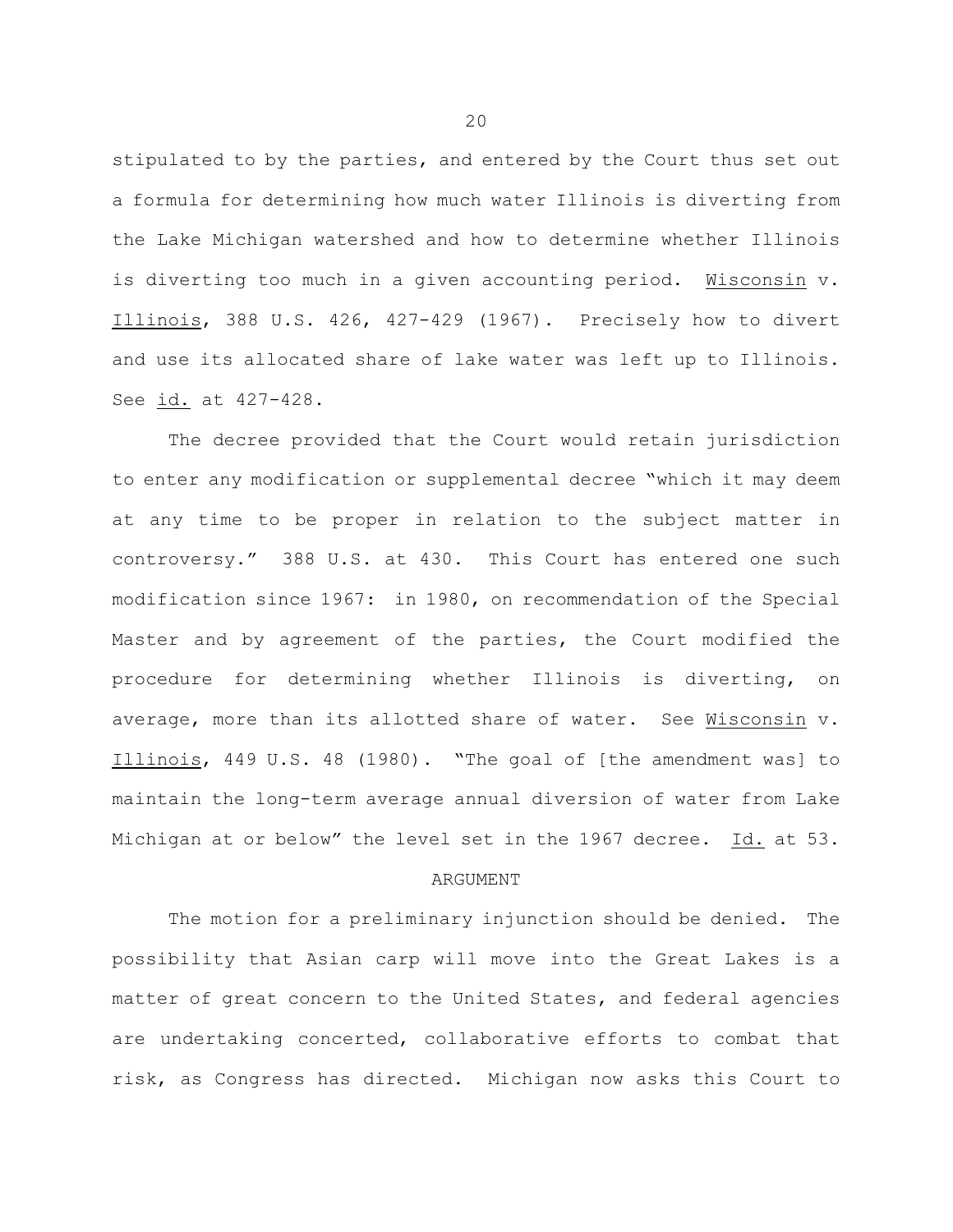hold that the existing measures are unlawfully inadequate, and to impose new and drastic measures forthwith. But Michigan cannot make the extraordinarily high showing necessary to obtain a preliminary injunction from this Court. This case is altogether unlike the decades-old interstate dispute about water rights that Michigan purportedly seeks to reopen. Instead, this case is an attempt to obtain judicial review of the ongoing actions of a federal agency, the Corps -- but to do so under a novel theory of federal common law, without respecting the well-established principles governing judicial review of agency action. If the Corps makes a final decision to reject the steps Michigan wants and it has not yet done so -- Michigan can ask a federal district court to decide whether the Corps has acted contrary to its broad grant of authority from Congress, or in an arbitrary and capricious manner. But in <u>this</u> Court, at <u>this</u> time, Michigan has not shown likely irreparable harm; cannot prevail on the merits of its federal common law theory; cannot justify the mandatory relief it demands; and cannot obtain an injunction.

1. The Extraordinarily High Standard for Obtaining a Mandatory Preliminary Injunction in an Original Action. A preliminary injunction is always an "extraordinary remedy," <u>Winter</u> v. NRDC, 129 S. Ct. 365, 376 (2008), and it is even more extraordi-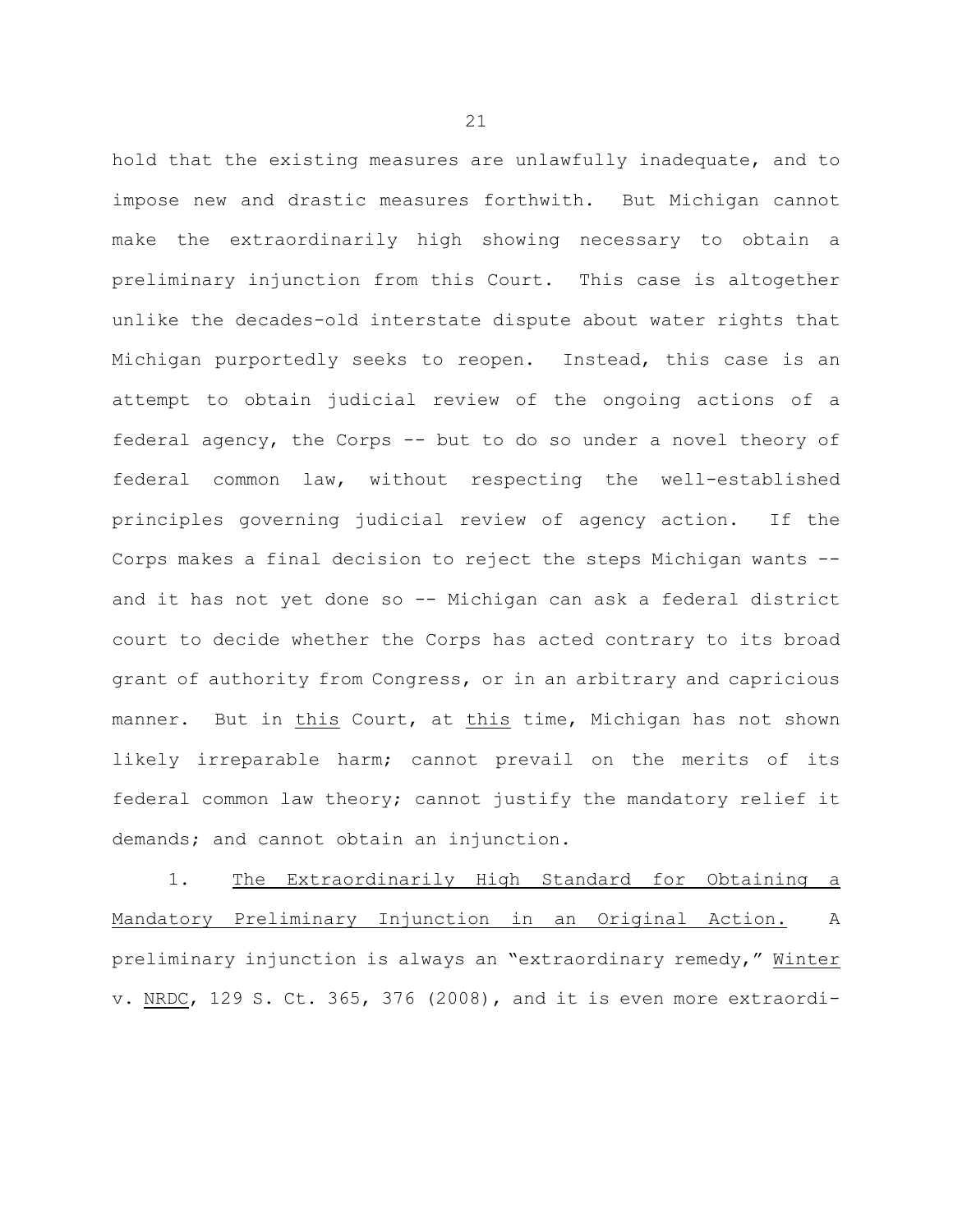nary in an action within this Court's original jurisdiction.<sup>5</sup> This Court has repeatedly emphasized that it imposes a higher burden - "clear and convincing evidence" -- for seeking even a permanent injunction in an original action brought by one State against another than in a dispute between private parties. New York v. New Jersey, 256 U.S. 296, 309 (1921); see, e.g., Missouri v. Illinois, 200 U.S. 496, 521 (1906); see also Ohio v. Wyandotte Chems. Corp., 401 U.S. 493, 501 & n.4 (1971). A fortiori, a higher burden must be satisfied where a State seeks an injunction -- and especially a preliminary injunction -- against the United States in an original action.

Meeting that burden here requires Michigan to make a compel ling showing that this Court is likely to take up its case and to rule in its favor on the ultimate merits; "that irreparable injury is likely" -- not just possible -- "in the absence of an injunction"; that the balance of equities "tips in [its] favor"; and "that an injunction is in the public interest." Winter, 129 S. Ct. at 374, 375. As we explain, Michigan has not made the requisite showing on any of these factors. Moreover, a heightened showing is

<sup>&</sup>lt;sup>5</sup> We are aware of only two instances in the last century in which the Court has granted such extraordinary relief. See California v. Texas, 459 U.S. 1067, 459 U.S. 1083 (1982) (after accepting jurisdiction over an interpleader action to determine the late Howard Hughes's domicile at death, enjoining the parties from prosecuting any action elsewhere to adjudicate the same question); see <u>Pennsylvania</u> v. <u>West Virginia</u>, 262 U.S. 553, 590 (1923) (preliminarily enjoining state statute alleged to violate the Commerce Clause shortly after the state statute took effect).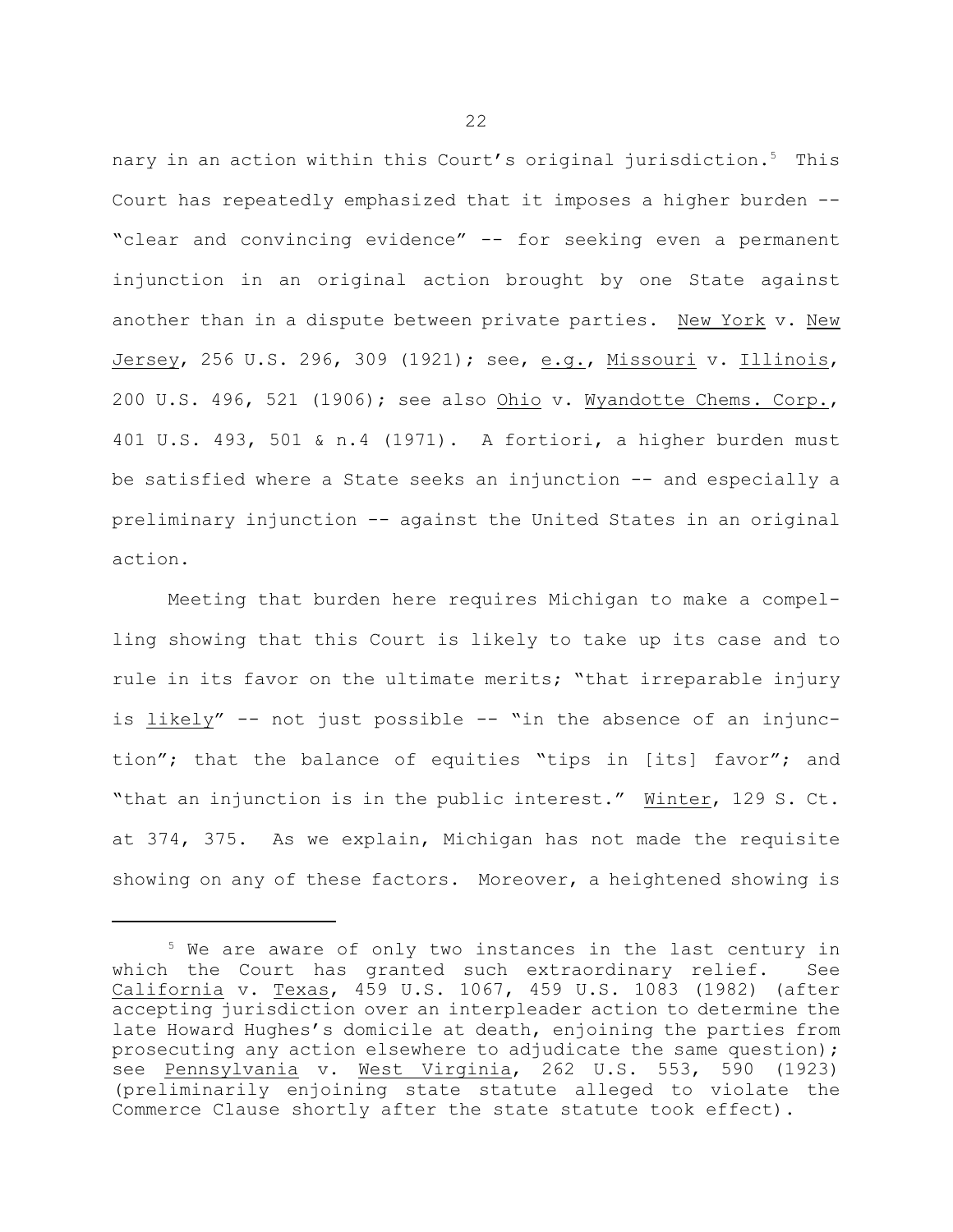further necessary to justify a mandatory injunction -- which alters rather than preserves the status quo, by requiring the enjoined party to act rather than forbearing. E.g., Heckler v. Lopez, 463 U.S. 1328, 1333-1334 (Rehnquist, J., in chambers) (citing Morrison v. <u>Work</u>, 266 U.S. 481, 490 (1925)), application to vacate stay denied, 464 U.S. 879 (1983). The mandatory nature of Michigan's requested injunction -- including the closing, at least tempo rarily, of a hundred-year-old navigation channel -- and the significant possibility that the actions Michigan demands would themselves be harmful are further reasons why Michigan's motion should be denied.

2. Likelihood of Success. Michigan cannot establish that this Court will likely grant leave to proceed with this case and ultimately rule in Michigan's favor, for several reasons. First, Michigan has brought before the Court an entirely new dispute about keeping invasive species from entering Lake Michigan, in the guise of a motion to reopen a decades-old decree about how much water may be <u>removed</u> from Lake Michigan. The motion to reopen therefore does not properly lie, and Michigan must seek this Court's leave to commence a new original action. This case does not meet the standards for invoking this Court's sparingly exercised original jurisdiction. A federal district court is the proper forum to consider Michigan's claims for relief.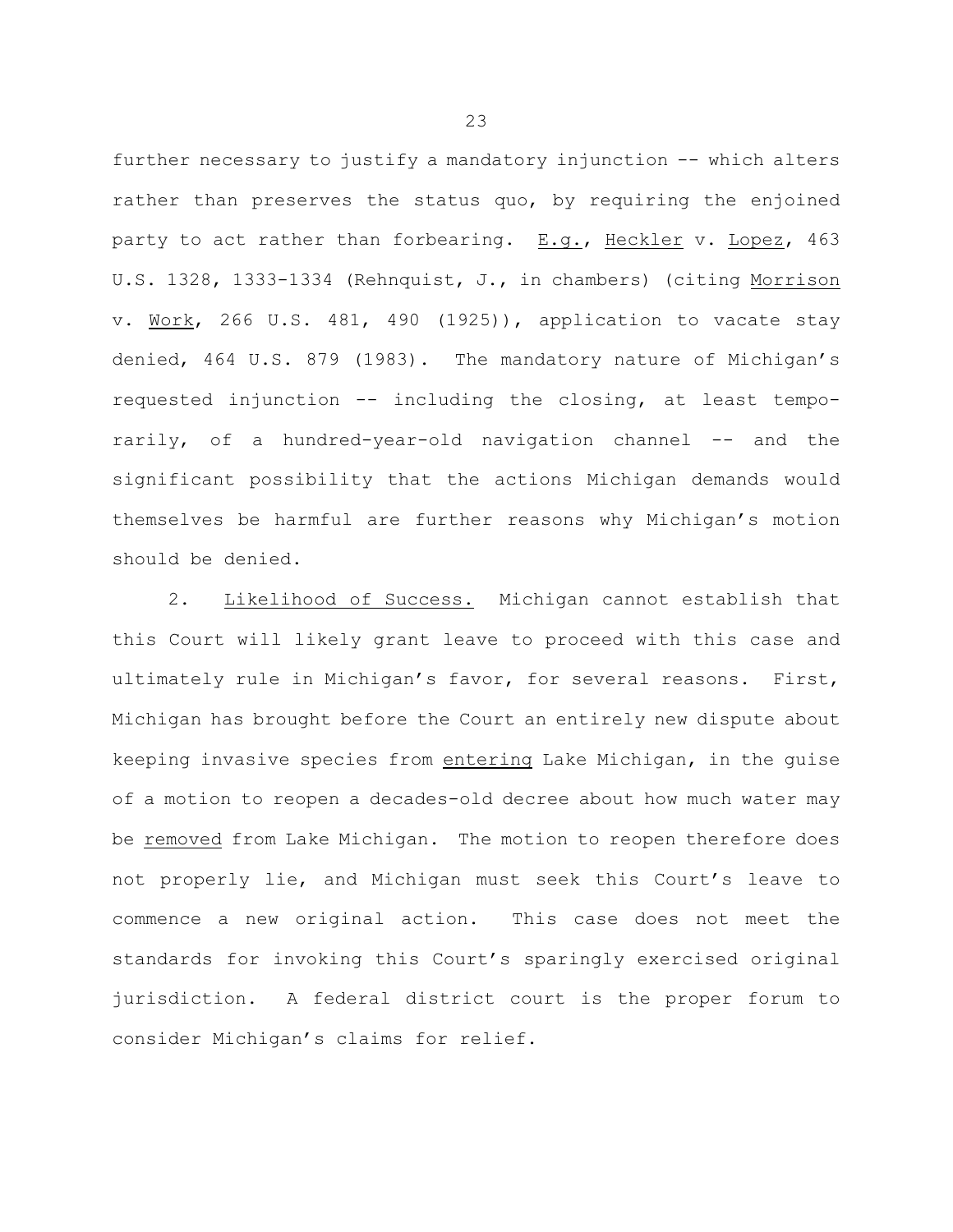Second, whether Michigan seeks relief in this Court elsewhere, Michigan improperly seeks to circumvent the ordinary channels for judicial review of agency action. Michigan's claim against the United States is properly understood as one against the Corps under the Administrative Procedure Act (APA), 5 U.S.C. 551 et seq., governed by standards set out by Congress and giving due deference to the responsible agency, and under those deferential standards Michigan cannot prevail, especially in seeking the extraordinary remedy of a mandatory preliminary injunction. The evidence shows that the United States is actively and reasonably using its best efforts, its best expertise, its best judgment, and the best available information to combat the spread of Asian carp toward the Great Lakes; the government has not rejected any option required by the law or compelled by the facts. Michigan's demand that this Court impose new, drastic, and immediate measures, outside the framework of the APA, is not supported by the law or borne out by the evidence.

a. This Case Is Not Appropriate for This Court's Original Jurisdiction. To persuade this Court to grant extraordinary interim relief before even deciding whether to take up a case, Michigan must first show that this Court is likely to exercise its original jurisdiction. Cf., e.g., Indiana State Police Pension Trust v. Chrysler LLC, 129 S. Ct. 2275, 2276 (2009) (per curiam) (in case on certiorari or appeal, likelihood of success includes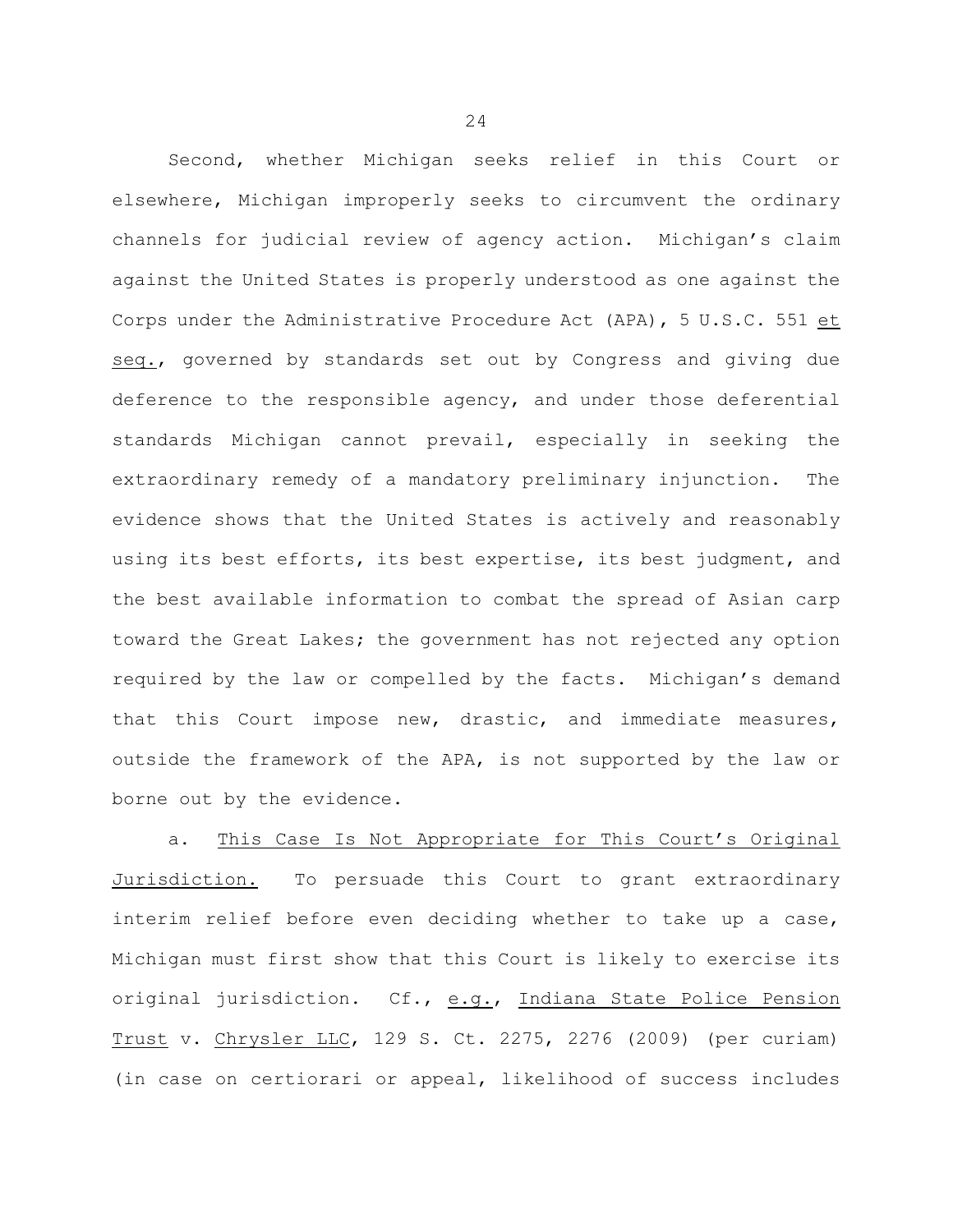whether the Court is likely to grant review or note probable jurisdiction); Board of Educ. v. Superior Court, 448 U.S. 1343, 1345-1346 (1980) (Rehnquist, J., in chambers) (examining whether this Court would have jurisdiction in considering application for stay); Munaf v. Geren, 128 S. Ct. 2207, 2219 (2008) (in a preliminary-injunction case, a threshold question of jurisdiction makes it "more unlikely" that plaintiff will succeed on the merits) (emphasis omitted). Michigan has not made a proper showing either to reopen the long-since-resolved water-diversion case or to commence a new original action in this Court.

i. This Case Is Unrelated to the Water-Diversion Litigation. Michigan suggests that this case is properly brought as a follow-on to the water-diversion litigation in this Court. But litigants may not evade the stringent requirements for invoking this Court's original jurisdiction, and seeking an injunction against another sovereign, simply by pleading a request to "supplement" an old decree instead of filing a new action seeking a new decree. Cf. Nebraska v. Wyoming, 515 U.S. 1, 8 (1995) (leave to commence an action in this Court requires permission, and parties may not circumvent that "important gatekeeping function" by introducing new issues into existing litigation). Even when an existing decree contains a "reopener" provision, like the one on which Michigan relies here (see Wisconsin v. Illinois, 388 U.S. at 430), that provision in no way relaxes the requirements for bringing a new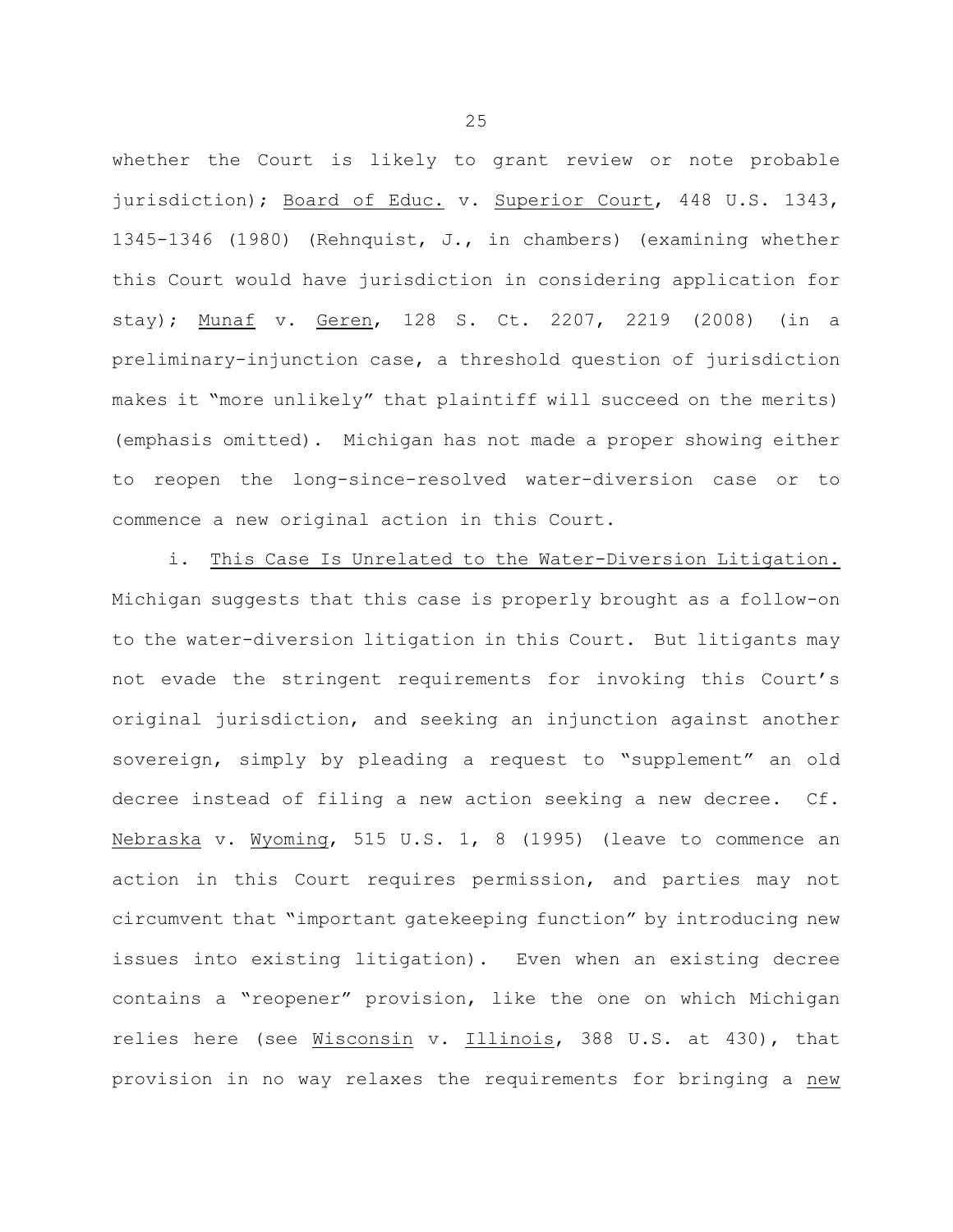claim unless that new claim "fall[s] within [the reopener's] purview." Nebraska v. Wyoming, 507 U.S. 584, 593 (1993). A reopener provision in a water-apportionment decree does not encompass the parties' every future dispute about water; rather, it preserves the Court's "latitude to correct inequitable allocations" of water, in response to new or changed issues. Arizona v. California, 460 U.S. 605, 625 (1983). And even when a reopener clause does apply, "the interests in certainty and stability" still require "considerable justification" to reopen an existing decree resolving an interstate dispute over sovereign matters, such as the apportionment of water rights. Nebraska v. Wyoming, 507 U.S. at 593.

Michigan's own allegations make clear that this new case is not "proper in relation to the subject matter in controversy" in the water-diversion litigation, as would be required to invoke the 1967 decree's reopener provision. 388 U.S. at 430. The "subject matter in controversy" in 1967 and 1980 was the total amount of water from the Lake Michigan watershed (including stormwater runoff that never actually enters the Lake) that Illinois may divert to various uses that culminate in diversion into the canal system. How Illinois apportioned that water between domestic use, sanita tion, and navigation was left to Illinois (subject to federal regulation). Id. at 427-428. Here, Michigan expressly disclaims any challenge to the amount Illinois may divert, or to the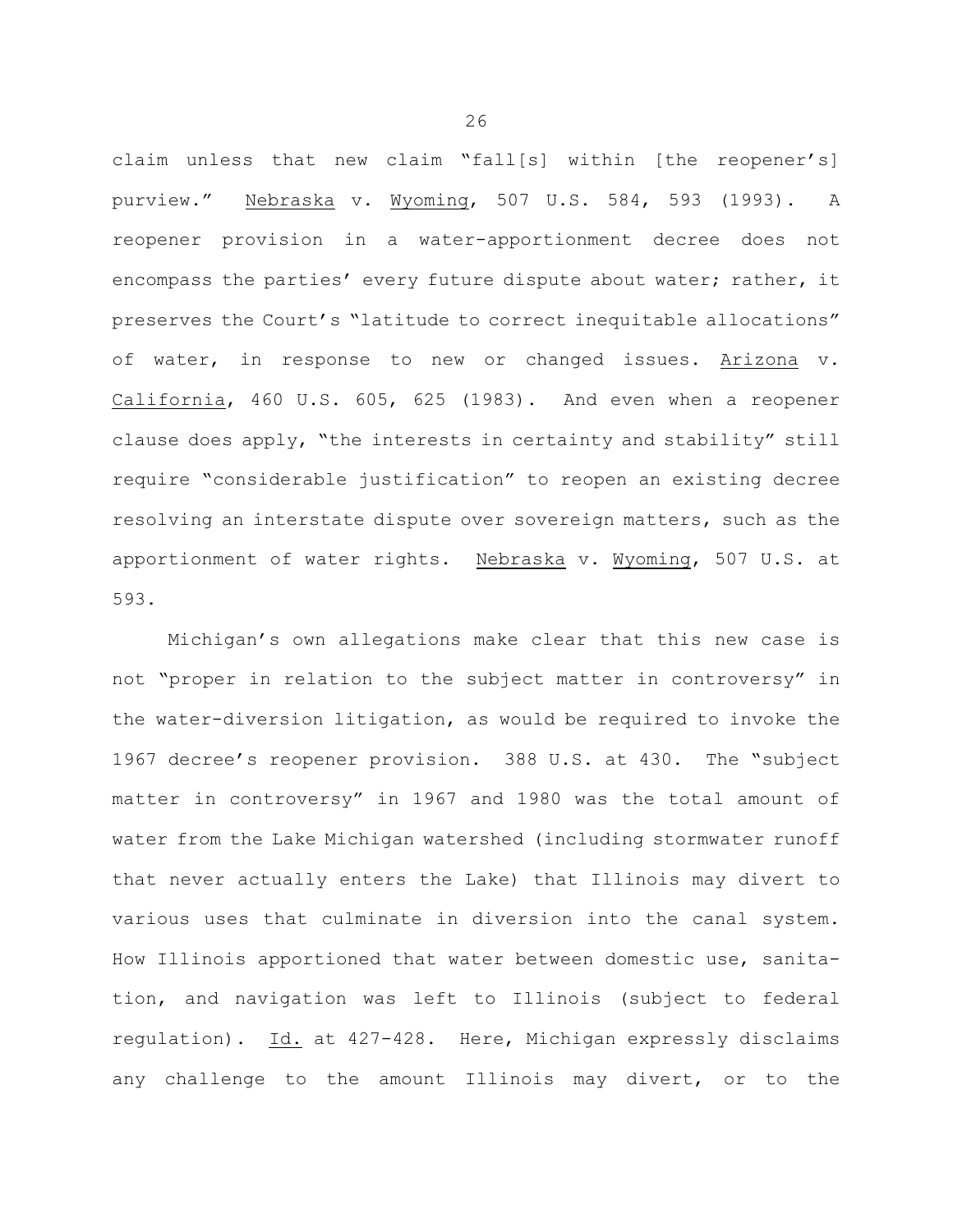permissible purposes of diversion. See Pet. for Supplemental Decree 2 ("The Petition does not seek to alter the quantity of water being diverted from Lake Michigan under the existing Decree, as most recently amended. Instead, the Petition seeks modification of the means created and maintained by Defendants and the Corps to accomplish the diversion."). But neither the 1967 decree nor the 1980 modification specified where or how Illinois could divert the water; those are matters that this Court has consistently treated as intrastate concerns, to be settled separately from the inter state allocation of water. See, e.g., United States v. Nevada, 412 U.S. 534, 538 (1973). Nor did the decree impose any environmental regulation of the connections between Lake Michigan and the canal system except for the focused restriction on how much water could be diverted out of the Lake.

This Court's previous consideration of how much water could enter the Illinois Waterway does not oblige the Court to serve as a tribunal of first instance over every allegation of harm arising not from the amount (or even the fact) of the water diversion, but from the waterway's mere existence. Michigan asserts that "but for" the waterway, it would not face the threat of Asian carp. Mich. Br. in Supp. of Mot. To Reopen and for a Supplemental Decree 7, 21 (Mich. Br. in Supp.). But the existence of the waterway was not the subject of the prior litigation or decree in this Court. Rather, the decree enjoined Illinois's use of Great Lakes water for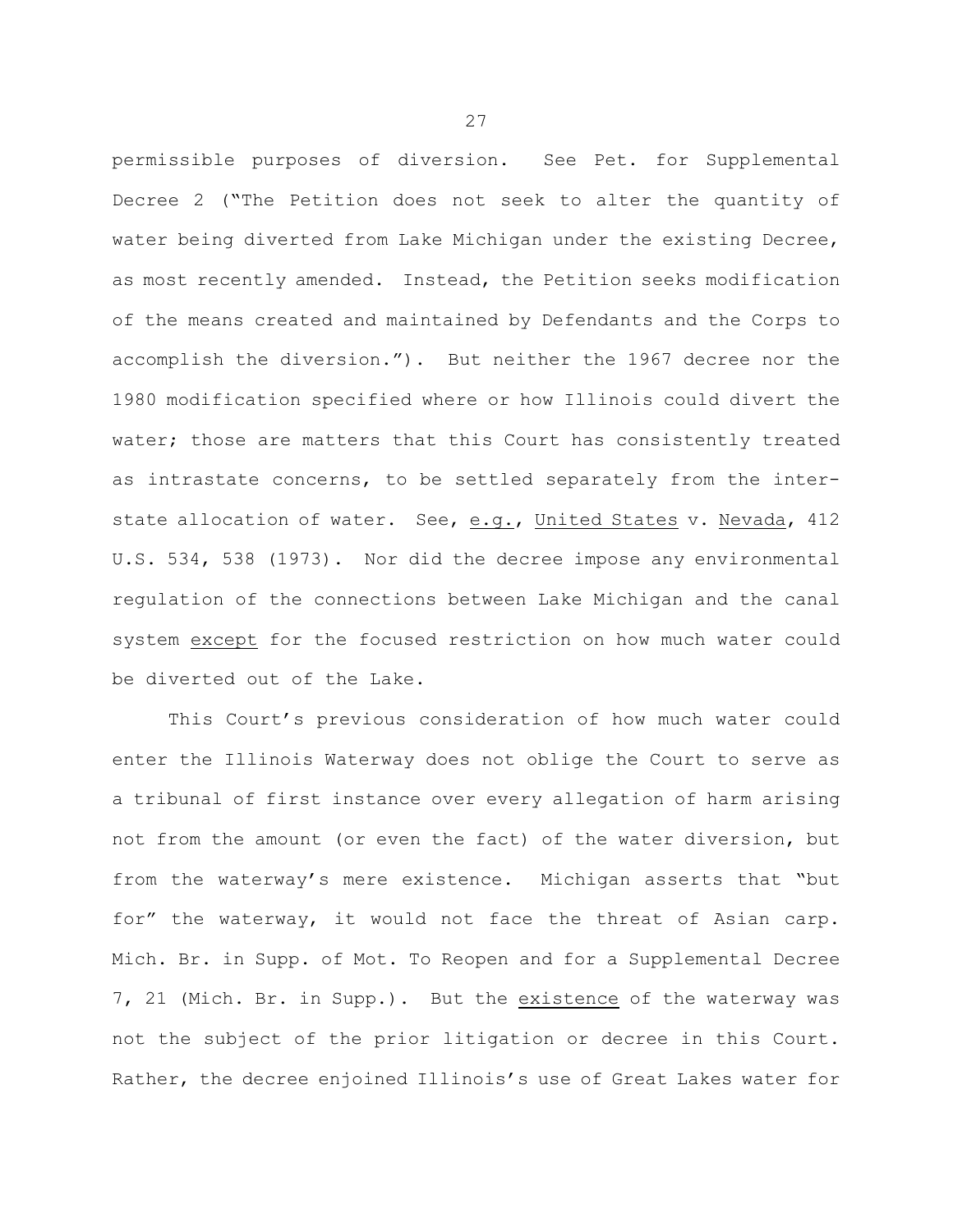the waterway, a use that Michigan says its injunction would allow to continue unchanged. If the scope of reopening truly were as broad as Michigan contends, any Great Lakes State could demand that the prior litigation be broadened to include innumerable disputes over flooding, shipping, navigation, pollution, conservation, or recreation -- each of which, like Michigan's claim here, bears no relation to the prior litigation except that it pertains to the same bodies of water.

Even substantial overlap with the original dispute often is not enough to justify reopening a closed case to inject a new and distinct dispute. For instance, in New Jersey v. Delaware, No. 11, Original, this Court recently denied leave to reopen a decree to settle a new dispute that bore a far closer relationship to the original dispute than does Michigan's new claim here. This Court previously had resolved a title dispute over the bed of the Delaware River by holding that within a specified twelve-mile circle, Delaware held title all the way up to the low-water mark on the New Jersey shore. New Jersey v. Delaware, 291 U.S. 361, 385 (1934). The Court's decree retained jurisdiction to enter future modifications. <u>New Jersey</u> v. <u>Delaware</u>, 295 U.S. 694, 698 (1935). Delaware subsequently refused permission to build a structure from the New Jersey riverbank out onto the Delaware riverbed. New Jersey asked this Court to reopen the case and to specify that the decree had left undisturbed New Jersey's right, under a pre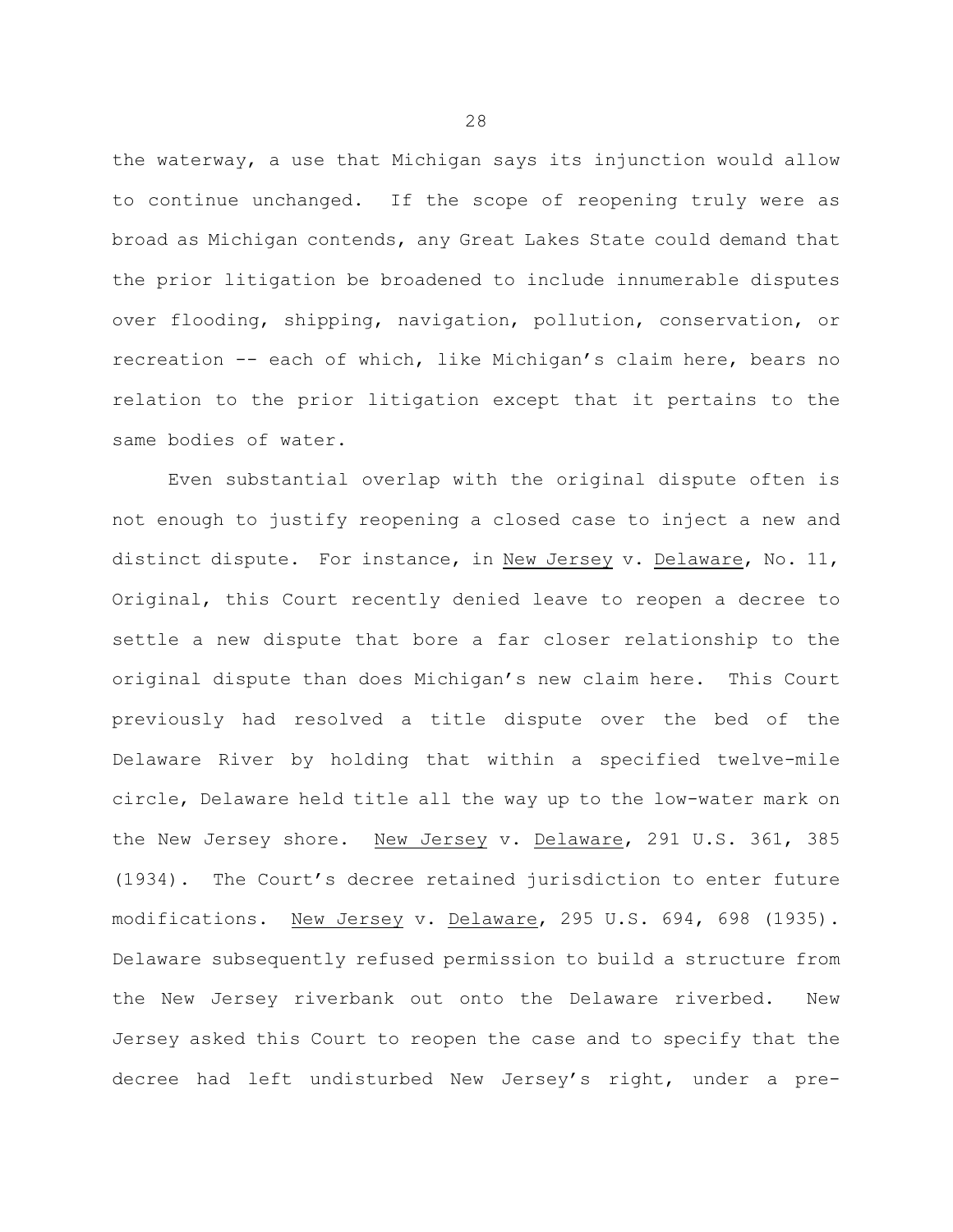existing interstate compact, to exercise riparian jurisdiction within the twelve-mile circle, even over wharves extending out into Delaware's riverbed. N.J. Br. in Supp. of Mot. to Reopen and for a Supplemental Decree at 18, New Jersey v. Delaware (No. 11, Original). Delaware opposed the motion to reopen on the ground that the dispute over whether riparian rights extended across the boundary was not sufficiently related to the original dispute over the boundary itself. Del. Br. in Opp. (No. 11, Original). This Court denied the motion to reopen. 546 U.S. 1028 (2005). It should do the same here: the mere fact that this Court has previously entertained litigation over the Illinois Waterway, including how much water may be diverted into the waterway from Lake Michigan, does not furnish a basis for this Court to reopen Nos. 1, 2, and 3, Original, whenever a party wishes to raise any new dispute that happens to involve both the waterway and the lake.

In the New Jersey v. Delaware litigation, the Court instead granted permission to file a new action, 546 U.S. at 1028; see New Jersey v. Delaware, 128 S. Ct. 1410 (2008), and Michigan seeks, in the alternative, permission to do the same here. Pet. for Supplemental Decree 30; Br. in Supp. 9-10, 31-36. As we now discuss, leave should be denied for that alternative course as well.

ii. This Court Is Not the Proper Forum for This Dispute. This dispute is properly one between Michigan and the entities that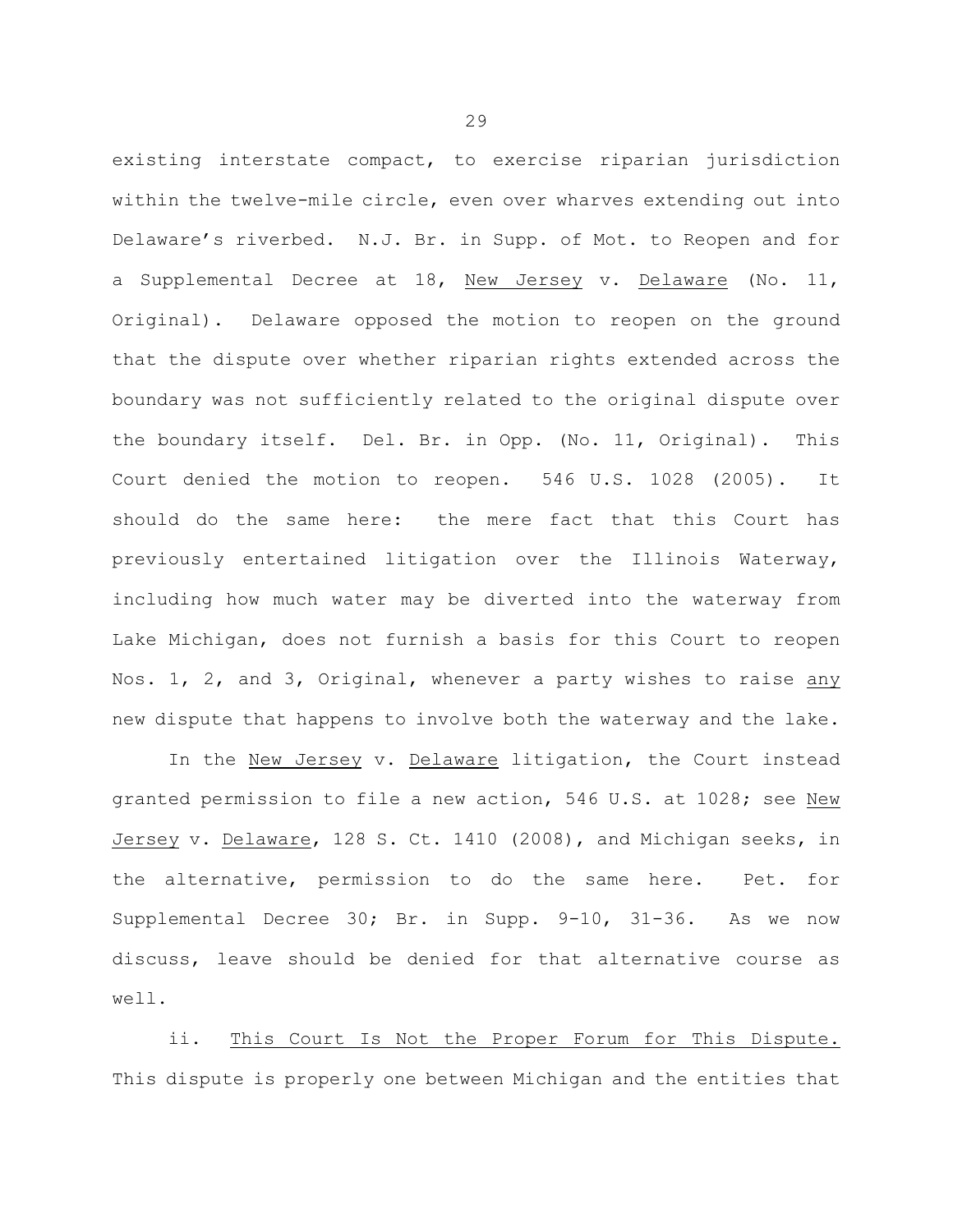can grant the relief Michigan seeks, which are the Corps and the Water District. Both of those entities are subject to suit in federal district court in Illinois, and this suit involves the sort of issues -- implicating the policymaking expertise of numerous different agencies on immensely complex, important, and technical environmental issues -- that this Court has said district courts are better suited to manage and to review in the first instance. Wyandotte Chems. Corp., 401 U.S. at 500-505. Michigan's claims against those entities should be remitted to that fully adequate forum.

Even in disputes between States, over which this Court has exclusive original jurisdiction, 28 U.S.C. 1251(a), this Court exercises that jurisdiction only "sparingly." Mississippi v. Louisiana, 506 U.S. 73, 76 (1992) (citations omitted); see id. at 77. Disputes between a State and the United States, over which this Court's original jurisdiction is concurrent rather than exclusive, 28 U.S.C. 1251(b)(2), are even less likely to be heard on the merits in this Court. Nebraska v. Wyoming, 515 U.S. at 27 n.2 (Thomas, J., concurring in part and dissenting in part) (since United States v. Nevada, supra, "[this Court] ha[s], in the majority of actions by States against the United States or its officers, summarily denied the motion for leave to file a bill of complaint").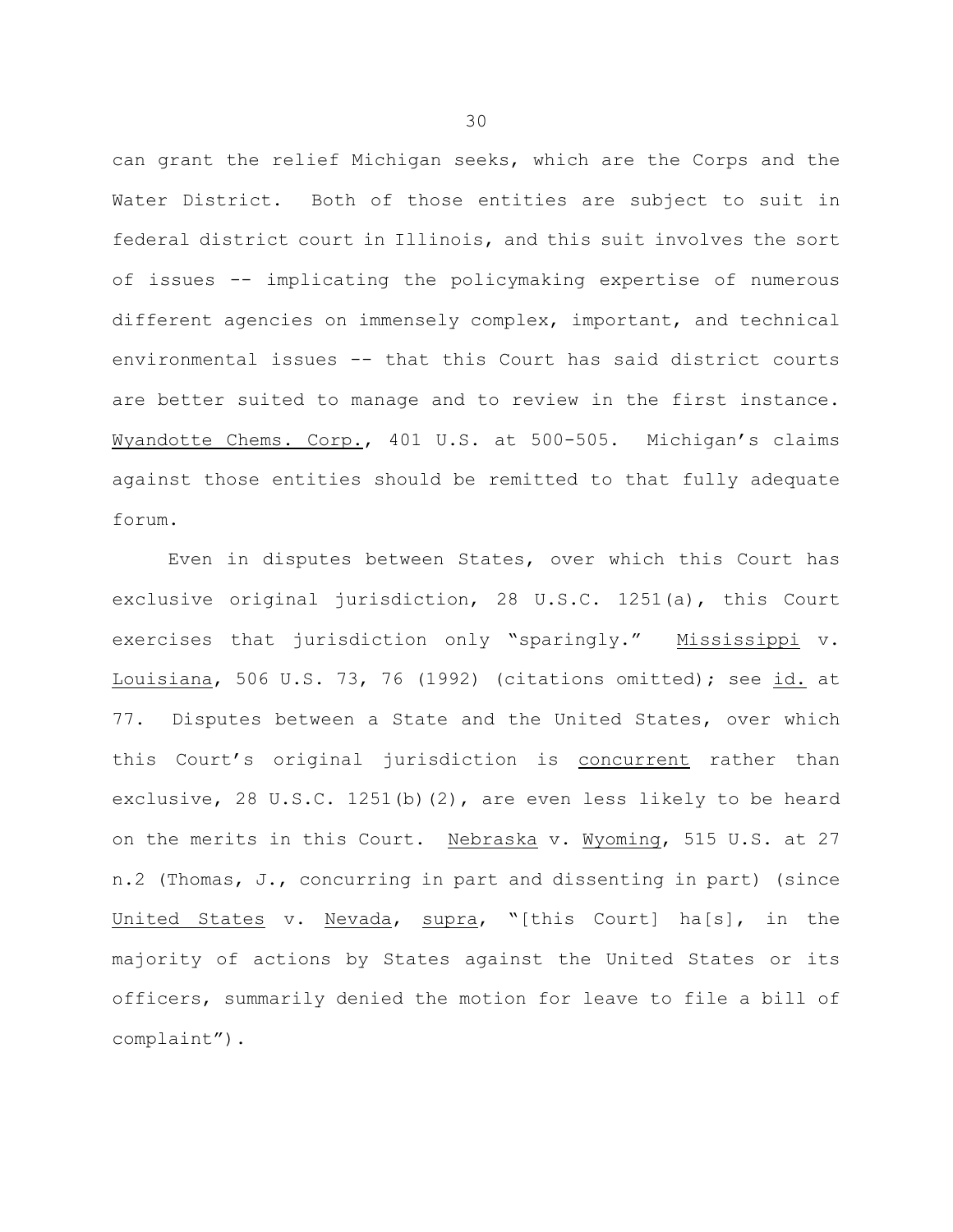In deciding whether to exercise its jurisdiction, this Court gives great weight to whether "the issue tendered" may be resolved in an alternative forum. Mississippi v. Louisiana, 506 U.S. at 77.<sup>6</sup> If it may be, then this Court is "particularly reluctant to take jurisdiction." United States v. Nevada, 412 U.S. at 538. And that is so even if the viable alternative is a proceeding against fewer than all defendants that might be made parties in the original action. For instance, this Court denied the United States leave to file an original action against California and Nevada because an action in district court against Nevada alone would suffice, even though California could refuse to be joined in such a suit. See ibid. Similarly, this Court denied one State leave to sue another when the same issue was being litigated against the defendant State by the plaintiff State's citizens. Arizona v. New <u>Mexico</u>, 425 U.S. 794, 797-798 (1976) (per curiam).<sup>7</sup>

<sup>6</sup> This Court also considers "the seriousness and dignity of the claim" by the plaintiff. E.g., Mississippi v. Louisiana, 506 U.S. at 77 (citation omitted). We agree that that factor is met here, because the protection of the Great Lakes from invasive aquatic species is an issue of great importance. See Mich. Br. in Supp. 33.

 $7$  Even if the availability of an alternative forum is questionable, this Court generally requires that the plaintiff explore the possibility: for instance, when it appeared that district courts might be able to hear an interpleader dispute between States, this Court denied leave to file such an action in this Court (and denied an accompanying motion for preliminary injunction), later granting leave to file in this Court only after full exploration of the issue made clear that the district court lacked jurisdiction). See California v. Texas, 457 U.S. 164, 164-165 (1982) (per curiam); California v. Texas, 437 U.S. 601 (1978);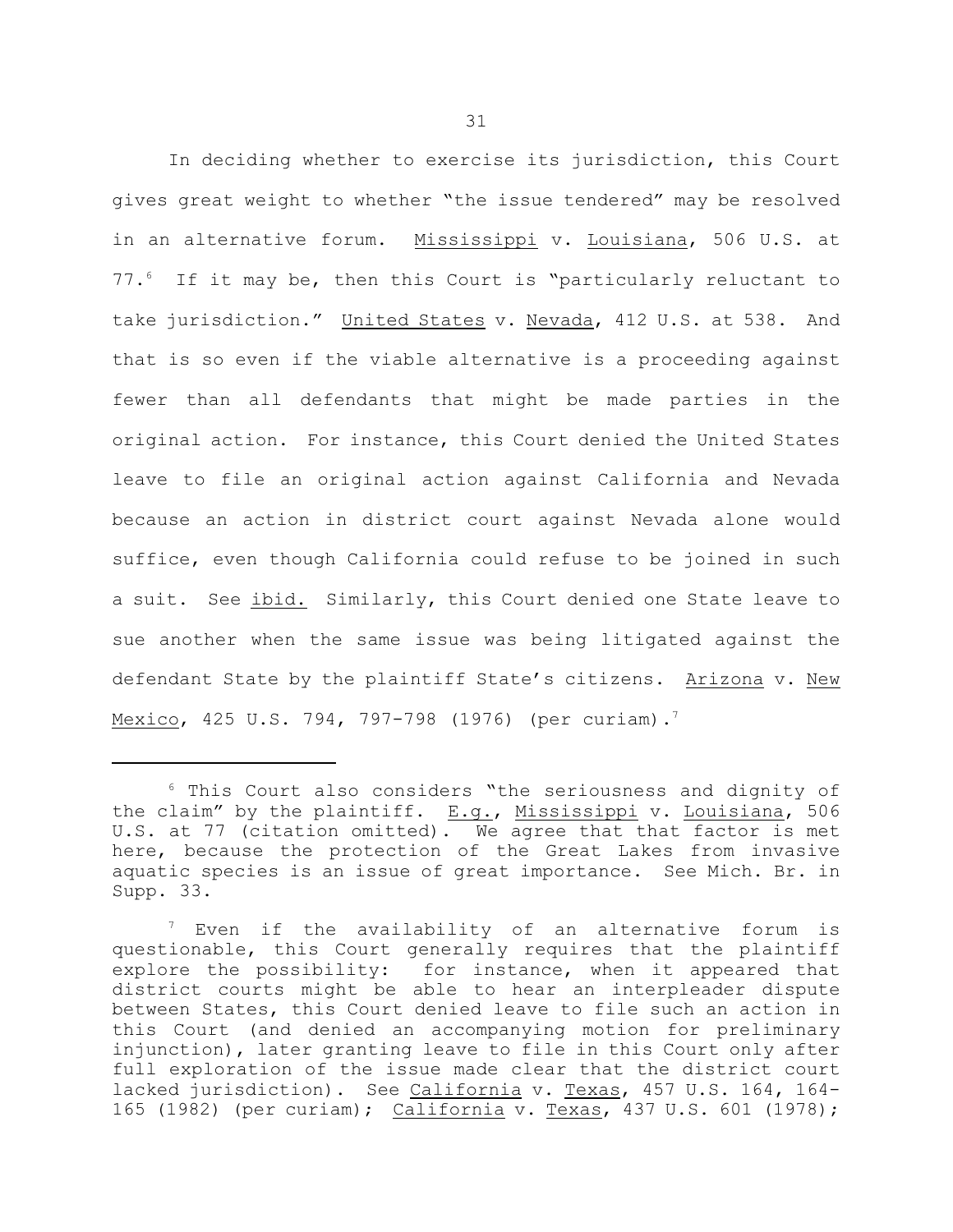Once this dispute is properly understood as a new action rather than a reopening, Michigan's sole basis for asserting that it should be brought in this Court is that it has named Illinois as a defendant. But it appears to have named Illinois as a defendant only because Illinois was a defendant in the previous action that Michigan improperly seeks to reopen. Examining Michigan's prayer for relief in this action makes clear that the only parties necessary to accord Michigan full relief on the issues it raises are the Corps and the Water District.

Six of the seven specific forms of relief that Michigan identifies (Mot. for Prelim. Inj. 28-29) are within the control of federal agencies, chiefly the Corps. Michigan seeks (1) closure of the O'Brien and Chicago Locks, which are operated by the Corps in accordance with agreements with the Water District; (2) installa tion of interim barriers in the Grand and Little Calumet Rivers before the access points into Lake Michigan -- points that are not in Illinois at all, but in Indiana, see Mich. App. 78a-79a, 85a fig.1 -- which has already been accomplished on the Little Calumet (at least absent flood conditions) through the construction of a temporary structure for another environmental purpose, see App. 76a; (3) construction of land barriers to prevent flooding of the Des Plaines River from sweeping Asian carp into the Chicago

California v. Texas, 434 U.S. 993 (1977). As discussed below, in this case the alternative forum plainly has jurisdiction over proper defendants.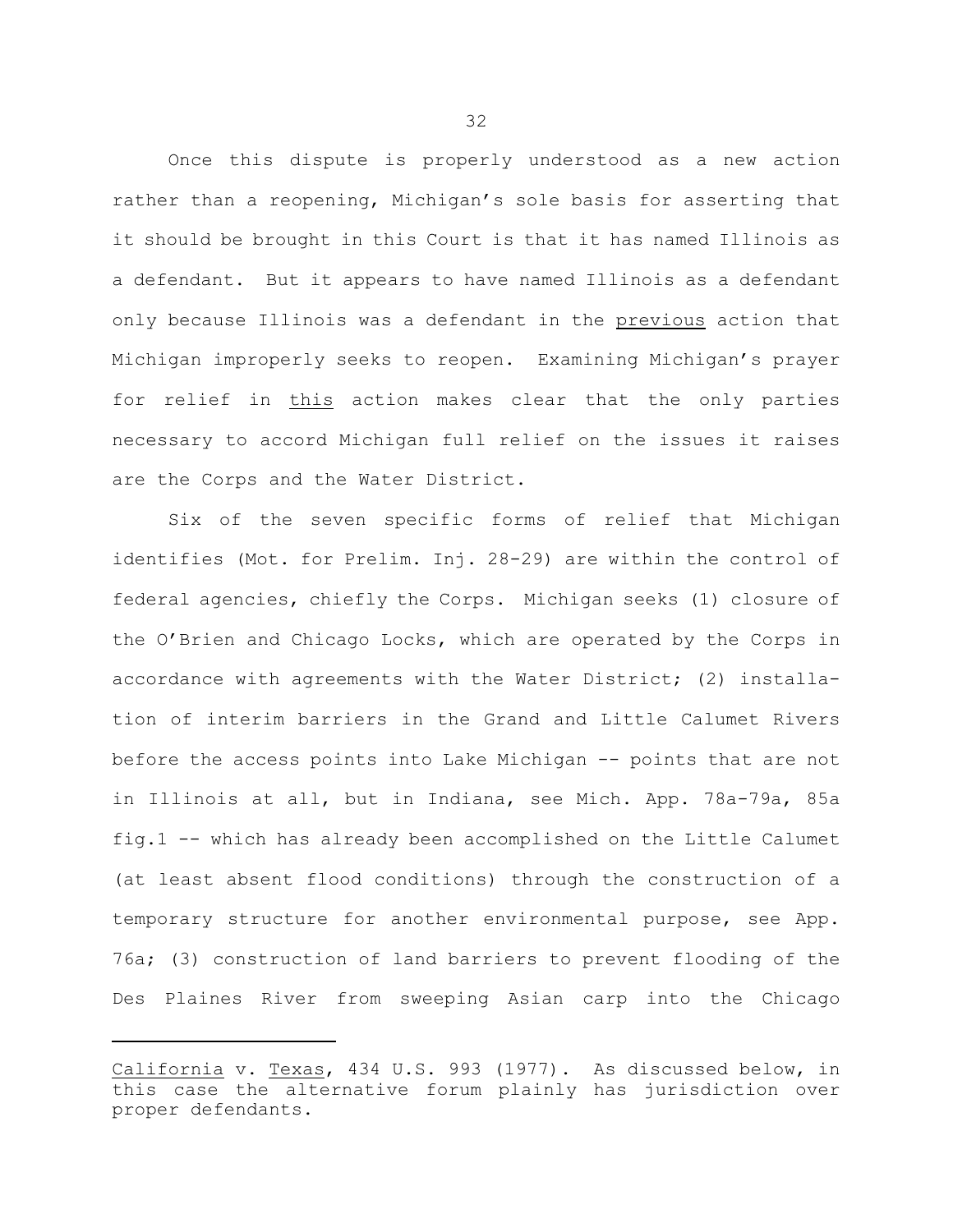Sanitary and Ship Canal, which the Corps has studied and recom mended executing, a recommendation that is pending before the Assistant Secretary, see App. 3a; (4) increasing the voltage at the Electrical Dispersal Barrier to full operating power and expediting completion of Barrier IIB, matters within the control of the Corps (in consultation with the Coast Guard); (5) monitoring the Chicago Sanitary and Ship Canal and all connected waterways for Asian carp, which the Corps and other federal agencies are already doing; and (6) eradicating any Asian carp found in those waters, which has already been done through the Rapid Response Working Group, see, e.g., App. 141a. Although Illinois agencies certainly participate in some of the monitoring and eradication efforts, the gravamen of Michigan's complaint is not about a failure to hunt for carp or kill them once they are found; it is about preventing their spread.

Michigan's seventh demand for relief (Mot. for Prelim. Inj. 28) is that the sluice gates at the Chicago and O'Brien Locks and the Wilmette Pumping Station be operated in a way that will not allow fish to pass through. The sluice gates are operated by the Water District and the Corps, not by the State of Illinois, and the Corps, under Section 126 (see p. 5, supra), presumably could direct the Water District to take necessary action to prevent Asian carp from becoming established in Lake Michigan. Accordingly, an injunction against the Water District or the Corps could afford Michigan complete relief on this aspect of its prayer as well.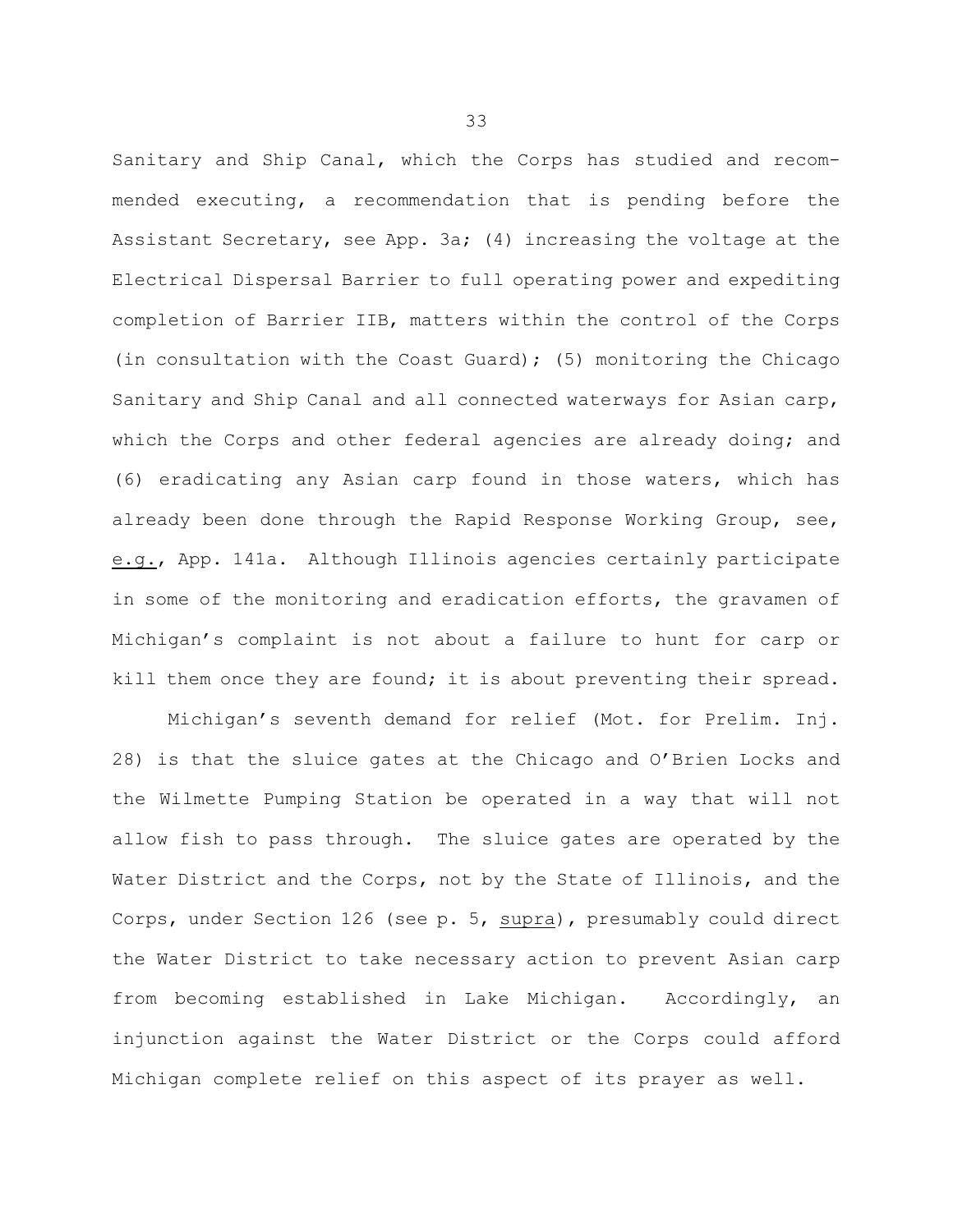In short, the State of Illinois is not a necessary party to this action at all. See Illinois v. City of Milwaukee, 406 U.S. 91, 97 (1972) (in nuisance action against six Wisconsin subdivi sions, Wisconsin was not a necessary party, although it could be a proper defendant if named). And Michigan cannot overcome that point by insisting that it is the master of its complaint and can name whomever it wishes. That principle has little or no applica tion in a case within this Court's original jurisdiction; this Court has often concluded that the presence of one or more named defendants is not necessary to afford relief, and dismissed those defendants. See, e.g., Kentucky v. Indiana, 281 U.S. 163, 173-175 (1930); cf. New York v. New Jersey, 256 U.S. 296, 306-307 (1921) (original action against New Jersey not necessary, because State was bound by stipulation signed by Passaic Valley Sewerage Commissioners, and relief afforded by the stipulation eliminated need for injunctive action against the State).

<sup>&</sup>lt;sup>8</sup> A previous decision of this Court involving Illinois and the Water District (in an earlier incarnation) is not to the contrary: the question there, on motion to dismiss, was whether Illinois was a proper defendant in a case in this Court involving the allegedly tortious use of the Illinois Waterway to remove sewage. This Court did not explore whether complete relief could be afforded in an action in some other court by Missouri against the Water District alone. See <u>Missouri</u> v. <u>Illinois</u>, 180 U.S. 208, 242 (1901); see also id. at 249 (Fuller, C.J., dissenting). That is because this Court was not considering whether to grant leave to file the bill of complaint, having not yet adopted that practice in its present form, see Mississippi v. Louisiana, 506 U.S. at 77.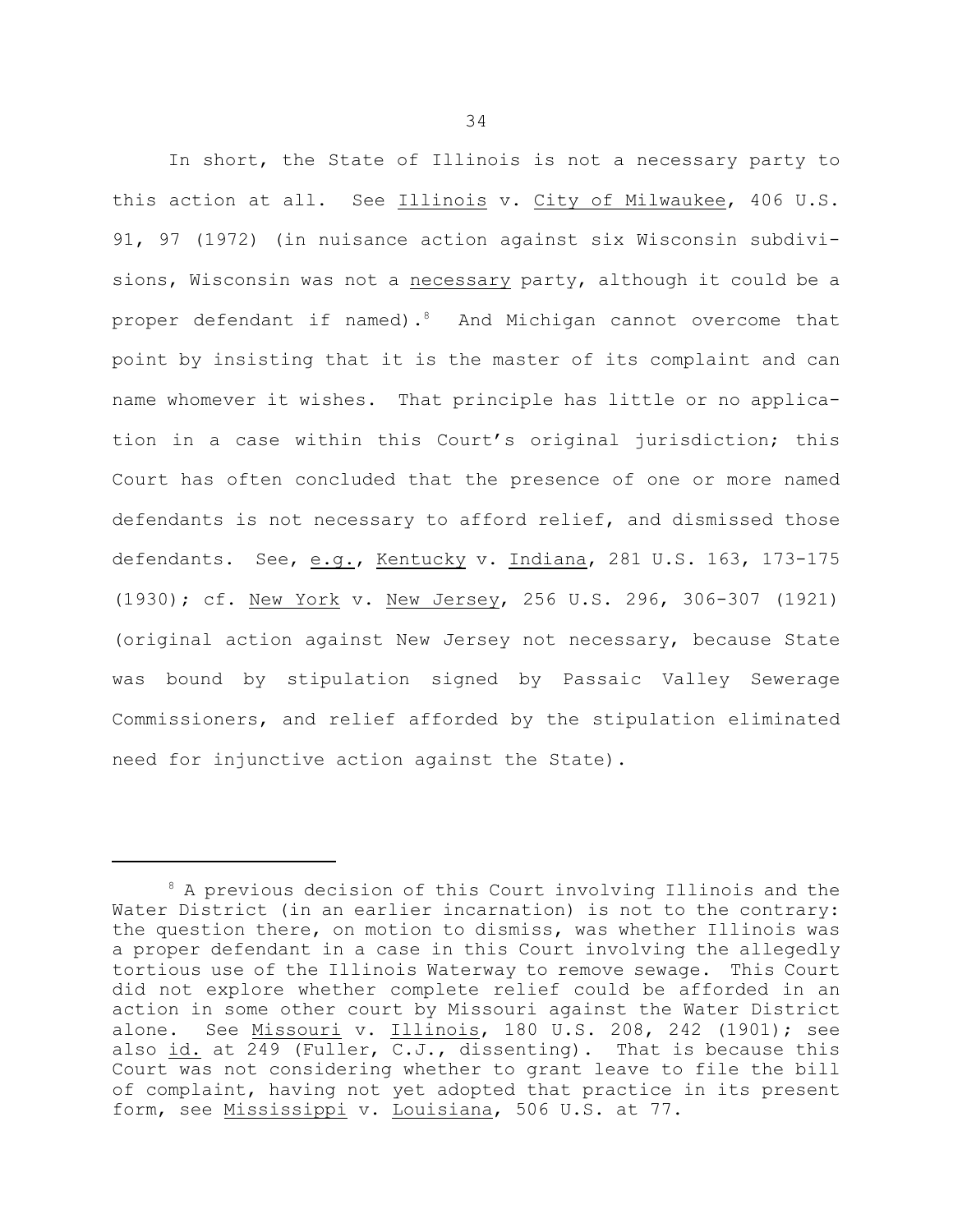The question whether there is an alternative forum, therefore, depends entirely on whether the Corps and the Water District are subject to suit in district court. Plainly they are. See, e.g., Village of Thornton v. United States Army Corps of Eng'rs, 31 F. Supp. 2d 1060 (N.D. Ill. 1998) (federal environmental claim against Corps, supplemental nuisance claim against Water District). And the claims that Michigan brings are likely cognizable in a district court at the appropriate time  $--$  although, as we explain below, many are premature at present and others are without merit.

As this Court explained in Wyandotte Chemicals Corp., an interstate dispute over nuisance law, implicating a problem that many responsible regulatory agencies "are actively grappling with on a more practical basis," should be addressed to an ordinary trial court if it can be. 401 U.S. at 503. The alternative would be to embroil this Court in the review of a "formidable" factual record in the first instance, which "even with the assistance of a most competent Special Master" would be a serious and unwarranted drain on this Court's time and resources. Id. at 503, 504. That conclusion in no way diminishes the importance of the issues raised in this case, see id. at 505; it merely explains why this case may appropriately be handled by the usual orderly process for judicial review of administrative action, however important. Cf. Massachusetts v. EPA, 549 U.S. 497 (2007).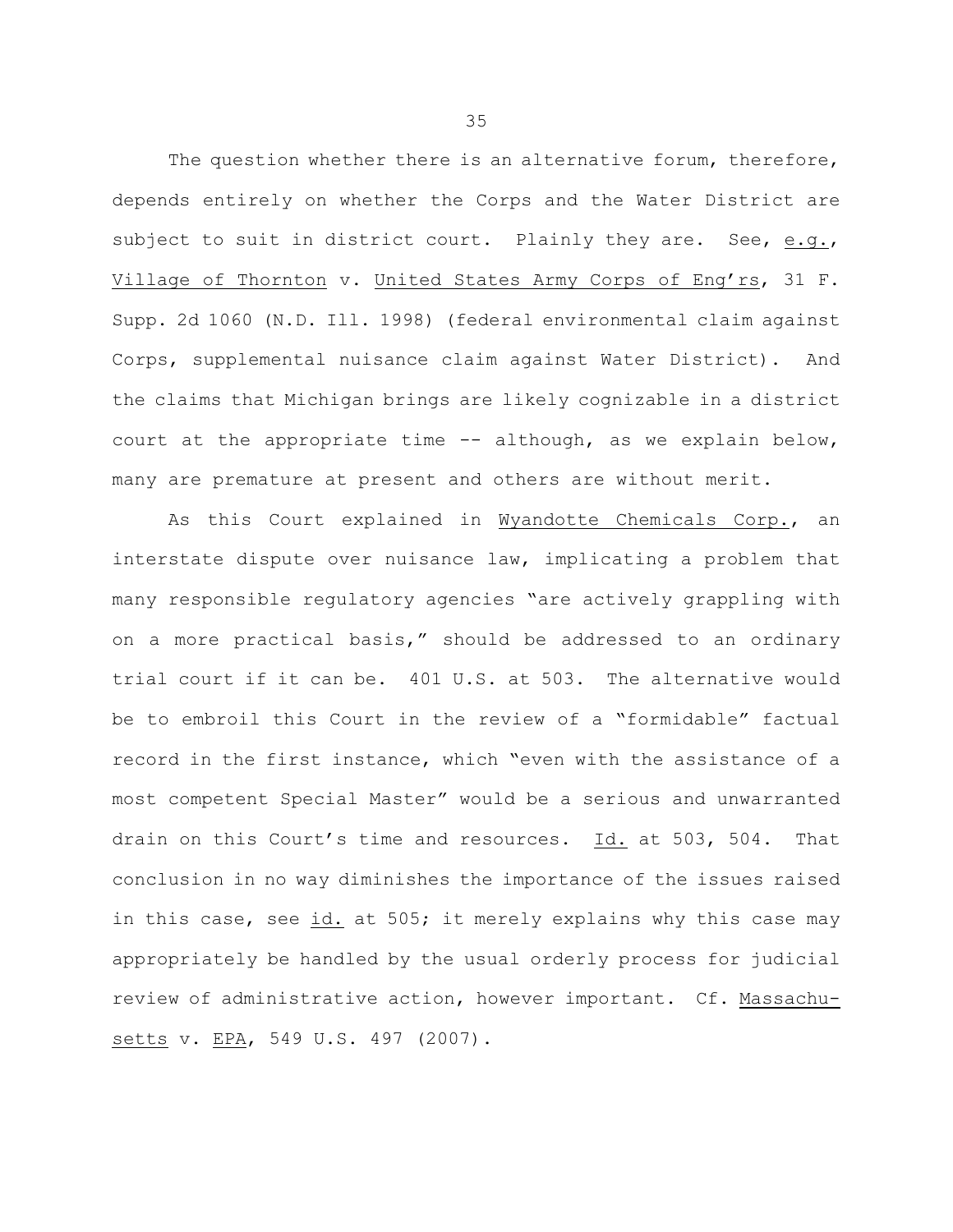b. Michigan's Showing Is Not Likely to Succeed in This Court Or Any Other Court. Under well-established principles of administrative law, neither this Court nor any other federal court is likely to order the United States or the Corps to provide the drastic relief demanded based on Michigan's arguments to date. The Corps, in coordination with numerous other agencies, is using all of its authorities, including the emergency authority granted by Section 126 of the 2009 appropriations act (see p. 5, supra), in a multi-pronged effort to deal with the Asian carp problem. Some of those steps have been completed; some are well underway; and some are under active consideration. But the responsible decisionmaker (the Assistant Secretary of the Army) has not made any final decision about several of the measures that Michigan demands be instituted immediately, such as lock closures. App. 3. Nor has the Assistant Secretary wrongfully withheld action on any proposal to take such specific steps. Indeed, Michigan did not even make a request of the Corps for those specific measures before proceeding to this Court, asking instead that the Corps make, "if necessary, changes in lock and water control operations." App. 77a-78a, 84a. Because the Corps is proceeding toward several decisions concerning appropriate exercises of its emergency and other authority in this area, Michigan is not likely to succeed on its premature request for judicial intervention.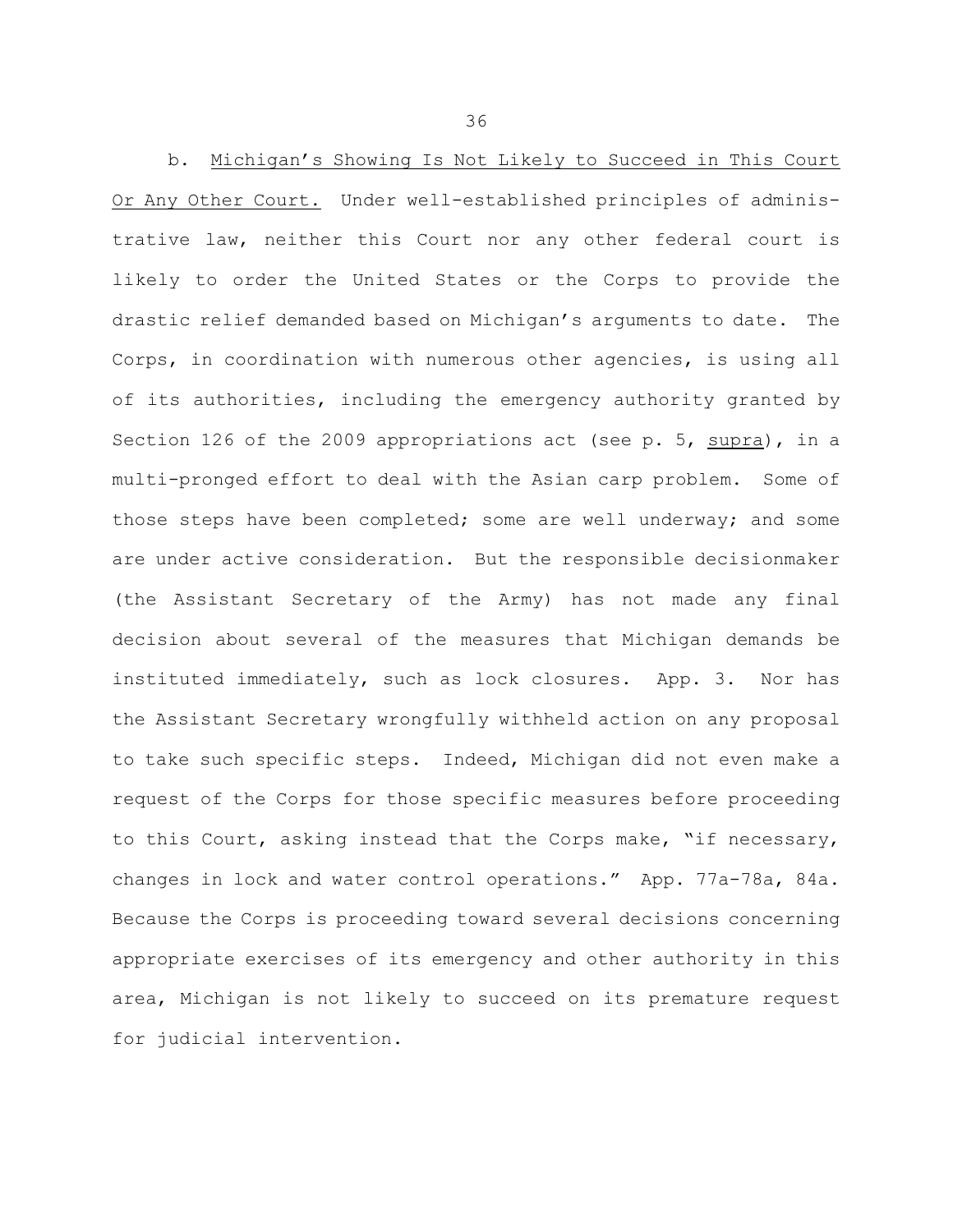i. No Final Agency Action. Michigan's claim against the United States is properly understood as one under the APA. Michigan acknowledges that if the Court does not reopen the 1967 decree, Michigan seeks to proceed under the APA, Pet. for Supple mental Decree 26-29, and indeed, even if this Court were to reopen the water-diversion litigation, the APA would be the only basis for Michigan to bring this new claim against the United States.<sup>9</sup> But Michigan does not identify any "final agency action," 5 U.S.C. 704, by the Corps that it could challenge in this action as arbitrary, capricious, or otherwise "not in accordance with law." 5 U.S.C. 706(2)(A). Indeed, the Corps has undertaken and is undertaking several actions to implement measures that Michigan demands. See, e.g., App. 3a, 17a-18a, 24a-25a, 64a-68a.

Even when an agency has gone so far as to make a recommenda tion to the person with authority to act, so long as that recommendation is not binding on the decisionmaker and no legal conse quences flow from the recommendation itself, that interlocutory action is not yet reviewable under the APA. See Dalton v. Specter,

<sup>&</sup>lt;sup>9</sup> The APA is the only possible basis on which to conclude that the sovereign immunity of the United States has been waived, in this Court or any other. The Tucker Act does not waive sovereign immunity for cases sounding in tort (such as nuisance), 28 U.S.C. 1491(a)(1), and the Federal Tort Claims Act does not waive sovereign immunity for tort claims seeking equitable relief, see 28 U.S.C. 1346(b)(1). And Michigan does not contend that the United States, or Illinois, has violated the prior decree. See Br. in Supp. 18 (acknowledging that Michigan seeks to modify rather than enforce the prior decree).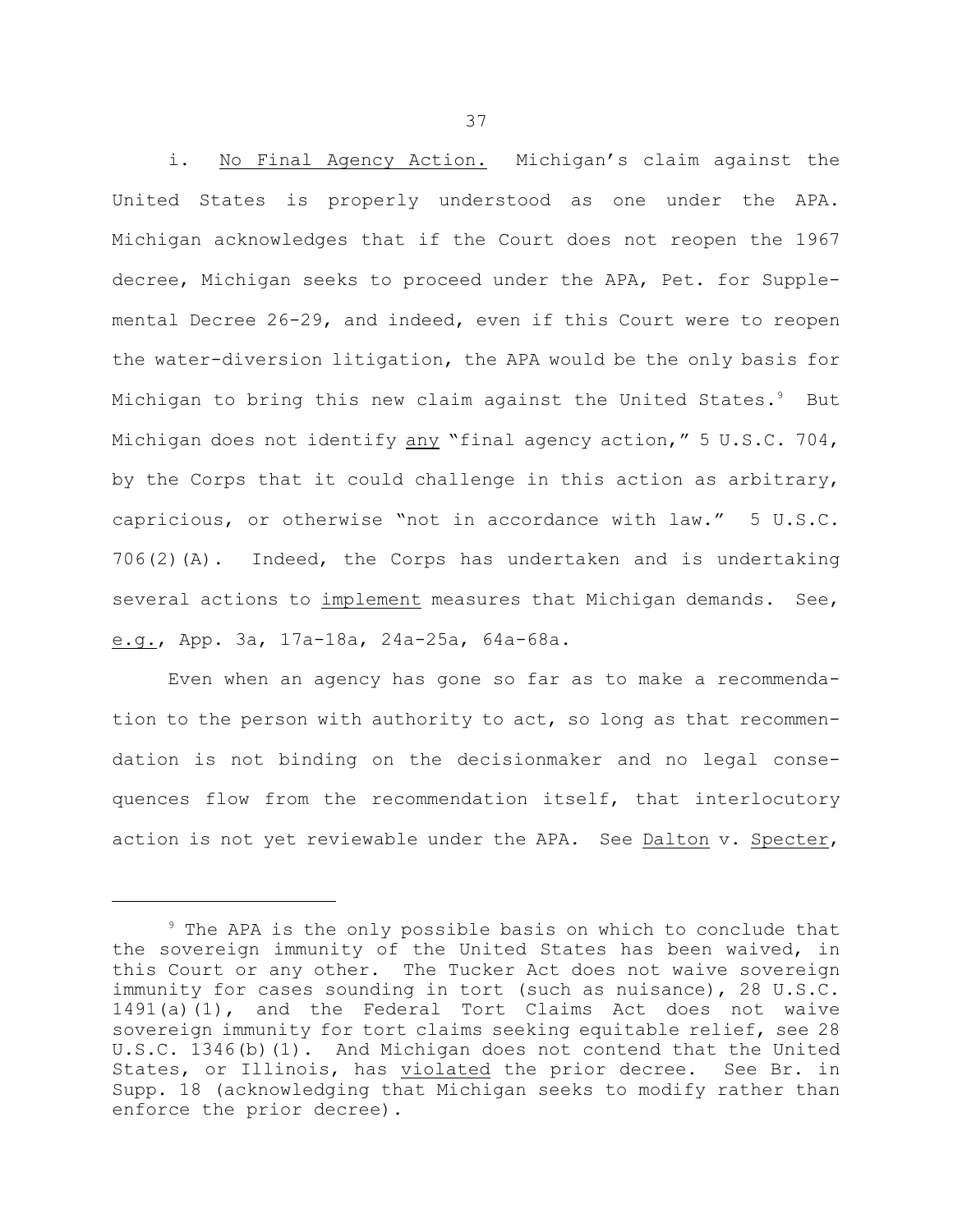511 U.S. 462, 469-470 (1994); Franklin v. Massachusetts, 505 U.S. 788, 798-800 (1992). Under Section 126, the delegated authority to take emergency action to prevent the Asian carp from bypassing the electric barrier or entering Lake Michigan rests with the Assistant Secretary of the Army. See 123 Stat. 2853; App. 2a.

Thus, for instance, the Corps' recommendation to construct concrete dispersal barriers to prevent Asian carp from spreading from the Des Plaines River to the canal system through flooding just as Michigan wants this Court to order, see Mot. for Prelim. Inj. 29 (Paragraph (d) of prayer for relief) -- has been presented to the Assistant Secretary and is scheduled for her imminent consideration. App. 3a. There thus is no final agency action with respect to that proposal that could be subject to judicial review, precisely because the responsible decisionmaker is in the final stages of deciding whether to do exactly what Michigan asks this Court to order. Similarly, no definitive determination has been made with regard to other measures, such as lock closures; that and other possible steps remain under active consideration, as the Corps and partner agencies continue to gather and evaluate all of the relevant information. See App. 4a, 26a-27a, 36a. Thus, Michigan is simply incorrect in its suggestion (Pet. for Supplemen tal Decree 27) that the Corps has reached some sort of final determination to rest on Dispersal Barrier IIA for the defense of the Great Lakes to the exclusion of all other measures. The record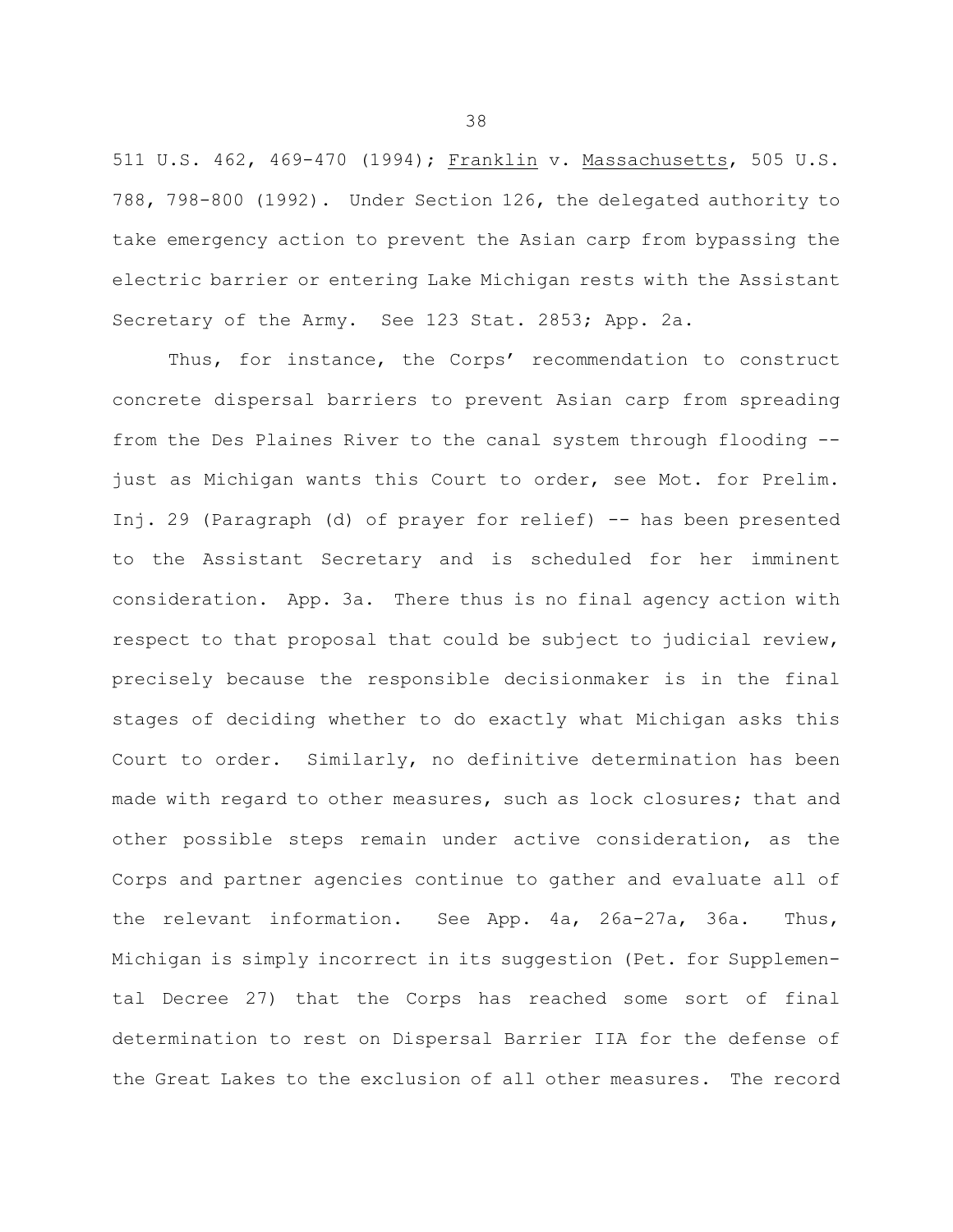amply refutes that assertion. The Corps has taken a number of other actions demonstrating its commitment to additional active measures. See App. 13a, 55a-56a (expedited construction of Barrier IIB), 3a (exercise of emergency authority to undertake rotenone poisoning); see also App. 157a-158a (restrictions on ballast and bilge water discharge).

ii. No Violation of Law. Even if the Corps had made final decisions not to stop operating the locks, or not to increase voltage at the electric diversion barrier, Michigan could not show that such a decision would be contrary to law. Congress has directed in Section 126 that the Secretary (and through him the Assistant Secretary) proceed with implementing measures recommended by the efficacy studies and that he undertake "such modifications or emergency measures as [he] determines to be appropriate, to prevent aquatic nuisance species from bypassing the [dispersal barrier] and to prevent aquatic nuisance species from dispersing into the Great Lakes." 123 Stat. 2853 (emphasis added). The Assistant Secretary, operating under that substantial grant of discretion, was not required by law to reach the conclusion that the locks must be closed, on the basis of the information currently available to her.

Moreover, the additional guidance Congress has given the Assistant Secretary in other statutes supports giving weight to the impact that a closure or other measure would have on the Corps'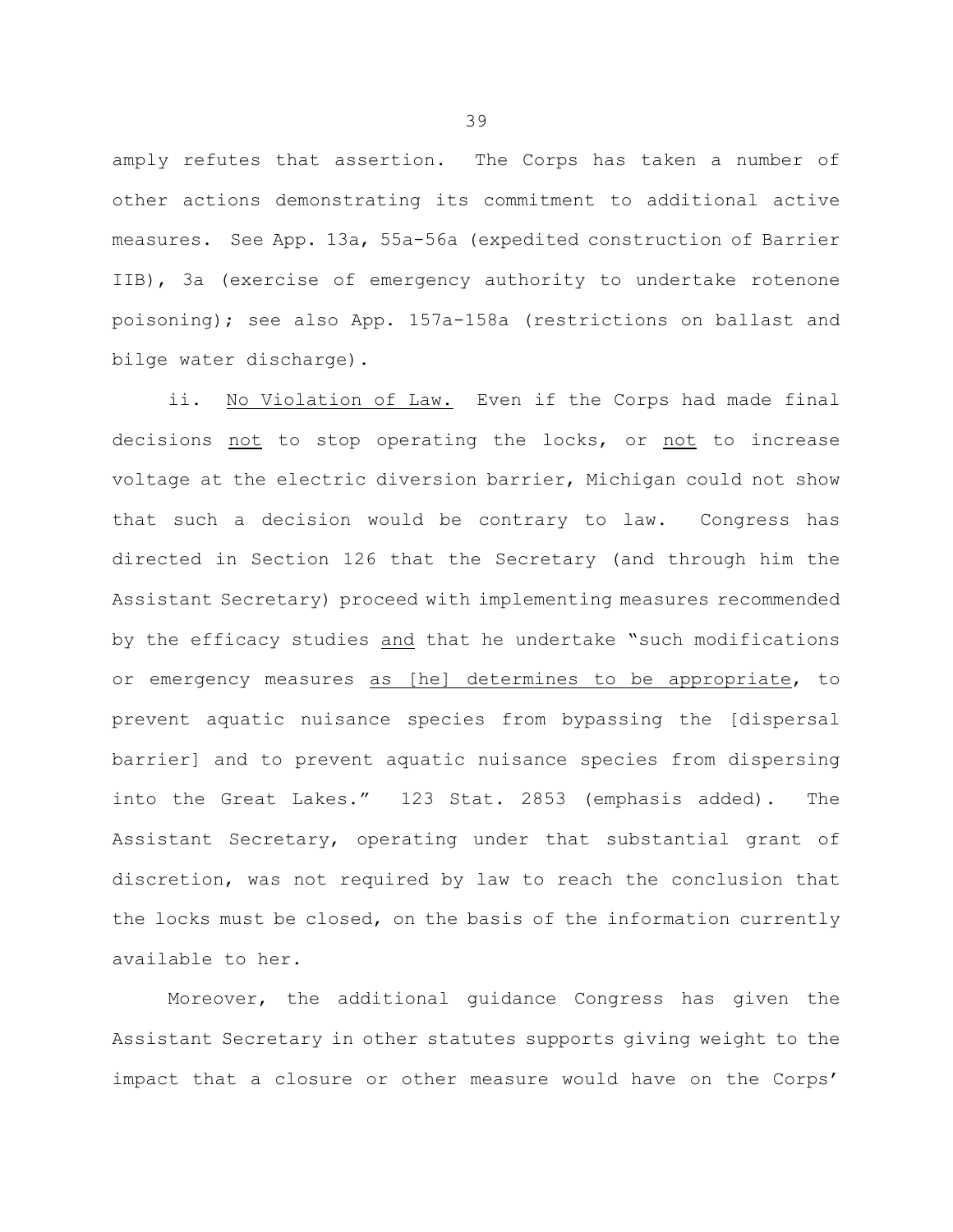ability to continue to operate the waterway. Congress has specified (inter alia) that to the extent the agency finds feasible, efforts to combat aquatic nuisance species are to be "incorporated" into the "ongoing operations" of the canal, 16 U.S.C. 4722(i)(3)(A) and (B)(ii), which are intended for navigation purposes. See Act of Dec. 4, 1981, § 107, 95 Stat. 1137 (Chicago Sanitary and Ship Canal to be operated "in the interest of navigation"); Act of July 30, 1983, Tit. I, Ch. IV, 97 Stat. 311 (same, for Chicago Control Structure and Lock). The Assistant Secretary properly weighs these considerations in her decisionmaking under Section 126. See App. 2a-3a. Michigan does not argue in its brief that the manner in which she weighs these considerations is arbitrary and capricious with respect to any particular measure Michigan urges (or even that any failure to agree with Michigan's requested outcome would necessarily be arbitrary and capricious), and therefore unlawful under the APA. The record establishes the sound justifications for (at present) keeping the locks open and operating the electrical diversion barrier at current levels. See, <u>e.g.</u>, pp. 47-53, <u>infra</u> (impacts of closing the locks); App. 12a, 40a, 106a-108a (results of testing showing effectiveness of current Barrier IIA settings).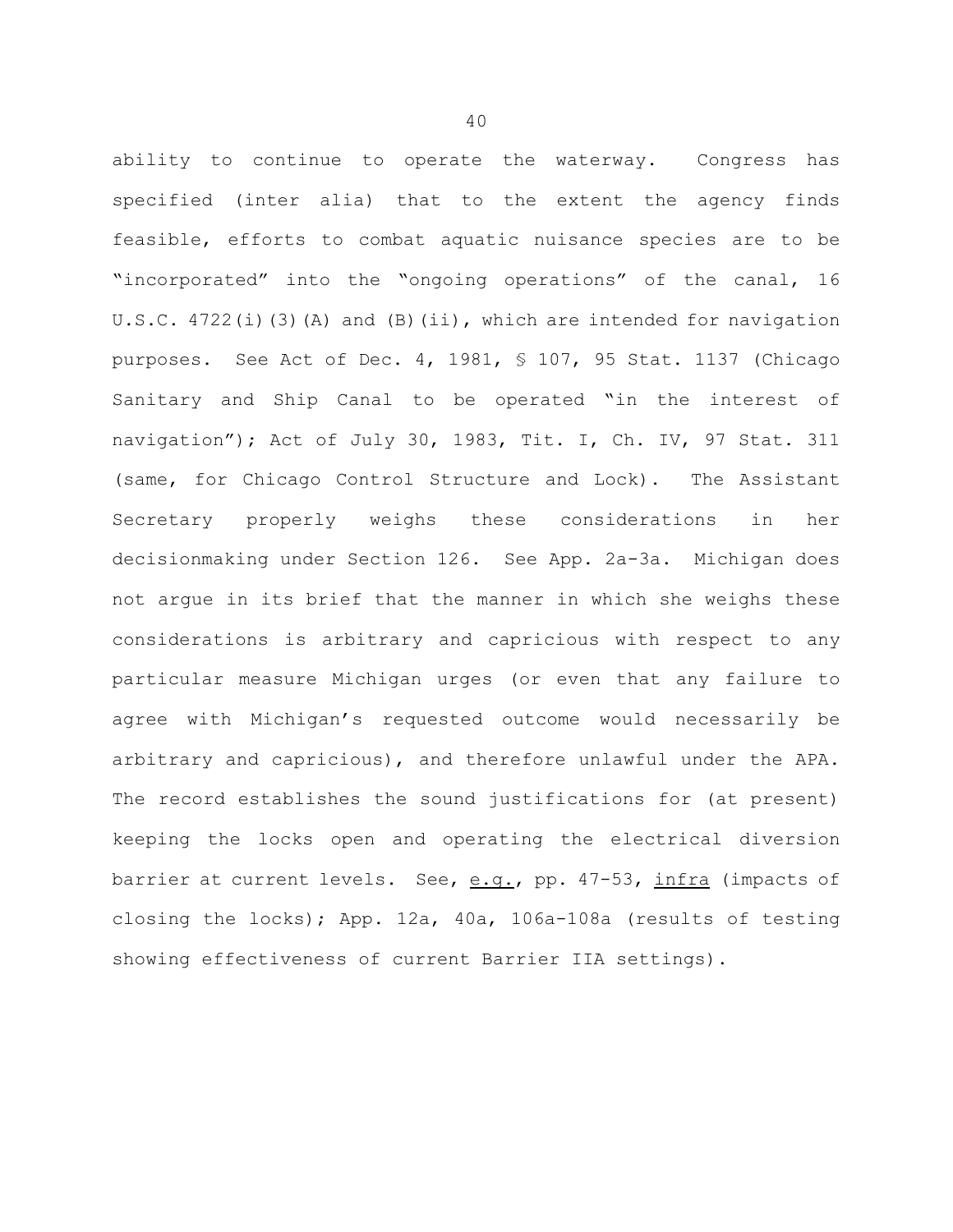Michigan submits that the "common law" of "public nuisance" compels the Corps to take its desired action.<sup>10</sup> But the Assistant Secretary's broad discretionary authority is set by the grant from Congress, not by federal common law. Federal courts do not apply even already-recognized principles of federal common law once Congress legislates in the area. "When Congress has spoken its decision controls [over federal common law], even in the context of interstate disputes." City of Milwaukee v. Illinois, 451 U.S. 304, 315 n.8 (1981). Here, both "the scope of the legislation" enacted by Congress and the fact that it directly "addresses the problem," i.e., aquatic nuisance species, confirm that Congress has spoken to the issue and foreclose Michigan's attempt to subject the Assistant Secretary's decisionmaking authority to a new, judge-made standard. Ibid.

Indeed, even in areas where Congress affirmatively expected the courts to formulate federal common law rules, which may include interstate disputes, "the scope of permissible judicial innovation is narrower in areas where other federal actors are engaged."

<sup>&</sup>lt;sup>10</sup> Michigan also contends briefly (Pet. for Supplemental Decree 24 & n.25, 28 & n.30) that the government's actions violate the Lacey Act. That point is not well taken: Michigan makes no allegation that the government has allowed anyone to engage in "transportation" of silver carp without complying with the Lacey Act. See 50 C.F.R. 16.13(a)(2)(v) (unlawful to transport silver carp without a permit), 16.32 (exception for federal agencies). Indeed, bighead carp are under consideration for designation as an injurious wildlife species, see 68 Fed. Reg. 54,409 (2003), but have not yet been so designated.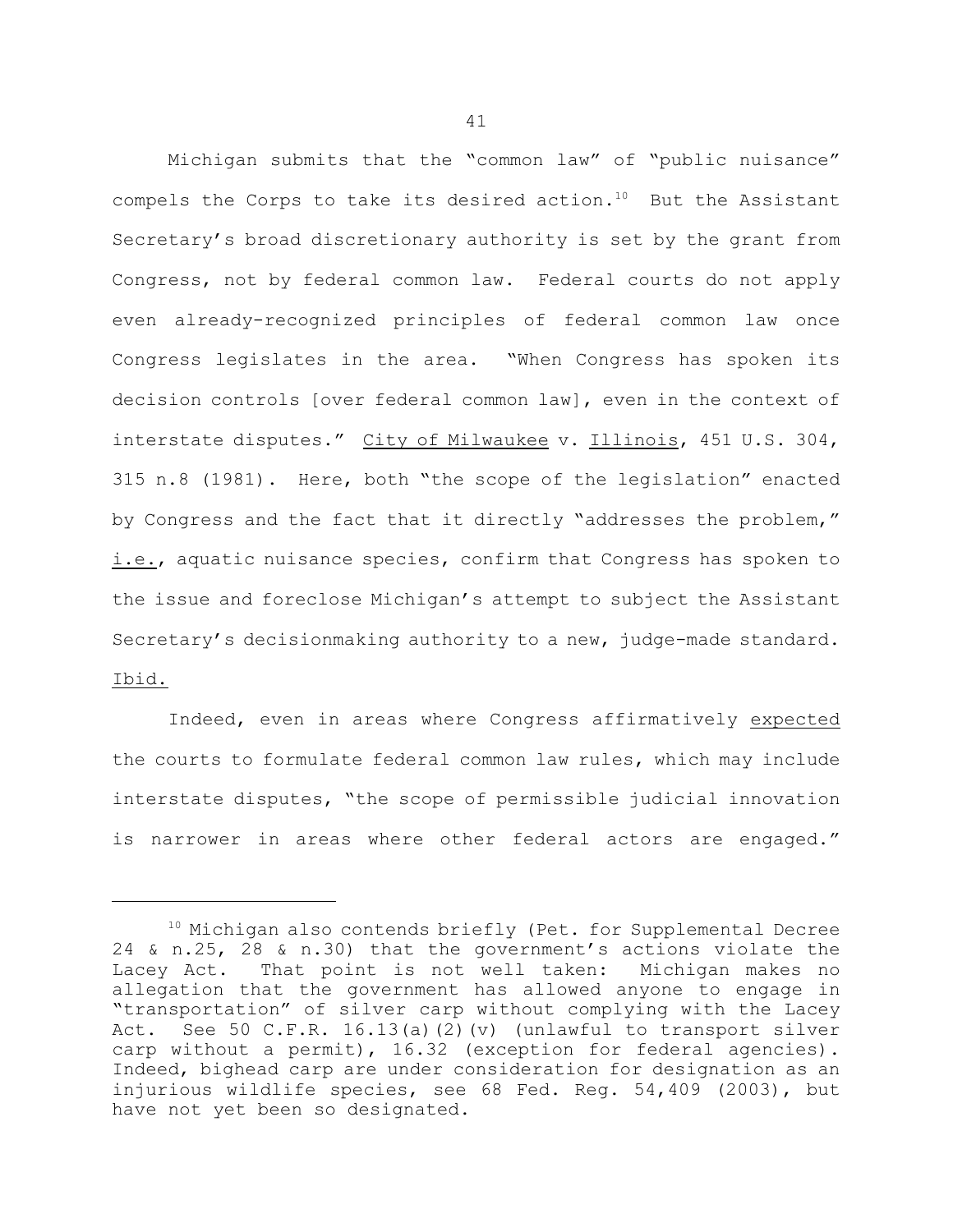Black & Decker Disability Plan v. Nord, 538 U.S. 822, 831 (2003). The record in this case amply demonstrates the breadth of that engagement -- by the Corps, the Fish and Wildlife Service, the Environmental Protection Agency, and the Coast Guard. Michigan simply cannot establish that that reasoned agency decisionmaking process has resulted in an outcome that is "not in accordance with  $law''$ 

iii. No Cognizable Failure To Act. Michigan also cannot claim that the absence of final agency action with respect to certain measures Michigan seeks is itself cause for a federal court to step in now. In particular, Michigan's conclusory assertion (Pet. for Supplemental Decree 28) that "[t]he Corps has failed to develop and implement effective, environmentally sound efforts to minimize the risk of introducing bighead and silver carp to Lake Michigan through the Canal and connected waterways" is simply a recitation of the statutory mandate assigned to the Aquatic Nuisance Species Task Force by the Aquatic Nuisance Prevention Act, 16 U.S.C. 4722(c)(2). As this Court has unanimously held, the APA does not authorize federal courts to "enter general orders compelling compliance with broad statutory mandates" like the one on which Michigan relies. Norton v. Southern Utah Wilderness Alliance, 542 U.S. 55, 66 (2004) (SUWA); see id. at 64-65, 66-67. Under the APA, a federal court can only remedy a "failure to act" that amounts to withholding an action that is both "discrete" and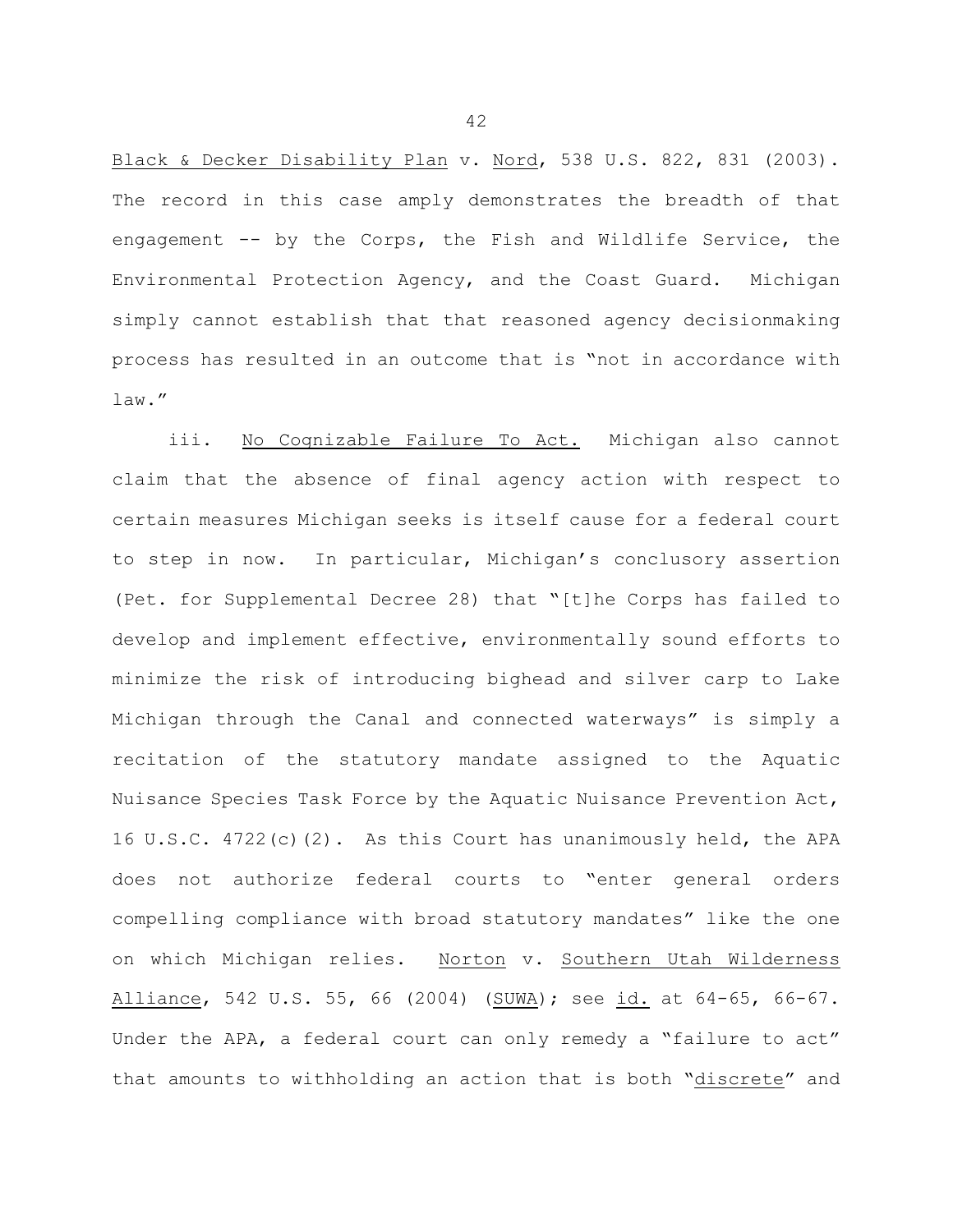"legally *required."* Id. at 63. As established above, the Assistant Secretary's broad authority and discretion in this area does not require her to take the action Michigan demands on the basis of currently available information. $^{11}$ 

3. Likelihood of Irreparable Harm. Michigan has failed to establish that the extraordinary, mandatory injunctive relief it demands is necessary to prevent irreparable harm that will likely occur without the injunction. Michigan's argument that Asian carp are likely to establish a reproducing population in Lake Michigan -- absent the injunctive relief it demands -- is premised entirely on Michigan's assumption that "eDNA testing has determined the presence of Asian carp in the Calumet-Sag Channel." Mot. for Prelim. Inj. 16. Although the United States agrees that allowing a reproducing population of Asian carp to establish itself in Lake Michigan likely would be an irreparable injury, see, <u>e.g.</u>, App. 7a-8a, 146a-148a, the single set of findings on which Michigan relies does not show that that result is likely to occur imminently without an injunction.

 $11$  Michigan does not contend that the Corps has "unreasonably delayed" any requested decision, and any such contention would fail for the same reason. See SUWA, 542 U.S. at 63 n.1 ("[A] delay cannot be unreasonable with respect to action that is not required."). Nor is a few weeks' sustained and intensive consideration of the results of eDNA testing and the implications of a decision to close the locks, see App. 18a-22a, beyond the bounds of reasonable deliberation.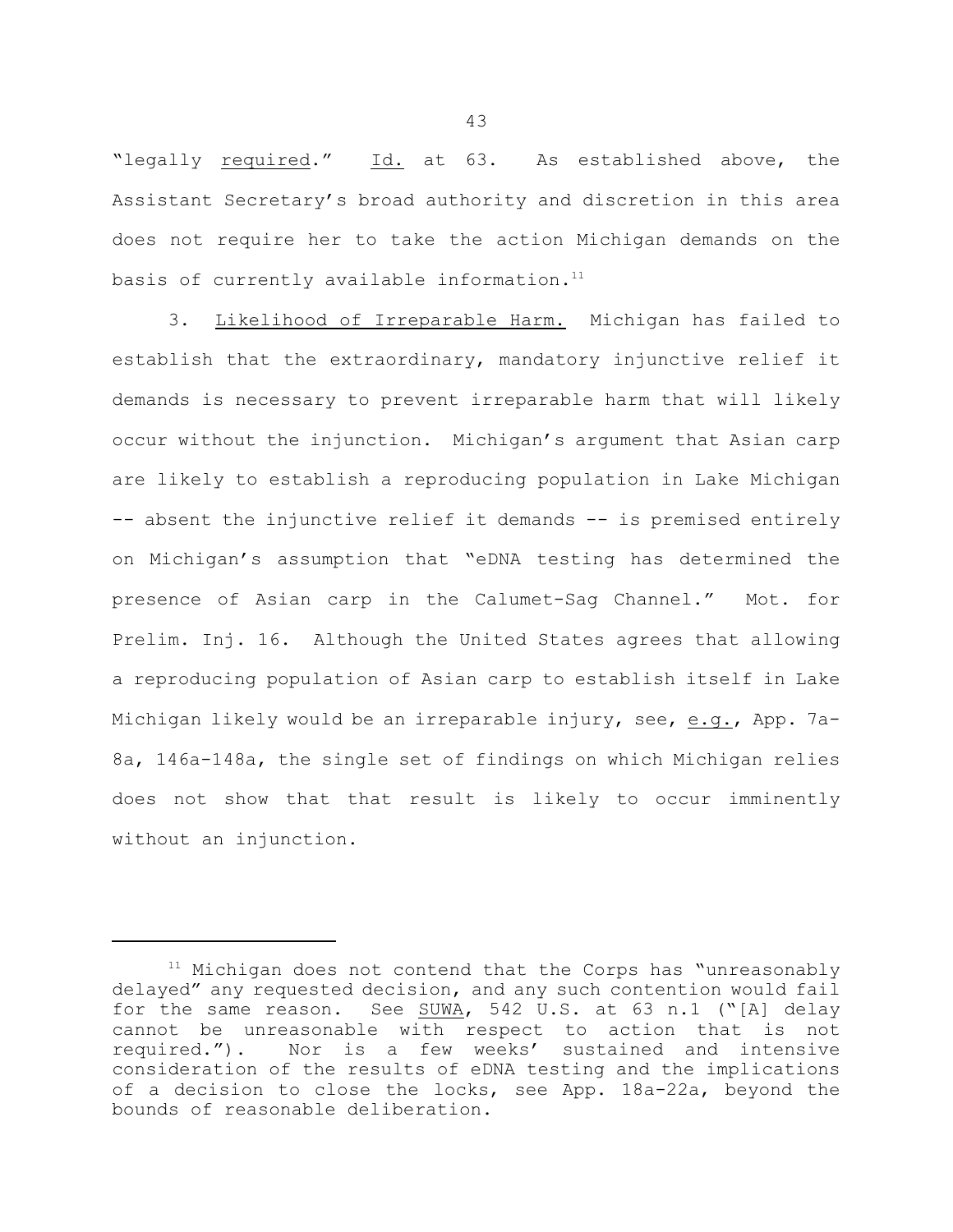a. Several aspects of Michigan's requested relief are already underway without judicial compulsion. First, the "[c]omprehensive[] monitoring" that Michigan seeks, Mot. for Prelim. Inj. 29, is already well under way, using Dr. Lodge's research in tandem with more conventional techniques. App. 58a 59a, 64a-65a, 143a, 171a. Significantly, other than the identifi cation of Asian carp eDNA discussed by Dr. Lodge, none of these monitoring techniques has identified an Asian carp above the barrier. App. 63a, 142a-143a, 170a. Second, the Assistant Secretary is on the verge of a decision concerning the use of emergency authority to construct interim barriers that would prevent carp from entering the canal system during flooding of the Des Plaines River. See App. 3a, 65a-66a. Third, the operation and expedited completion of the electrical barriers require no injunction. See pp. 6-10, supra; App. 12a-13a, 54a-58a, 109a-110a. Indeed, Michigan's demand that Barrier IIA be run at "full operating power," Mot. for Prelim. Inj. 29, would not help to prevent any irreparable injury to the Great Lakes; to the contrary, the Corps' evidence to date demonstrates that the barrier is most effective not at its maximum voltage, but at a particular combina tion of voltage, frequency, and pulse length. The Corps is continuing to conduct research on the most effective combination of settings and will re-adjust the barriers as appropriate. App. 12a-13a, 108a-110a, 163a-164a. Fourth, no injunction is necessary to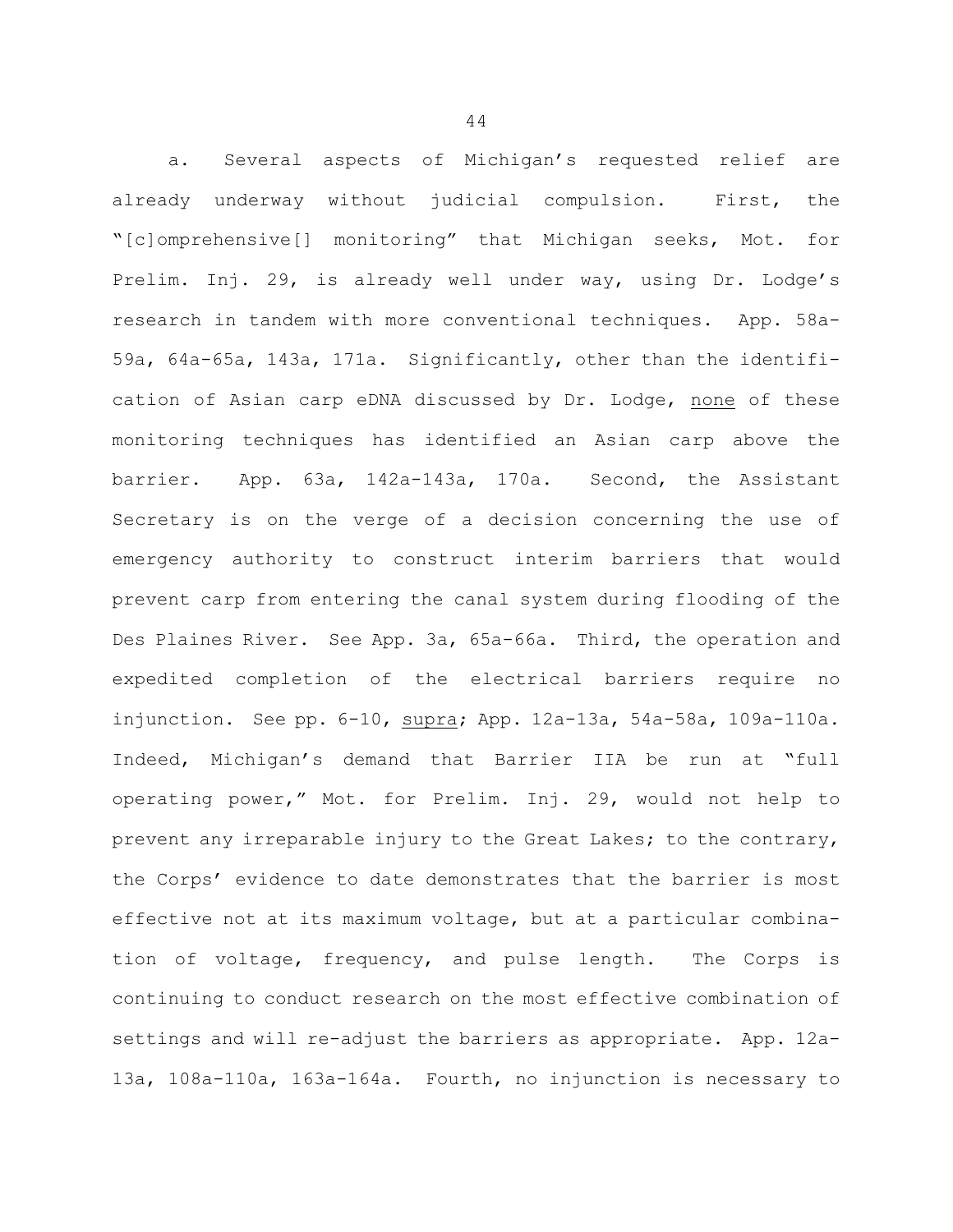direct the Rapid Response Working Group to "[e]radicate \* \* \* any bighead or silver carp discovered in these waters." Should any carp be discovered, the group stands ready. See, e.g., App. 141a (rotenone poisoning operation).

b. Michigan's far more dramatic requests for relief -- the closure of the locks and sluices and the construction of temporary barriers in the Little Calumet River $^{12}$  -- are not warranted to stop an imminent threat of irreparable injury. Michigan's averments depend entirely on Dr. Lodge's eDNA results to date. But contrary to Michigan's arguments, the current eDNA results alone do not establish the requisite likelihood that a reproducing population of carp is on the verge of establishing itself in the Great Lakes.

First, as the Corps Division Commander concluded following consultation with EPA and other agencies, Dr. Lodge's results to date do not yet permit the agencies to conclude with the requisite confidence that live Asian carp are in the canal system in numbers that present an imminent threat, particularly in light of the sustained netting effort that took place in the spot Dr. Lodge's testing pinpointed. App. 22a, 34a. Environmental DNA is new science that has not previously been used for this purpose. App. 113a, 118a. Depending on the circumstances, the presence of eDNA may correspond to a live fish, a dead fish, or simply the presence

 $12$  Contrary to Michigan's averments, the Grand Calumet already has a temporary set of barriers in place that, absent flood conditions, prevent Asian carp from passing. See App. 76a-77a.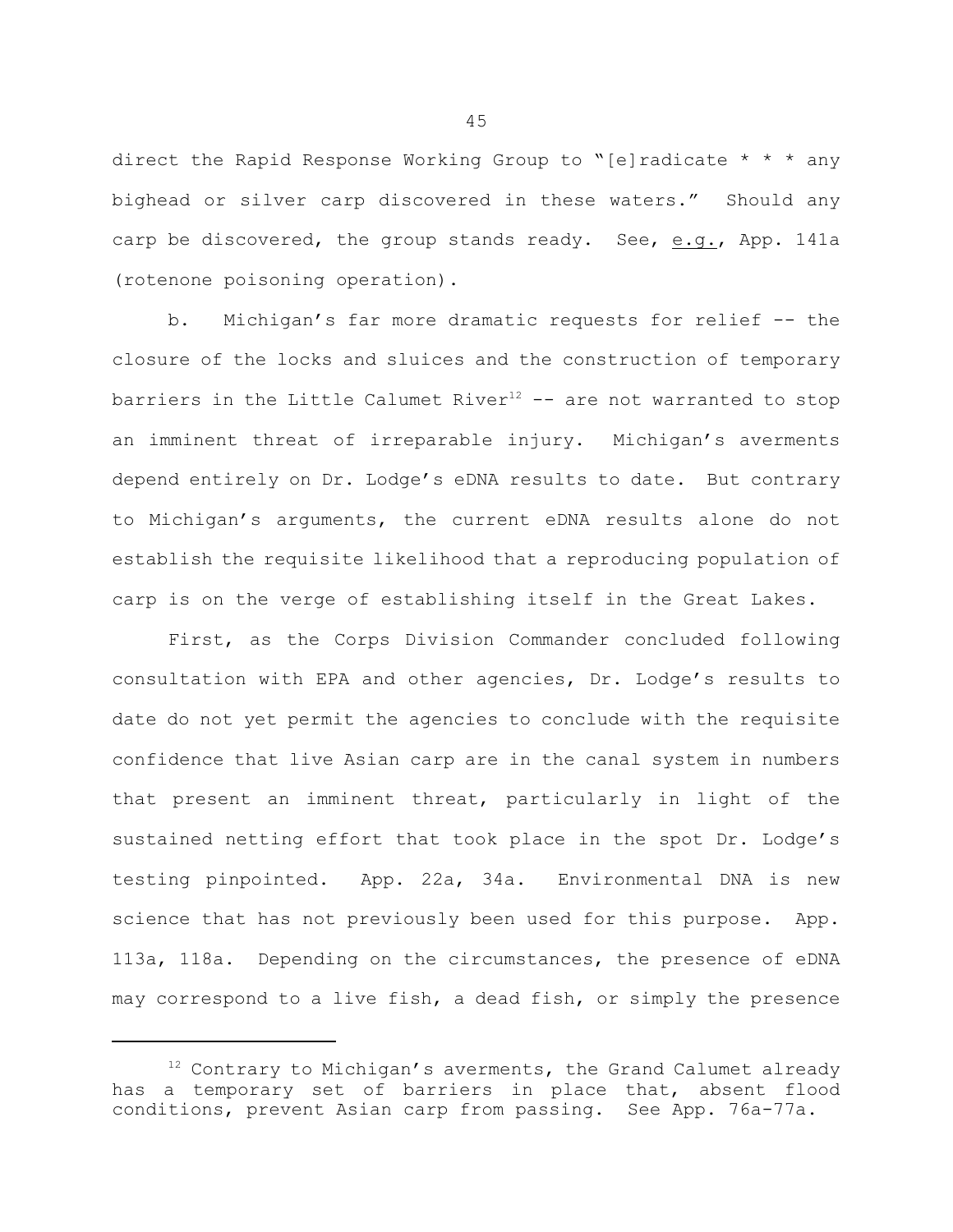of fish mucus, feces, urine, or other cells. App. 116a; see App. 127a-130a.

Second, even if (as Dr. Lodge concludes, App. 127a-128a) one or more carp are probably present in the canal system above the barrier, that certainly does not prove Michigan's assertion that the barrier is ineffective. For instance, new restrictions on ballasting, see p. 10, supra, have removed one possible way for Asian carp (or their eDNA) to enter the canal system. (These restrictions were voluntarily adopted after some of Dr. Lodge's samples but before others, and have since been formalized in a regulation. See App. 121a, 157a-158a.) As Dr. Lodge notes, App. 132a, an isolated, unlawful release by humans is an additional possibility. Moreover, even if an Asian carp did manage to pass through Barrier I before April 2009, the new and improved Barrier IIA is now online. Preliminary research thus far shows it to be highly effective at its current settings, though testing is continuing. App. 106a-108a. And Barriers I and IIA will soon be joined by a third barrier that will be at least as effective as Barrier IIA.

Third, as Dr. Lodge notes, findings of a single Asian carp in the Cal-Sag Canal do not amount to evidence of a reproducing threat to the Great Lakes. App. 133a-134a. Indeed, single bighead carp have been caught <u>in Lake Erie itself</u> on multiple occasions (probably released individually by humans), and there is no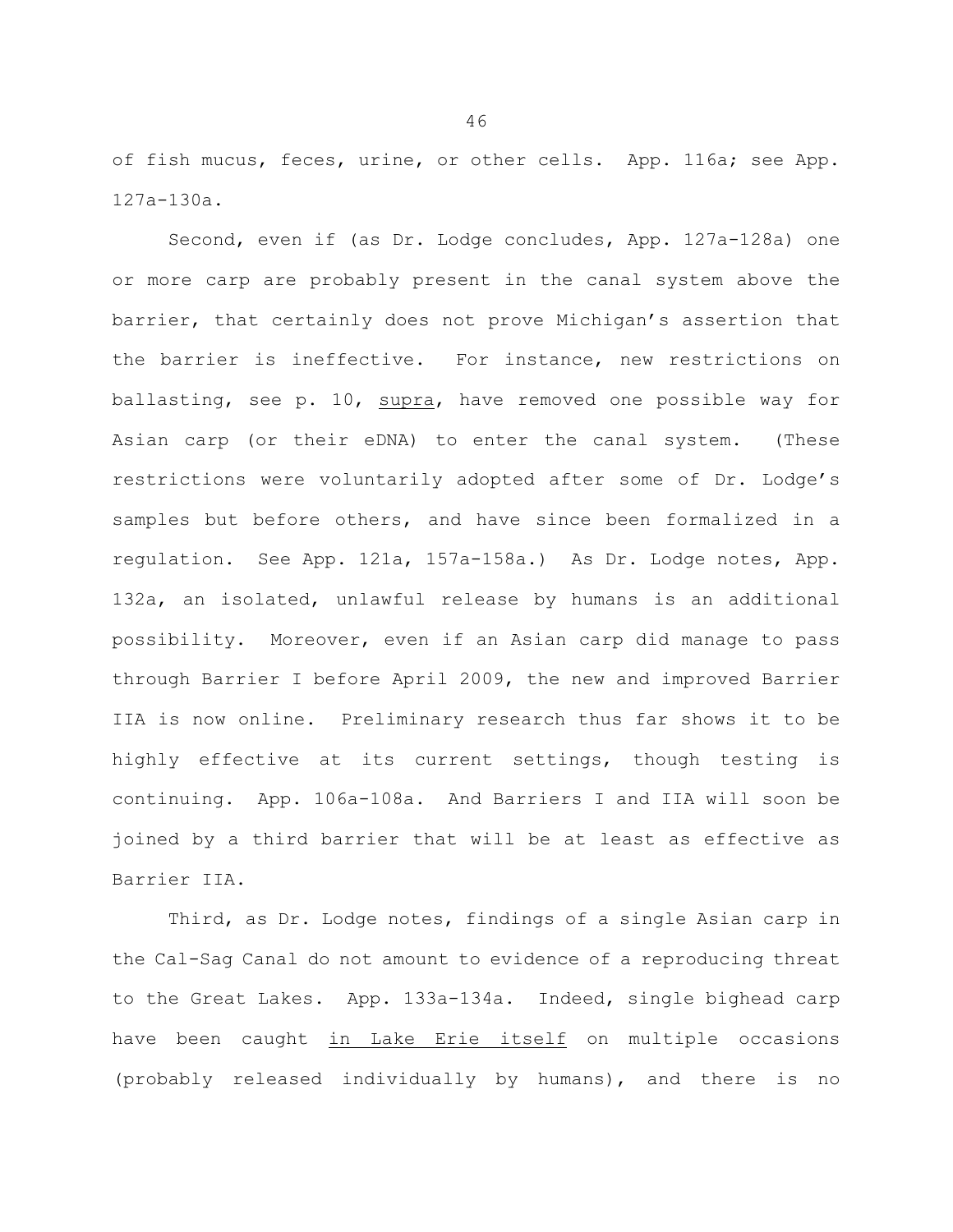indication that the species has established itself, or begun to do so. Ibid. With the Corps and other Rapid Response Working Group members continuing to take active precautions, see App. 24a-25a, 138a, 170a-172a, particularly during the winter months when Asian carp are less physically active, see App. 127a, any threat from a small and isolated presence of Asian carp may still be mitigated.

4. Balance of Equities and Public Interest. As discussed above, we agree that the forecasted harm to the Great Lakes from the establishment of a population of Asian carp -- if it were to occur -- would be both grave and irreparable. But at present the likelihood that that harm will come to pass imminently, absent an immediate injunction, is speculative. By contrast, closing the locks and sluices and hastily constructing a new structure in the Little Calumet would have significant immediate consequences, as well as possible effects on flood control, public safety, and other important considerations that are sufficiently grave to counsel against taking such a step in the absence of appropriate study.

a. Flood Control. The ability to move water from the canals into Lake Michigan is an essential flood-control tool. Guarding against flooding regularly requires the use of the pumps and sluices that Michigan would enjoin, and as recently as September 2008 it required the Corps to open both the Chicago and O'Brien Locks. App. 93a, 100a. Without the ability to mitigate flood conditions in the canals, the Corps and Water District would face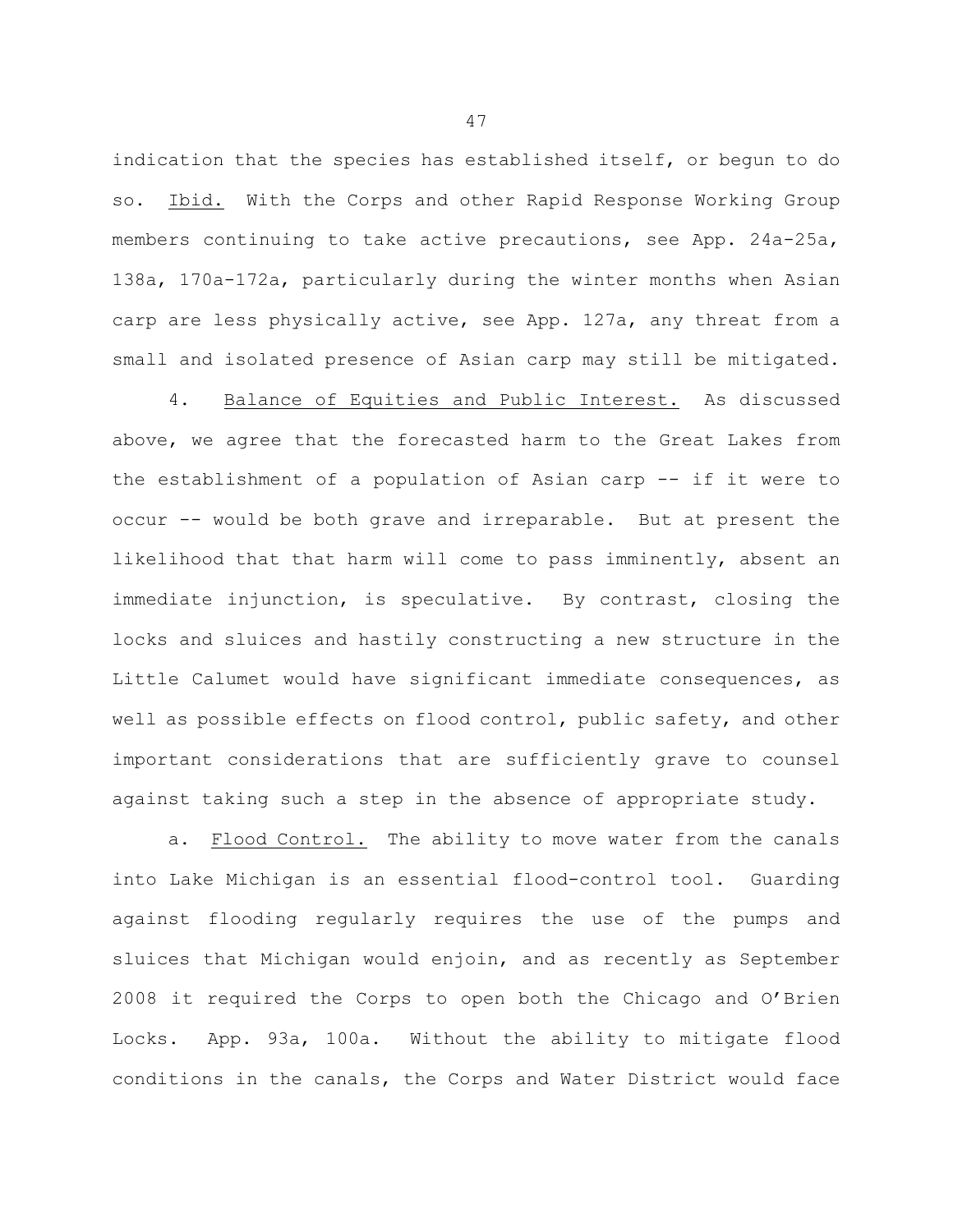a real possibility of both dangerous flooding and hazardous sewage backups into the City of Chicago. App. 100a-102a. If the canals flood, there would be a substantial risk that many Chicagoans would find sewage in their basements. App. 100a-101a.

Flood conditions threaten the Chicago area with considerable regularity. Indeed, just last year, the Water District was forced to reverse flow to Lake Michigan in February -- precisely the time of year Michigan's injunction would be in effect. See Mich. App. 107a (February reversals in 2009 and 1997).

Michigan purports to leave open the possibility of continuing to use the pumps and sluices for flood control purposes. Mot. for Prelim. Inj. 28. But in substantial flood conditions effective flood control requires that the locks be opened as well as the sluices and pumps, because of the volume of water that must be moved to Lake Michigan as quickly as possible. Both locks had to be opened for that purpose less than two years ago. App. 93a, 100a. Michigan's injunction would make no flood-control exception for using the locks, and as discussed below, the design and operation of the locks make it impossible to mandate that the locks be opened only for flood control purposes. See p. 49, infra. If the locks are shut down, they will be unavailable to abate flooding.

Similarly, the Little Calumet River poses a significant flooding risk, one that the Corps is already working to mitigate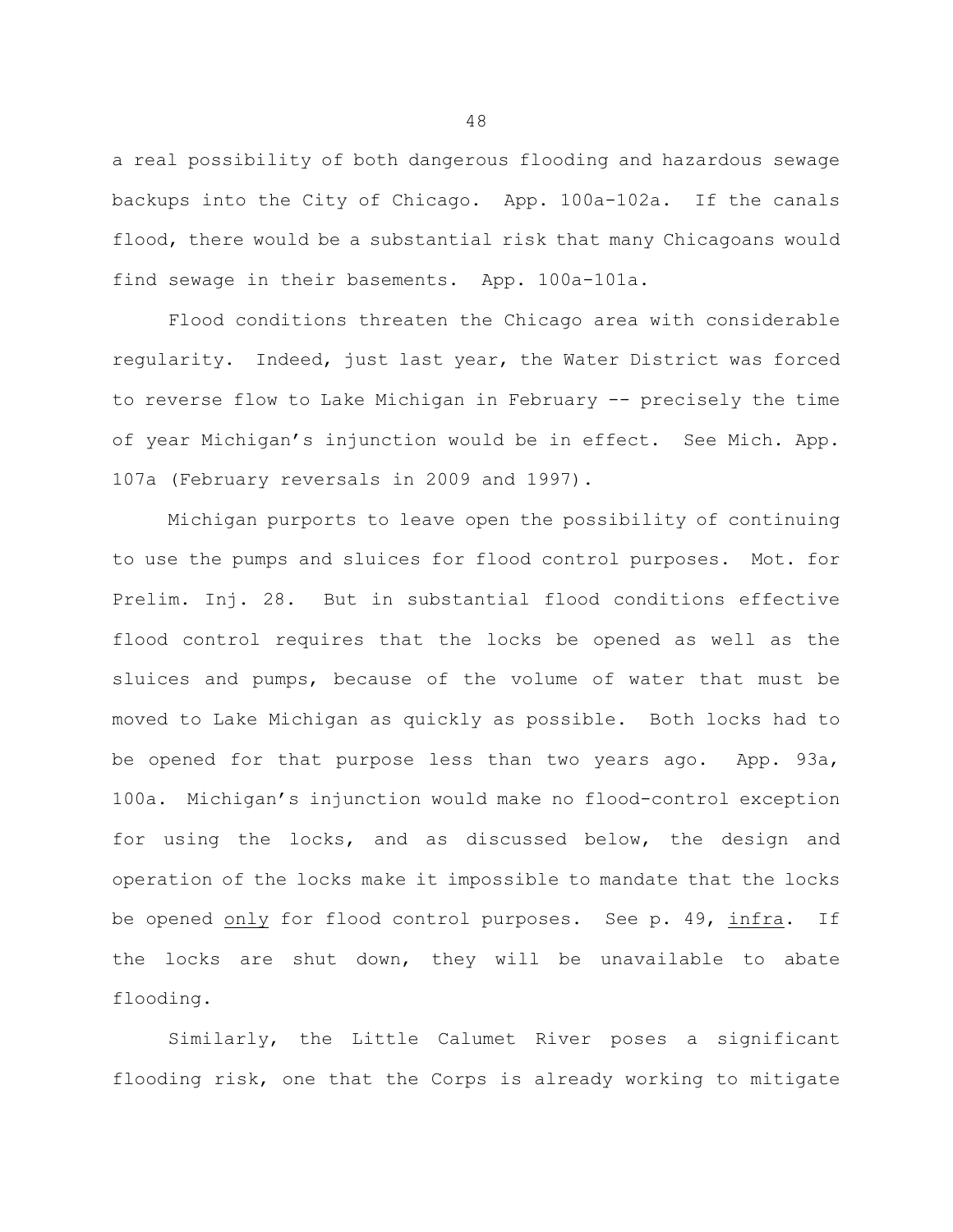through flood control projects. The construction of a new structure to block the passage of Asian carp -- and water -- would significantly increase the Little Calumet's susceptibility to flooding, and would significantly decrease the effectiveness of the Corps' flood control projects. App. 102a-103a.

b. Permanent Impairment of the Locks. The O'Brien and Chicago Locks cannot simply be switched off and remain in working order. Especially in cold weather, they require frequent -sometimes constant -- cycling in order to remain operational. App. 69a, 93a-94a. And many of their aging components are not easily repaired and replaced. App. 94a. Michigan apparently wishes to enjoin all cycling of the locks, because of the risk that fish would pass through. But such an injunction, even a temporary one, would risk degrading the locks to the point that the shutdown will necessarily become a permanent one, with the attendant consequences for flood control, navigation, and public safety.

Moreover, the locks were not designed to be fish barriers; they are not perfectly watertight, and small fish or eggs conceivably could penetrate even a permanently closed lock. The Corps does not have readily available bulkheads to make the O'Brien Lock watertight, and although bulkheads are available at the Chicago Lock, they may not be perfectly watertight either. App. 69a-70a, 94a-95a.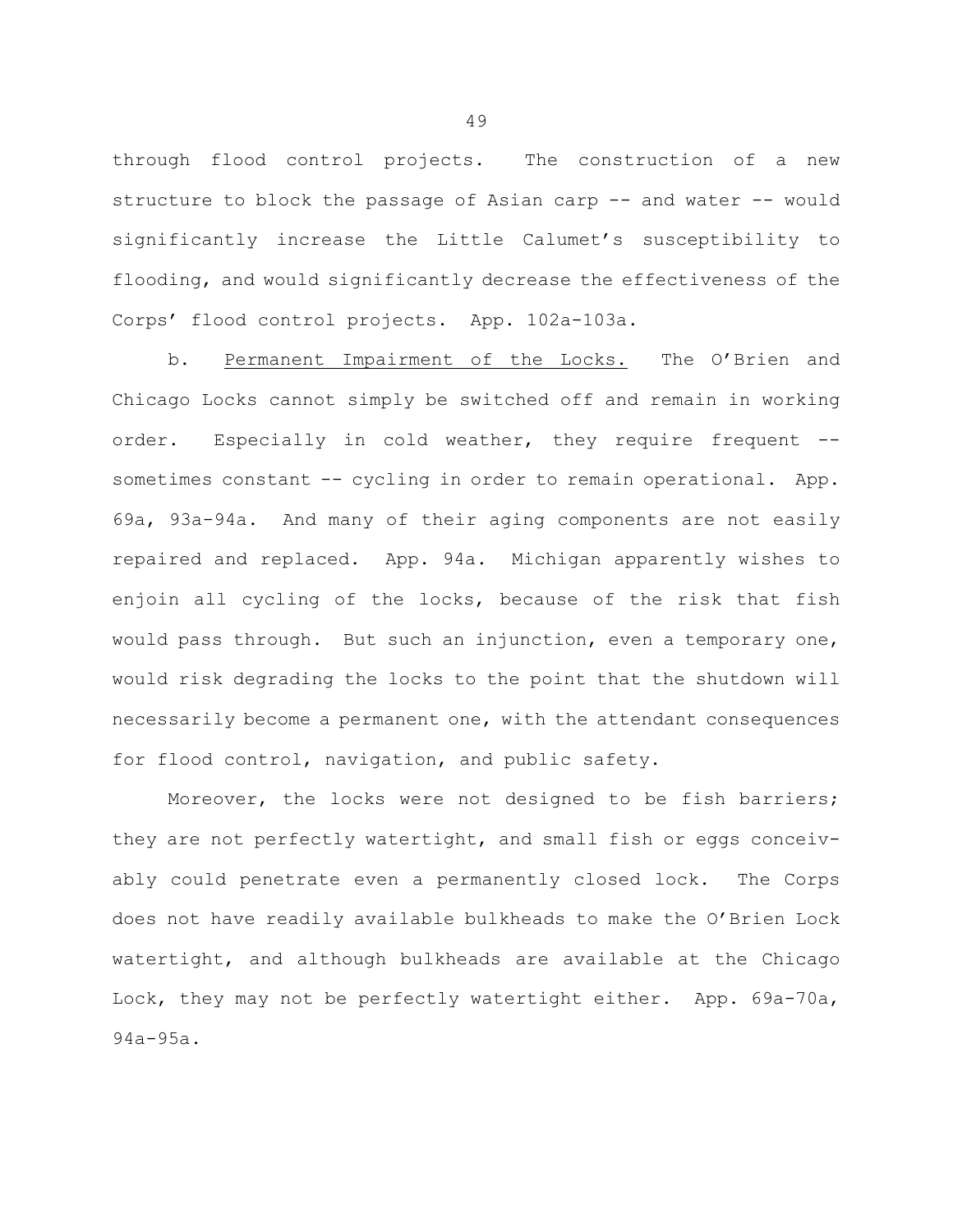c. Risks to Public Safety. The Coast Guard depends on the locks to respond in short order to boating emergencies on the Illinois Waterway, where numerous recreational craft operate. The Coast Guard station at Calumet Harbor and its Chicago substation are on the Lake Michigan side of the locks. App. 159a. In the last fiscal year, nearly half of all distress calls to those Coast Guard stations came from the waterway and required the responding Coast Guard vessel to pass through the locks. App. 160a. Short of opening a new Coast Guard facility on the waterway, the only alternative would be to truck a boat across land from the Coast Guard station and launch it from a boat ramp, increasing response times -- potentially dangerously so. App. 160a-161a.

The Coast Guard also responds to environmental crises on the waterway, such as oil spills. Most heavy industry, including refineries and coal operations, is on the waterway rather than the lakefront. Many of the Coast Guard vessels that respond to these crises, such as oil retrieval vessels, can respond only through the locks; they are not designed to be transported over land by trailer. App. 162a.

Michigan's request that the Barrier IIA be operated at maximum power would also raise significant public-safety concerns and require at least the temporary closure of the canal until those concerns could be resolved. The Coast Guard has cautioned that the operation of the electric barrier can be extremely hazardous to any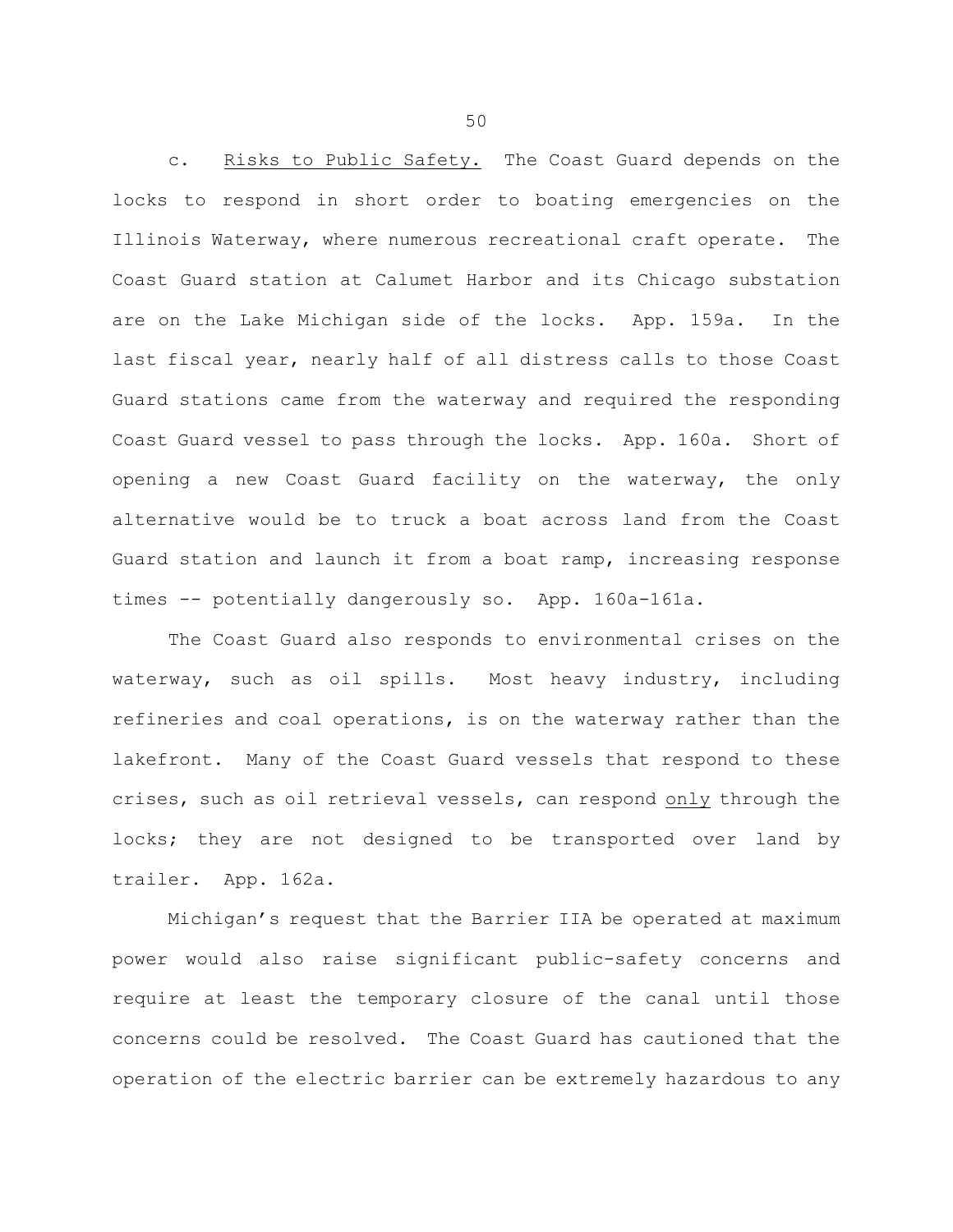human falling into the water in the electrified zone, and can also be a fire hazard to transiting vessels. App. 154a, 162a-163a. The Coast Guard has evaluated extensive safety testing by it and the Corps to determine adequate precautions (with particular regard to a vessel's hull type), and has ordered the canal closed during these rounds of testing. App. 154a, 162-164a. As a result, it has prohibited transit by small (recreational) vessels and required that specific precautions be observed by larger vessels as a condition for transiting the barrier. App. 162a-163a. Ordering Barrier IIA to maximum power without the level of safety testing accorded at previous stages of implementation would heighten these risks. App. 163a-164a. Moreover, current evidence indicates that such an order would in fact be of no benefit: more voltage does not necessarily equal more fish deterrence, and the current settings of Barrier IIA have proved effective, with fewer safety and maintenance considerations than a higher-voltage setting. See p. 9, supra.

d. Economic and Transportation Impacts. All waterborne traffic between the Great Lakes and Mississippi must pass through the Illinois Waterway (or else circumnavigate the eastern United States) and transit the locks. Severing that link by closing the locks would require many tons of commodities, including coal used in power generation, to be shipped by other, significantly more expensive means -- or not at all. App. 33a-34a, 72a-73a, 91a.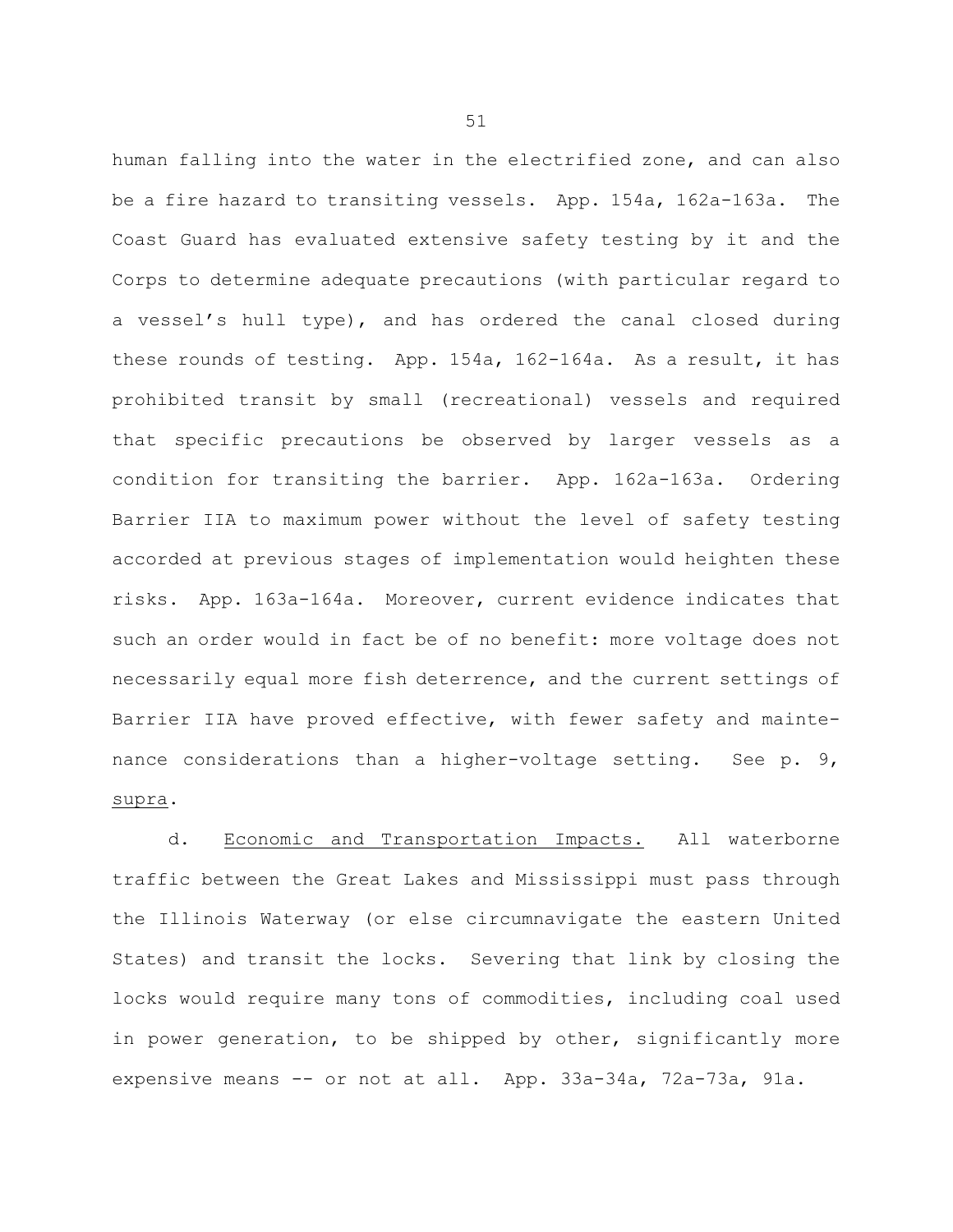Nearly 6.9 million tons of cargo, valued at approximately \$1.7 billion, moved through the O'Brien Lock in 2008. App. 72a, 91a. Corps studies indicate that shipping that cargo through the O'Brien Lock rather than over land saved the shippers approximately \$190 million, meaning that switching to the least expensive land transportation would cost the shippers nearly 10% of the total value of their cargo. App. 72a-73a. And in some instances, landbased freight transportation may not be practicable at all.

The Chicago Lock, too, plays an important role in making transit possible. Nearly 700,000 passengers, such as ferry riders, passed through the Chicago Lock in 2008. App. 72a.

Even if the locks remained open to Chicago-area traffic, Michigan's requested relief could nonetheless temporarily cut off traffic between the Great Lakes region and the Mississippi system, including traffic entirely within the Illinois Waterway. That is because Michigan's demand that the electric dispersal barrier be operated at maximum voltage would likely result in a closure of the canal system to shipping while the Coast Guard evaluates safety considerations -- a potentially lengthy process. See App. 162a 164a; see also App. 51a-53a (describing the lengthy process of securing safety approval of Barrier IIA).

## \* \* \* \* \*

Michigan states in its petition for a supplemental decree (at 29-30) that its ultimate goal is a permanent injunction separating